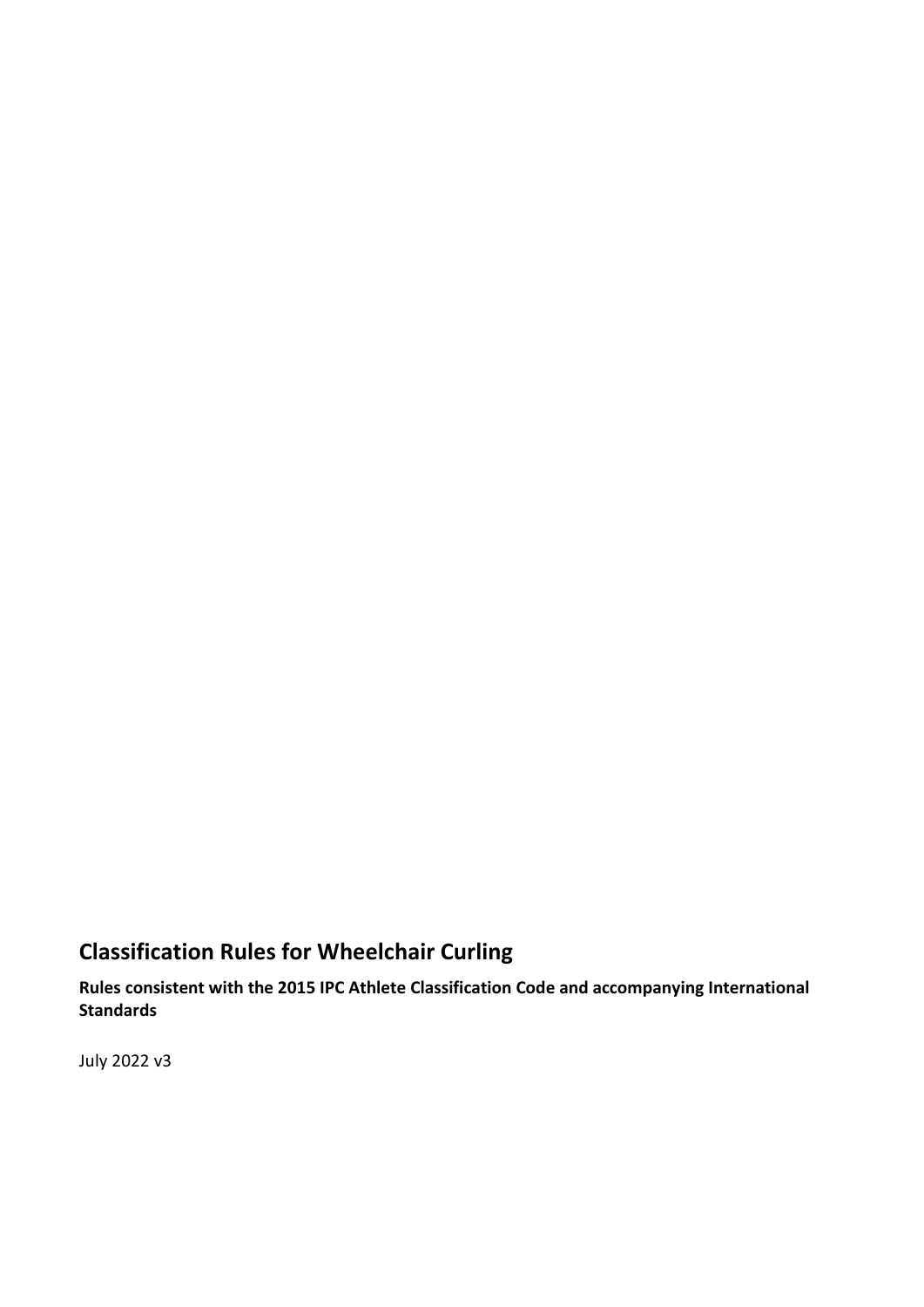# <span id="page-1-0"></span>Organisation

| 1  |  |
|----|--|
| 2  |  |
|    |  |
| 3  |  |
| 4  |  |
| 5  |  |
|    |  |
| 6  |  |
| 7  |  |
| 8  |  |
| 9  |  |
| 10 |  |
|    |  |
| 11 |  |
|    |  |
| 12 |  |
| 13 |  |
| 14 |  |
| 15 |  |
|    |  |
|    |  |
| 16 |  |
| 17 |  |
|    |  |
| 18 |  |
|    |  |
|    |  |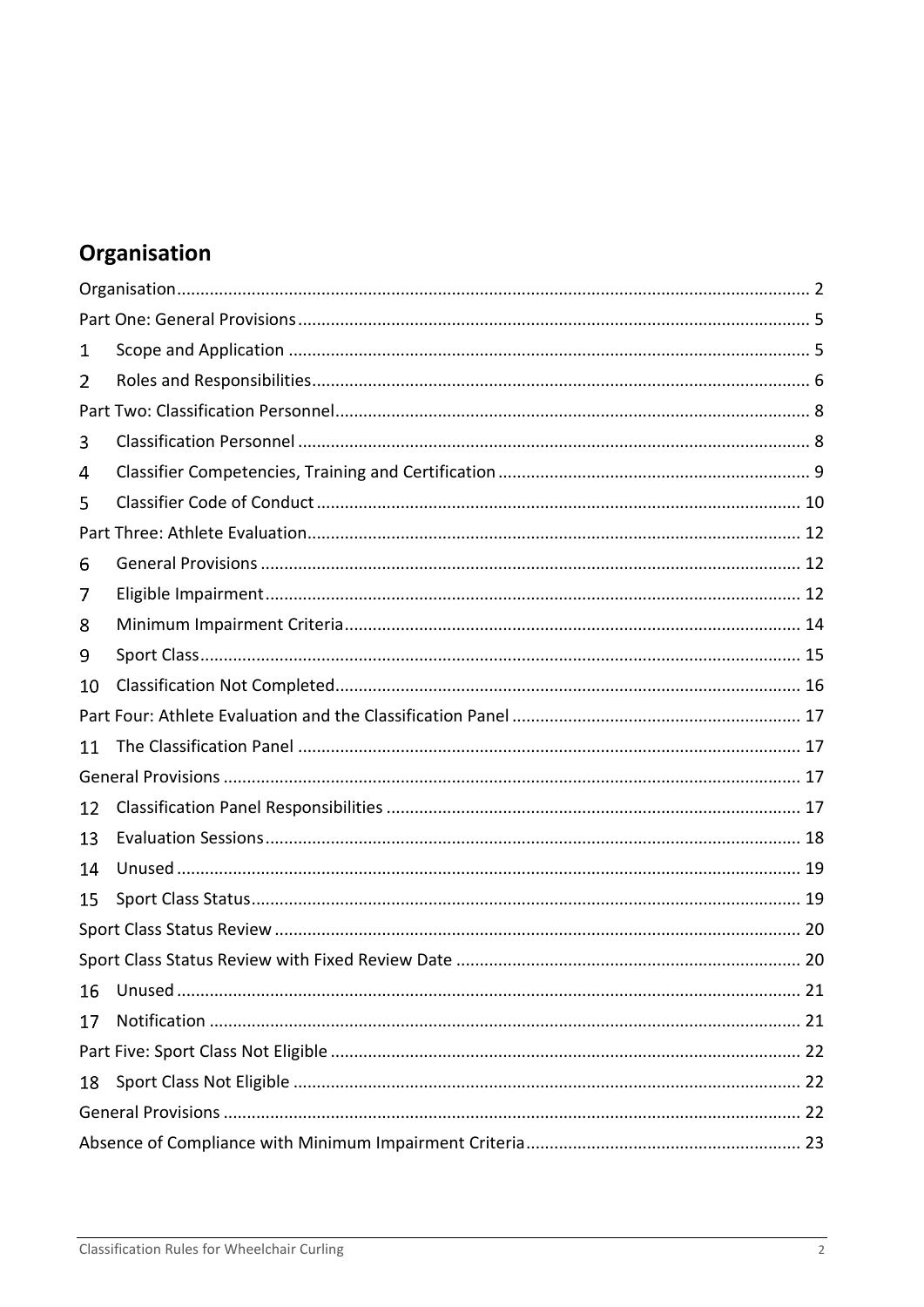| 19 |  |
|----|--|
| 20 |  |
| 21 |  |
| 22 |  |
| 23 |  |
| 24 |  |
| 25 |  |
| 26 |  |
| 27 |  |
|    |  |
| 28 |  |
|    |  |
| 29 |  |
| 30 |  |
|    |  |
| 31 |  |
|    |  |
| 32 |  |
|    |  |
| 33 |  |
| 34 |  |
| 35 |  |
| 36 |  |
| 37 |  |
| 38 |  |
| 39 |  |
| 40 |  |
| 41 |  |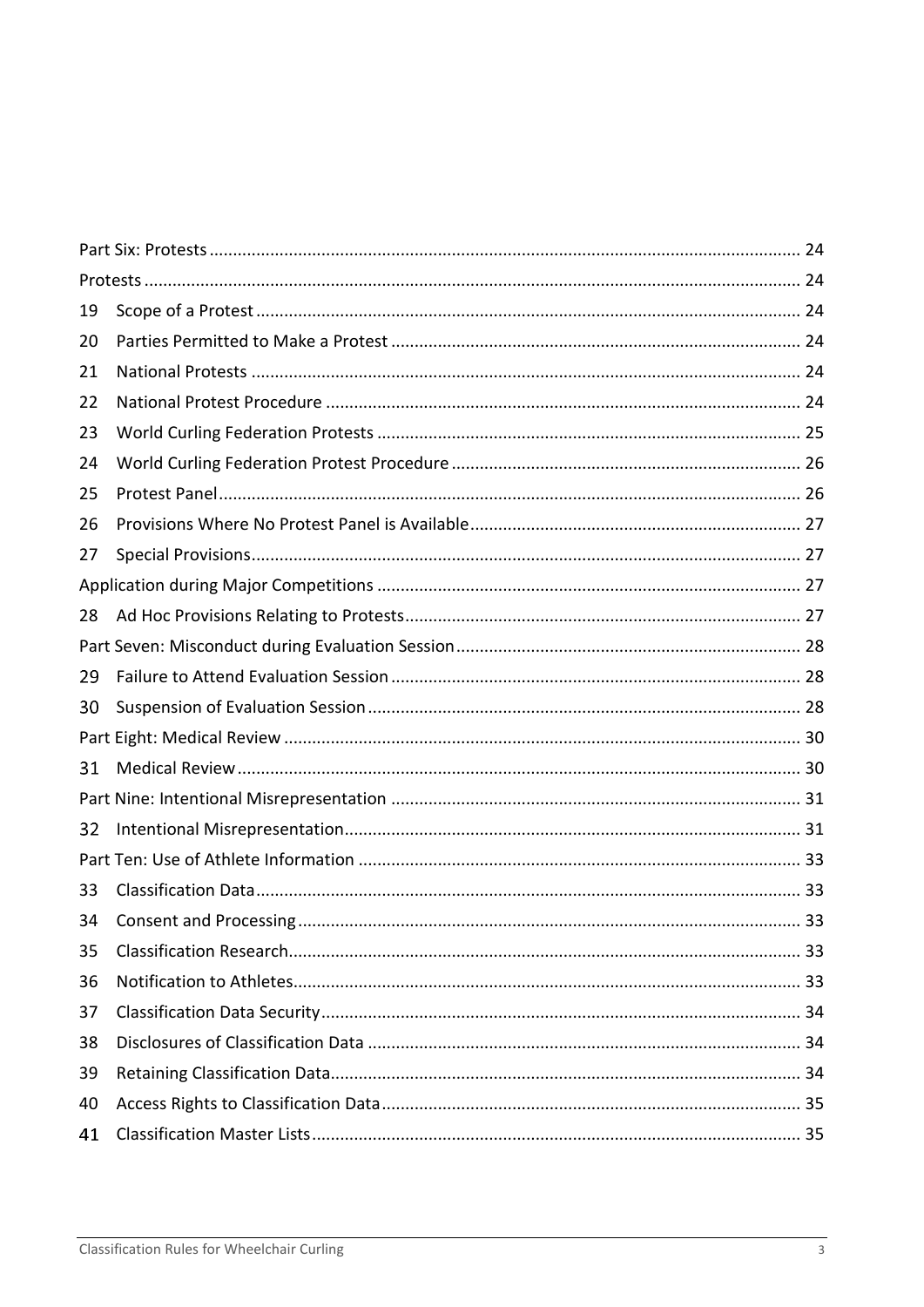| 42             |                                                                                 |  |
|----------------|---------------------------------------------------------------------------------|--|
| 43             |                                                                                 |  |
| 44             |                                                                                 |  |
|                |                                                                                 |  |
|                |                                                                                 |  |
|                |                                                                                 |  |
|                |                                                                                 |  |
| $\mathbf{1}$   |                                                                                 |  |
| $\overline{2}$ |                                                                                 |  |
| 3 <sup>1</sup> |                                                                                 |  |
|                |                                                                                 |  |
| 1.             |                                                                                 |  |
| 2.             | Health Conditions that are not Underlying Health Conditions for all Athletes 54 |  |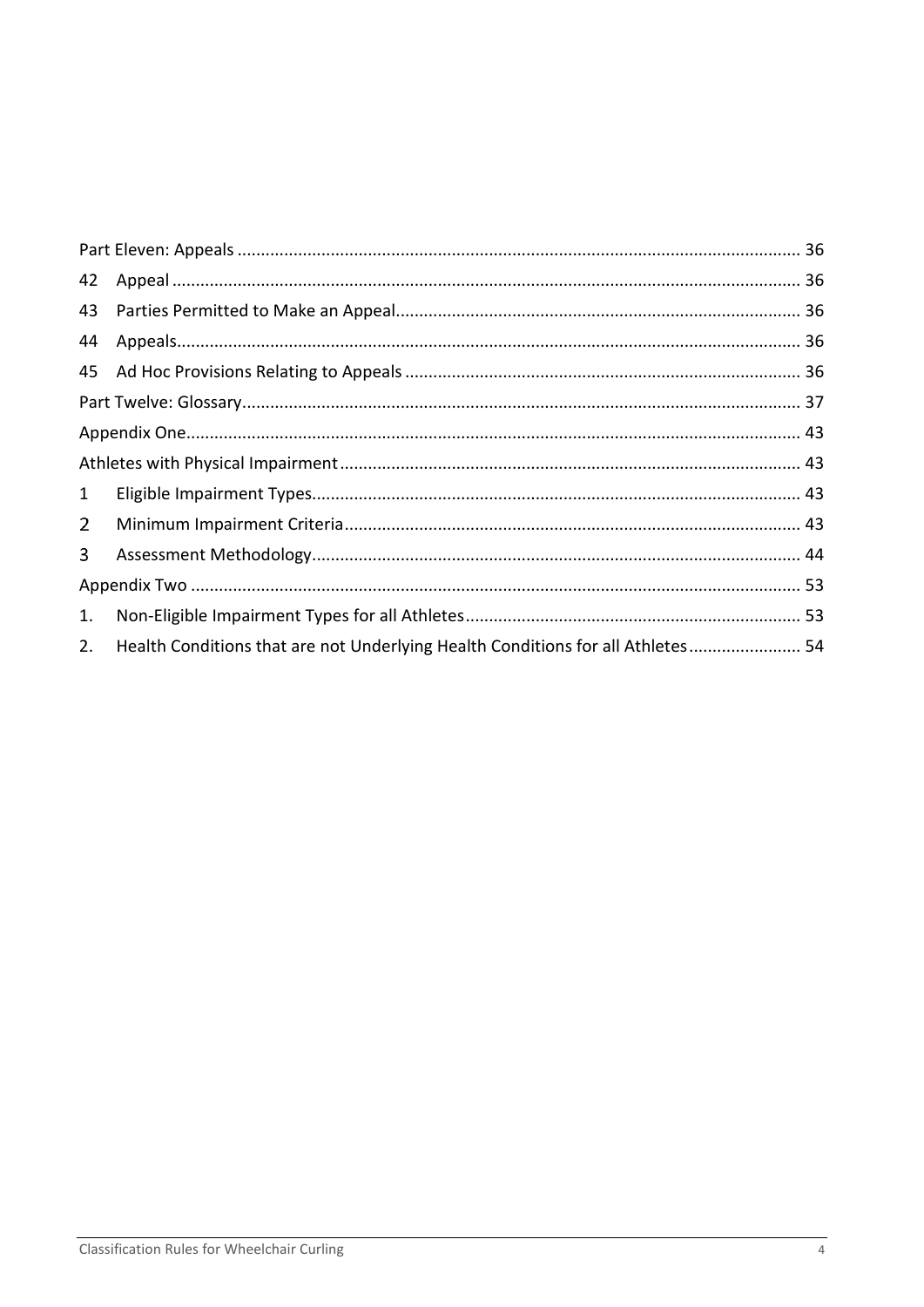# <span id="page-4-0"></span>**Part One: General Provisions**

#### <span id="page-4-1"></span> $\mathbf{1}$ **Scope and Application**

### **Adoption**

- 1.1 These Classification Rules and Regulations are referred to throughout this document as the 'Classification Rules'. They have been prepared by World Curling Federation to implement the requirements of the 2015 IPC Athlete Classification Code and International Standards and apply them to the discipline of Wheelchair Curling
- 1.2 The Classification Rules have been adopted by World Curling Federation on 1 July 2022.
- 1.3 These Classification Rules refer to a number of Appendices. These Appendices form an integral part of the Classification Rules.
- 1.4 These Classification Rules form part of the World Curling Federation Rules and Regulations.
- 1.5 The Classification Rules are supplemented by a number of forms that have been prepared to assist Athlete Evaluation. These forms are available from World Curling Federation, and can be amended by World Curling Federation from time to time.

### **Classification**

- 1.6 Classification is undertaken to:
	- a) define who is eligible to compete in Para sport and consequently who has the opportunity to reach the goal of becoming a Paralympic Athlete; and
	- b) group Athletes into Sport Classes which aim to ensure that the impact of Impairment is minimised and sporting excellence determines which Athlete or team is ultimately victorious.

### **Application**

- 1.7 These Classification Rules apply to all Athletes and Athlete Support Personnel who participate in any Wheelchair Curling Events or Competitions organised, authorised or recognised by World Curling Federation.
- 1.8 These Classification Rules must be read and applied in conjunction with all other applicable rules of World Curling Federation, including but not limited to the World Curling Federation Rules and Rules of Competition. In the event of any conflict between these Classification Rules and any other World Curling Federation rules, the Classification Rules shall take precedence.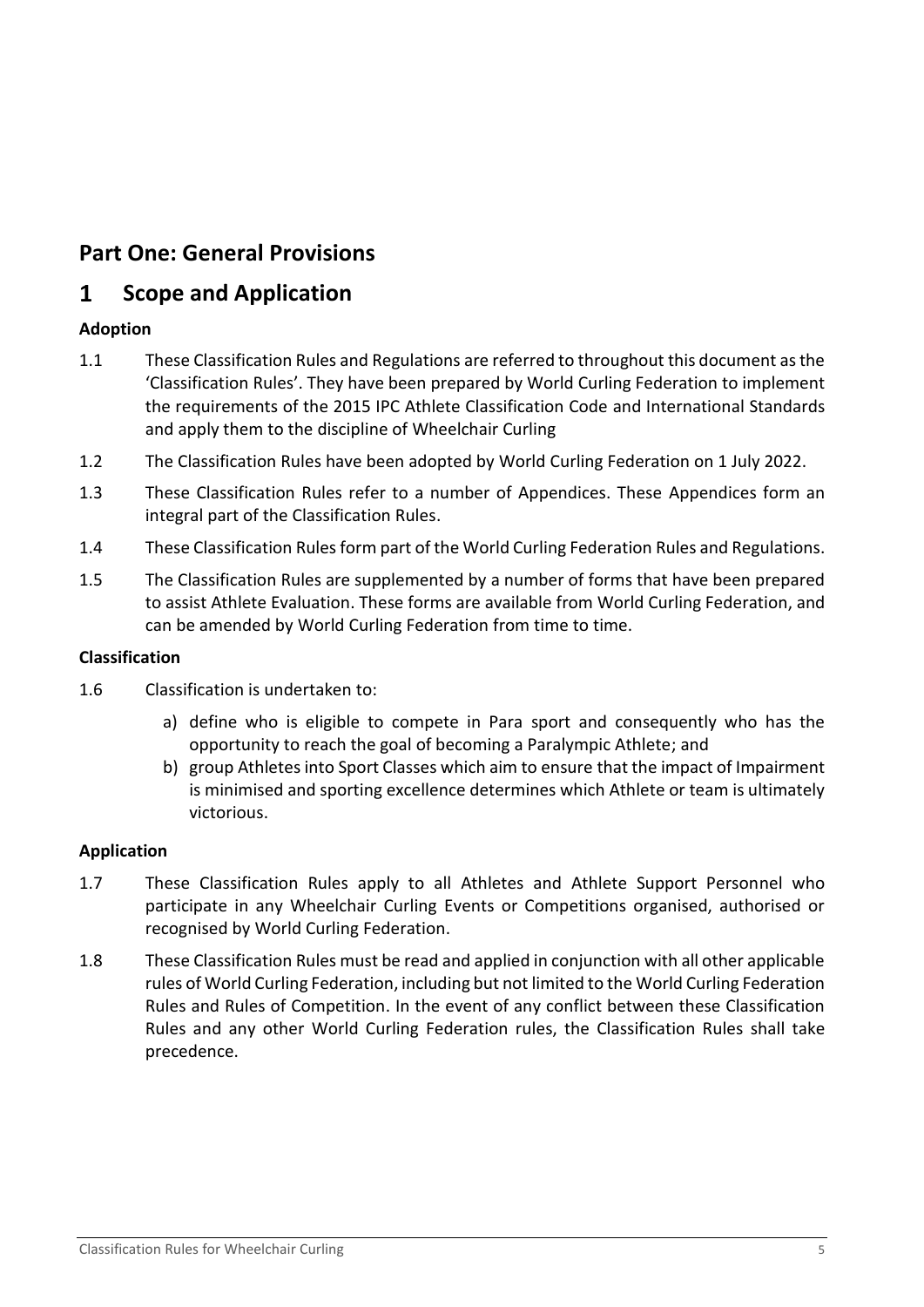#### **International Classification**

- 1.9 World Curling Federation will only permit an Athlete to compete in an International Competition if that Athlete has been allocated a Sport Class (other than Sport Class Not Eligible) and designated with a Sport Class Status in accordance with these Classification Rules.
- 1.10 World Curling Federation will provide opportunities for Athletes to be allocated a Sport Class and designated with a Sport Class Status in accordance with these Classification Rules at Recognised Competitions (or other such locations as defined by World Curling Federation). World Curling Federation will advise Athletes, National Bodies and National Paralympic Committees in advance as to such Recognised Competitions (or other such locations).

#### **Interpretation and Relationship to Code**

- 1.11 References to an 'Article' mean an Article of these Classification Rules, references to an 'Appendix' mean an Appendix to these Classification Rules, and Capitalised terms used in these Classification Rules have the meaning given to them in the Glossary to these Classification Rules.
- 1.12 References to a 'sport' in these Classification Rules refer to both a sport and an individual discipline within a sport In the case of curling, there is only currently one para discipline and that is Wheelchair Curling.
- 1.13 The Appendices to these Classification Rules are part of these Classification Rules both of which may be amended, supplemented and/or replaced by the World Curling Federation from time to time.
- 1.14 Headings used in these Classification Rules are used for convenience only and have no meaning that is separate from the Article or Articles to which they refer.
- 1.15 These Classification Rules are to be applied and interpreted as an independent text but in a manner that is consistent with the 2015 IPC Athlete Classification Code and the accompanying International Standards.

#### <span id="page-5-0"></span> $2<sup>1</sup>$ **Roles and Responsibilities**

2.1 It is the personal responsibility of Athletes, Athlete Support Personnel, and Classification Personnel to familiarise themselves with all the requirements of these Classification Rules.

#### **Athlete Responsibilities**

2.2 The roles and responsibilities of Athletes include to: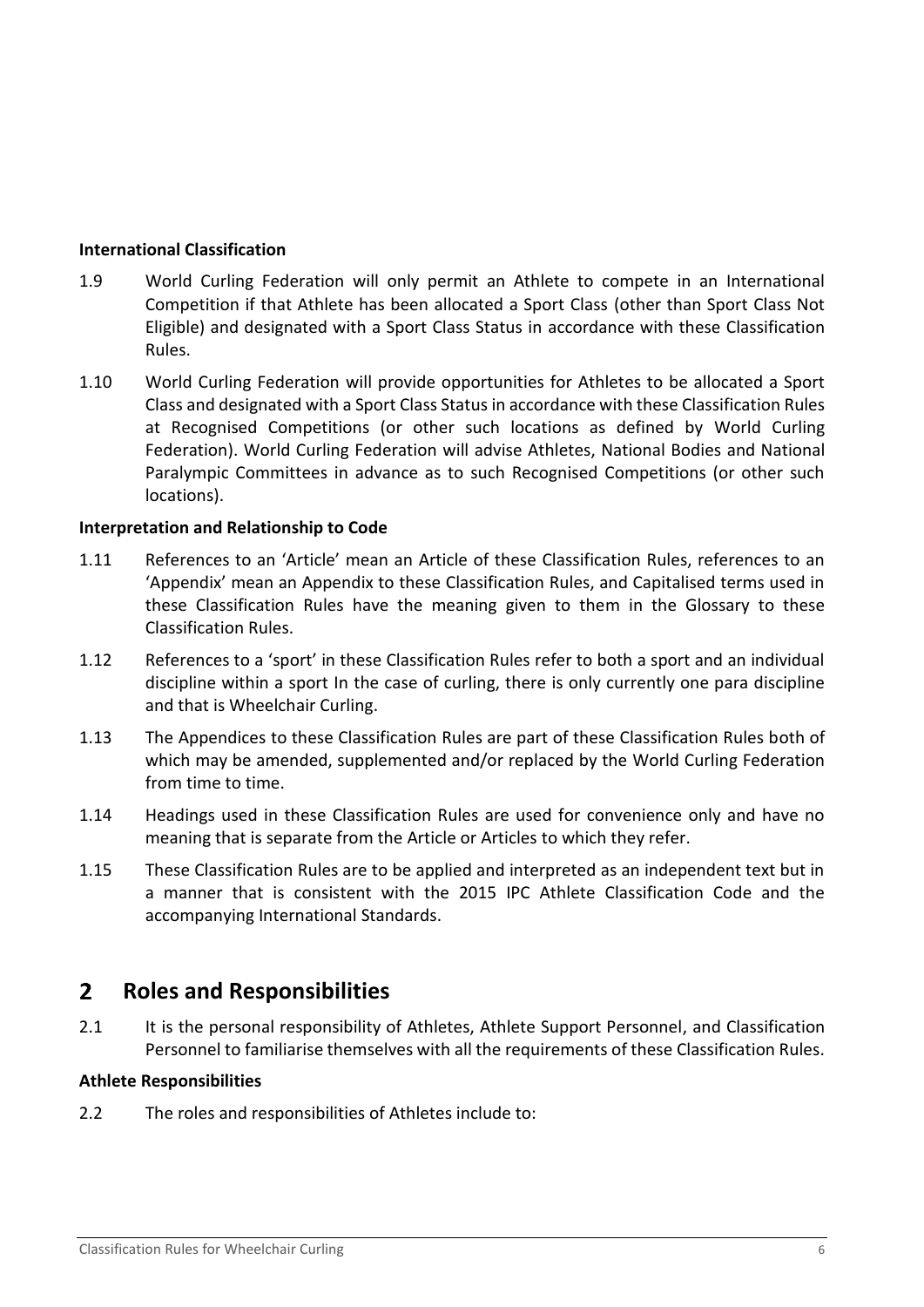- a) be knowledgeable of and comply with all applicable policies, rules and processes established by these Classification Rules;
- b) participate in Athlete Evaluation in good faith;
- c) ensure when appropriate that adequate information related to Underlying Health Conditions and Eligible Impairments is provided and/or made available to World Curling Federation;
- d) cooperate with any investigations concerning violations of these Classification Rules; and
- e) actively participate in the process of education and awareness, and Classification research, through exchanging personal experiences and expertise.

#### **Athlete Support Personnel Responsibilities**

- 2.3 The roles and responsibilities of Athlete Support Personnel include to:
	- a) be knowledgeable of and comply with all applicable policies, rules and processes established by these Classification Rules;
	- b) use their influence on Athlete values and behaviour to foster a positive and collaborative Classification attitude and communication;
	- c) assist in the development, management and implementation of Classification Systems; and
	- d) cooperate with any investigations concerning violations of these Classification Rules.

#### **Classification Personnel Responsibilities**

- 2.4 The roles and responsibilities of Classification Personnel include to:
	- a) have a complete working knowledge of all applicable policies, rules and processes established by these Classification Rules;
	- b) use their influence to foster a positive and collaborative Classification attitude and communication;
	- c) assist in the development, management and implementation of Classification Systems, including participation in education and research; and
	- d) cooperate with any investigations concerning violations of these Classification Rules.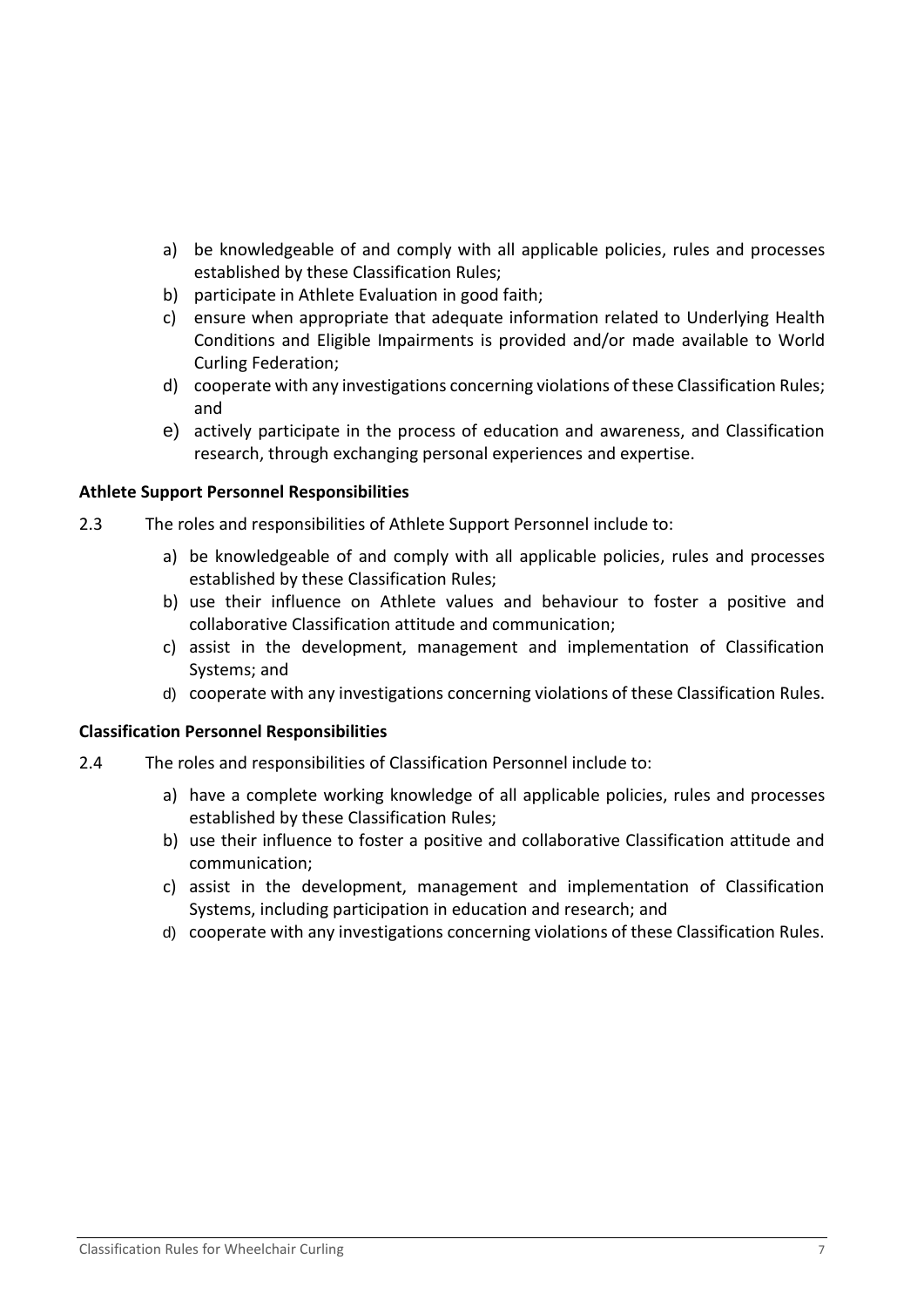# <span id="page-7-0"></span>**Part Two: Classification Personnel**

#### <span id="page-7-1"></span> $\overline{\mathbf{3}}$ **Classification Personnel**

3.1 Classification Personnel are fundamental to the effective implementation of these Classification Rules. World Curling Federation will appoint a number of Classification Personnel, each of whom will have a key role in the organisation, implementation and administration of Classification for the World Curling Federation.

### **Head of Classification**

- 3.2 World Curling Federation must appoint a Head of Classification. The Head of Classification is a person responsible for the direction, administration, co-ordination and implementation of Classification matters for World Curling Federation.
- 3.3 If a Head of Classification cannot be appointed, World Curling Federation may appoint another person, or group of persons collectively (provided such person or group of persons agrees to comply with the Classifier Code of Conduct), to act as the Head of Classification.
- 3.4 The Head of Classification is required to be a certified Classifier, unless agreed otherwise in relation to exception circumstances by the Board of the World Curling Federation.
- 3.5 The Head of Classification may delegate specific responsibilities and/or the transfer specific tasks to designated Classifiers, or other persons authorised by World Curling Federation.
- 3.6 Nothing in these Classification Rules prevents the Head of Classification (if certified as a Classifier) from also being appointed as a Classifier and/or Chief Classifier.

#### **Classifiers**

3.7 A Classifier is a person authorised as an official and certified by the World Curling Federation to conduct some or all components of Athlete Evaluation as a member of a Classification Panel.

#### **Chief Classifiers**

- 3.8 A Chief Classifier is a Classifier appointed to direct, administer, co-ordinate and implement Classification matters for a specific Competition or at such other location as defined by World Curling Federation. In particular, a Chief Classifier may be required by World Curling Federation to do the following:
	- 3.8.1 identify those Athletes who will be required to attend an Evaluation Session;
	- 3.8.2 supervise Classifiers to ensure that these Classification Rules are properly applied during Classification;
	- 3.8.3 manage Protests in consultation with the WCF; and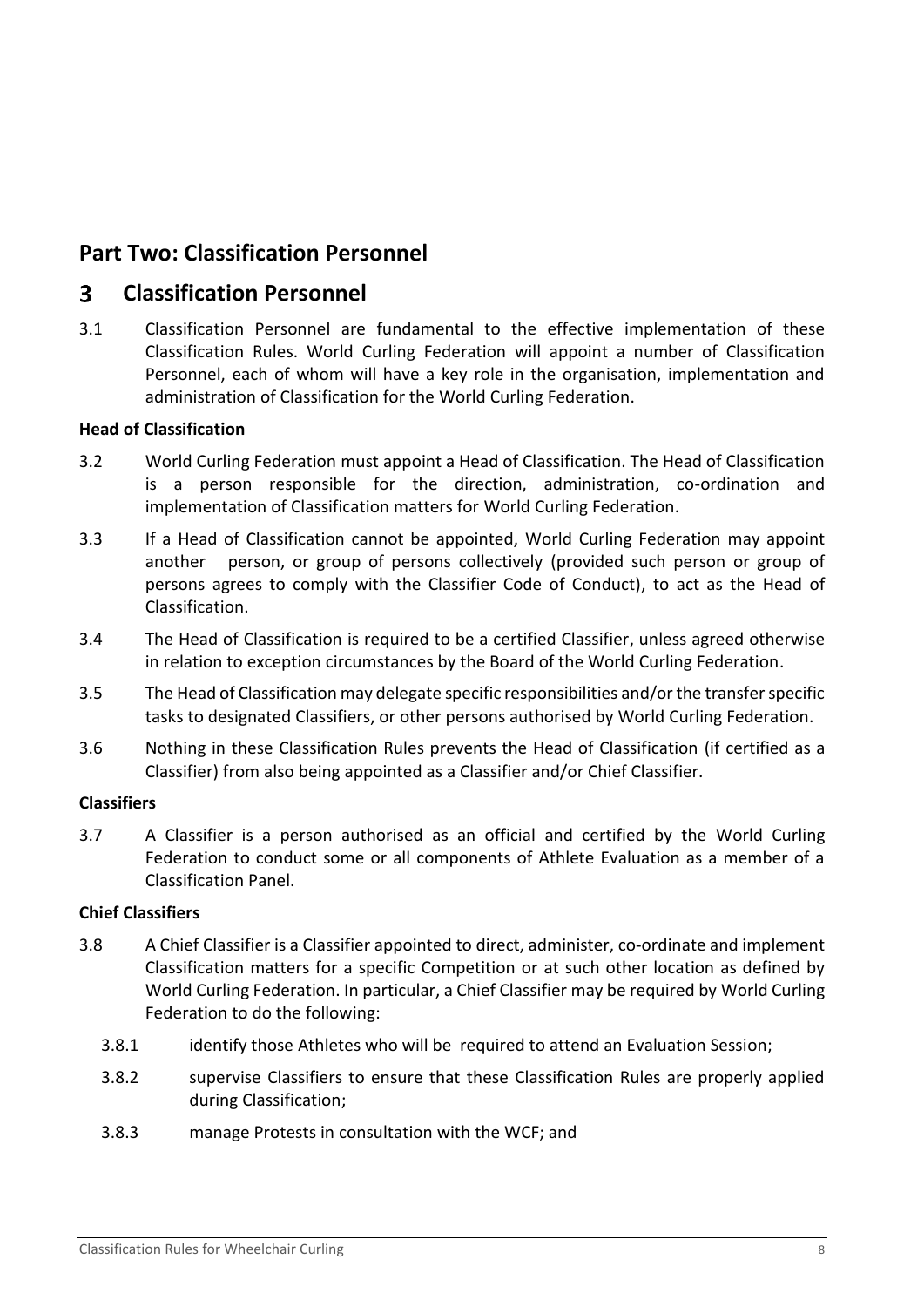- 3.8.4 Ensure liaison with the relevant Competition organisers to ensure that all travel, accommodation and other logistics are arranged in order that Classifiers may carry out their duties at the Competition.
- 3.9 A Chief Classifier may delegate specific responsibilities and/or transfer specific tasks to other appropriately qualified Classifiers, or other appropriately qualified World Curling Federation officers or representatives, and/or appropriately qualified persons in the local organising committee of a Competition.

#### **Trainee Classifiers**

- 3.10 A Trainee Classifier is a person who is in the process of formal training by World Curling Federation.
- 3.11 World Curling Federation may appoint Trainee Classifiers to participate in some or all components of Athlete Evaluation under the supervision of a Classification Panel, to develop Classifier Competencies.

#### <span id="page-8-0"></span> $\overline{\mathbf{A}}$ **Classifier Competencies, Training and Certification**

- 4.1 A Classifier will be authorised to act as a Classifier if that Classifier has been certified by World Curling Federation as having the relevant Classifier Competencies.
- 4.2 World Curling Federation must provide training and education to Classifiers to ensure Classifiers obtain and/or maintain Classifier Competencies.
- 4.3 World Curling Federation must specify and publish Classifier Competencies in a manner that is transparent and accessible. The Classifier Competencies must include that a Classifier has:
	- 4.3.1 a thorough understanding of these Classification Rules;
	- 4.3.2 an understanding of the sport(s) for which they seek certification to act as a Classifier, including an understanding of the technical rules of the sport(s);
	- 4.3.3 an understanding of the Code and the International Standards; and
	- 4.3.4 a professional qualification(s), level of experience, skills and/or competencies in order to act as a Classifier for World Curling Federation. These include that Classifiers must be a certified health professional in a field relevant to the Eligible Impairment category which World Curling Federation at its sole discretion deems acceptable, such as a physician, physiotherapist or occupational therapist for Athletes with a Physical Impairment.
- 4.4 World Curling Federation must establish a process of Classifier Certification by which Classifier Competencies are assessed. This process must include: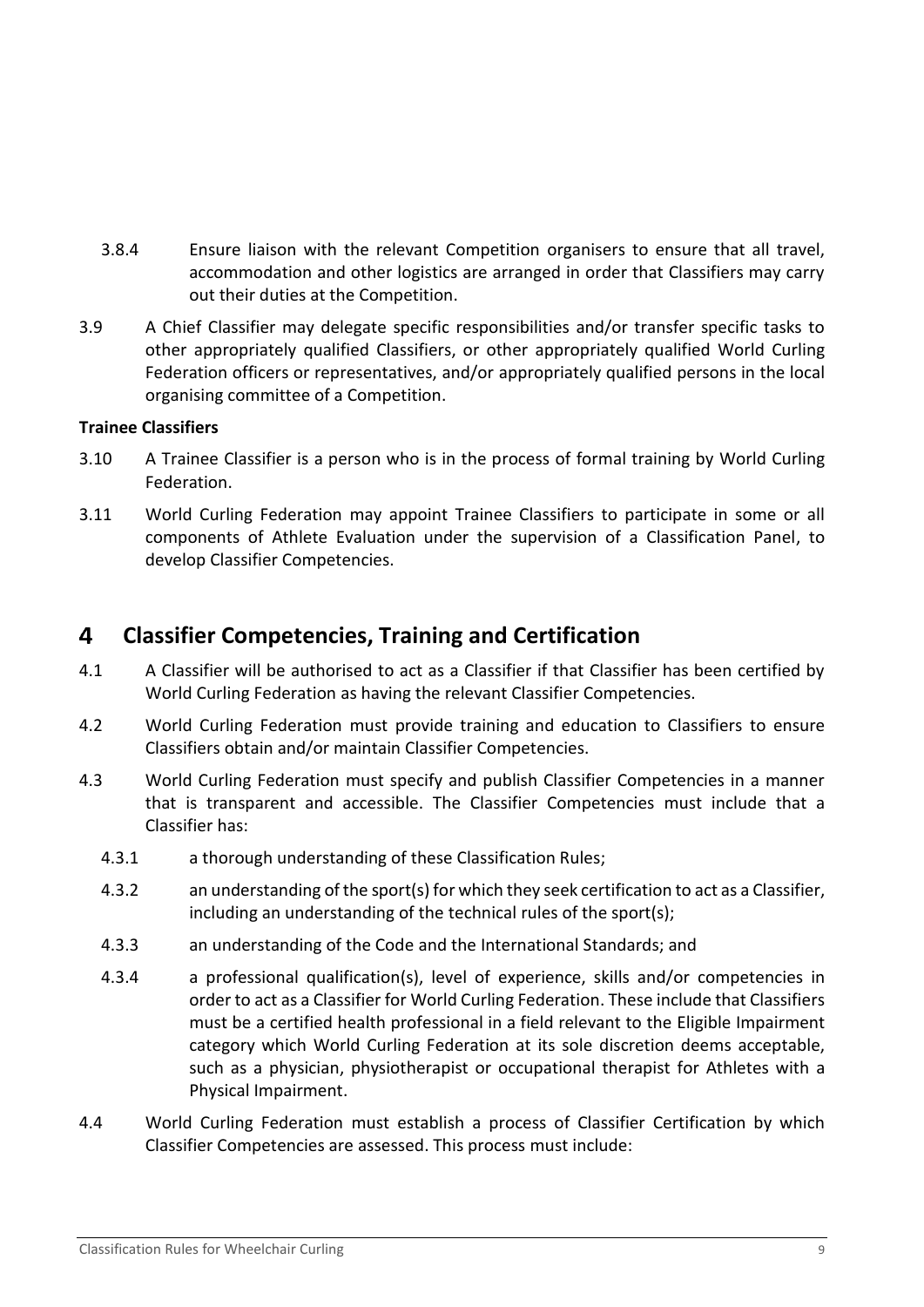- 4.4.1 a process for the certification of Trainee Classifiers;
- 4.4.2 quality assessment for the period of certification;
- 4.4.3 a process for handling substandard performance, including options for remediation and/or withdrawal of certification; and
- 4.4.4 a process for Re-certification of Classifiers.
- 4.5 World Curling Federation must specify Entry-Level Criteria applicable to persons who wish to become Trainee Classifiers. World Curling Federation will provide Entry-Level Education to Trainee Classifiers.
- 4.6 World Curling Federation must provide Continuing Education to Classifiers for the purposes of Certification and Re-certification.
- 4.7 World Curling Federation may provide that a Classifier is subject to certain limitations, including (but not limited to):
	- 4.7.1 a limitation on the Impairment type for which a Classifier is certified to act as a Classifier;
	- 4.7.2 a limitation on the components of Athlete Evaluation that a Classifier is certified to conduct;
	- 4.7.3 a limitation on the level of Competition or Event that a Classifier is authorised to act as a Classifier;
	- 4.7.4 the maximum time that a Classifier Certification is valid;
	- 4.7.5 that Classifier Certification is subject to review within a specific time frame by reference to the Classifier Competencies;
	- 4.7.6 that a Classifier may lose Classifier Certification if World Curling Federation is not satisfied that the Classifier possesses the required Classifier Competencies; and/or
	- 4.7.7 that a Classifier may regain Classifier Certification if World Curling Federation is satisfied that the Classifier possesses the required Classifier Competencies.

#### <span id="page-9-0"></span>5 **Classifier Code of Conduct**

- 5.1 The integrity of Classification in World Curling Federation depends on the conduct of Classification Personnel. World Curling Federation has therefore adopted a set of professional conduct standards referred to as the 'Classifier Code of Conduct'.
- 5.2 All Classification Personnel must comply with the Classifier Code of Conduct.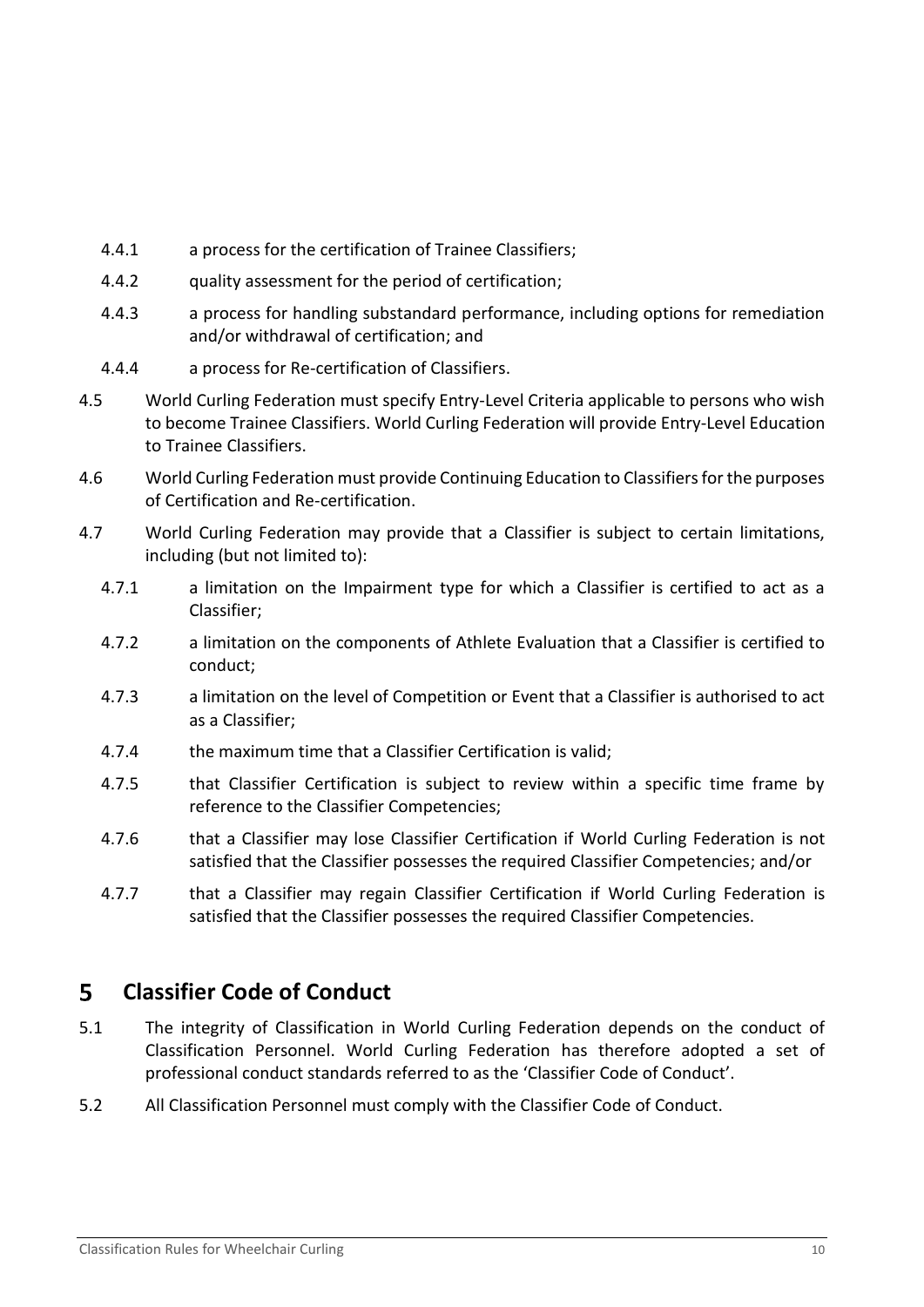- 5.3 Any person who believes that any Classification Personnel may have acted in a manner that contravenes the Classifier Code of Conduct must report this to World Curling Federation.
- 5.4 If World Curling Federation receives such a report it will investigate the report and, if appropriate, take disciplinary measures.
- 5.5 World Curling Federation has discretion to determine whether or not a Classifier has an actual, perceived and/or potential conflict of interest.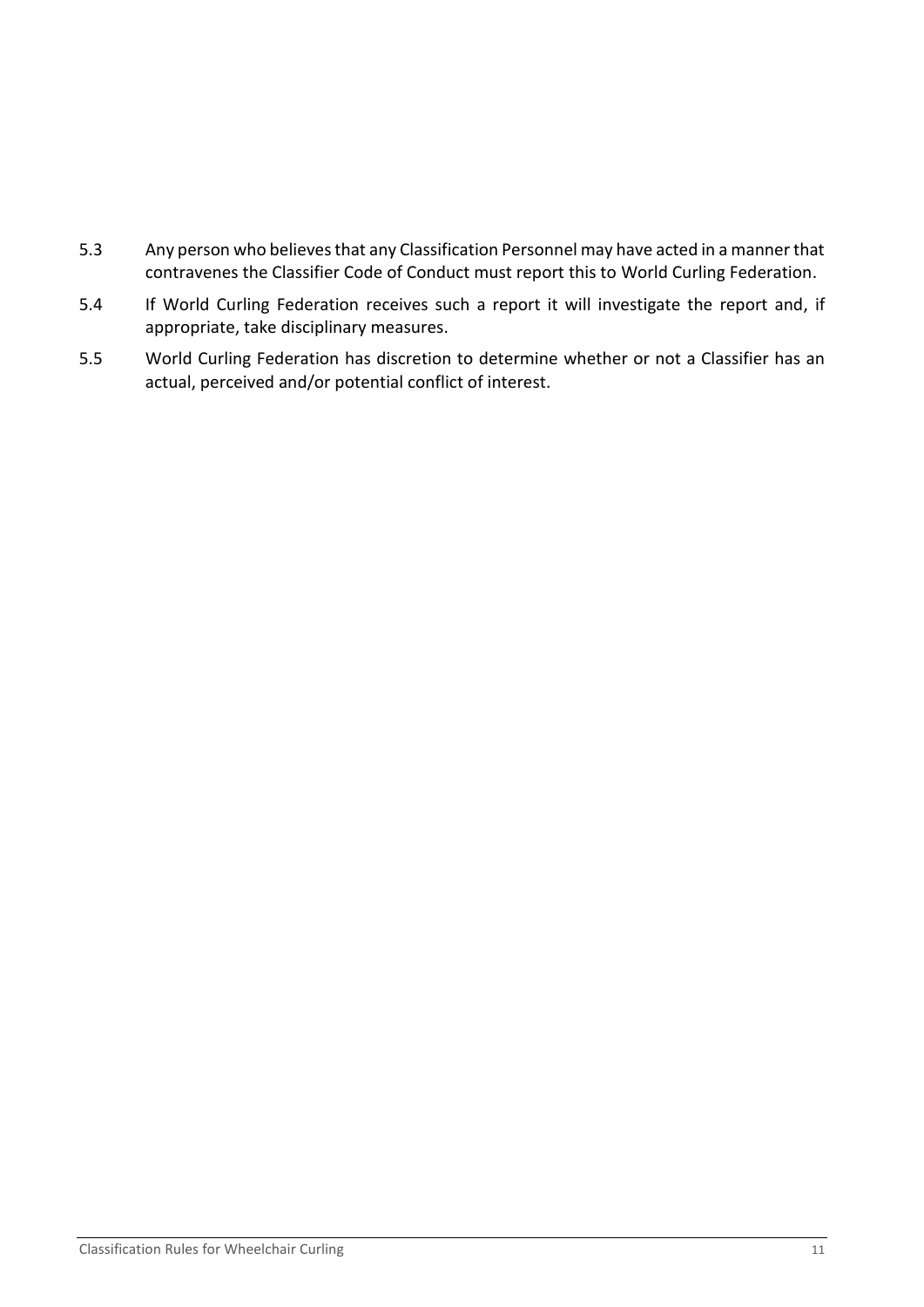# <span id="page-11-0"></span>**Part Three: Athlete Evaluation**

#### <span id="page-11-1"></span>6 **General Provisions**

- 6.1 World Curling Federation has specified in these Classification Rules the process, assessment criteria and methodology whereby Athletes will be allocated a Sport Class and designated a Sport Class Status. This process is referred to as Athlete Evaluation.
- 6.2 Athlete Evaluation encompasses a number of steps and these Classification Rules therefore include provisions regarding:
	- 6.2.1 an assessment of whether or not an Athlete has an Eligible Impairment for the sport;
	- 6.2.2 an assessment of whether an Athlete complies with Minimum Impairment Criteria for the sport; and
	- 6.2.3 the allocation of a Sport Class (and designation of a Sport Class Status) depending on the extent to which an Athlete is able to execute the specific tasks and activities fundamental to the sport .

#### <span id="page-11-2"></span> $\overline{\mathbf{z}}$ **Eligible Impairment**

- 7.1 Any Athlete wishing to compete in a sport governed by World Curling Federation must have an Eligible Impairment and that Eligible Impairment must be Permanent.
- 7.2 Appendix One of these Classification Rules specify the Eligible Impairment(s) an Athlete must have in order to compete in a sport governed by World Curling Federation.
- 7.3 Any Impairment that is not listed as an Eligible Impairment in Appendix One is referred to as a Non-eligible impairment. Appendix Two includes examples of Non-Eligible Impairments.

### **Assessment of Eligible Impairment**

- 7.4 World Curling Federation must determine if an Athlete has an Eligible Impairment.
	- 7.4.1 In order to be satisfied that an Athlete has an Eligible Impairment, World Curling Federation may require any Athlete to demonstrate that he or she has an Underlying Health Condition. Appendix Two lists examples of Health Conditions that are not Underlying Health Conditions.
	- 7.4.2 The means by which World Curling Federation determines that an individual Athlete has an Eligible Impairment is at the sole discretion of World Curling Federation. World Curling Federation may consider that an Athlete's Eligible Impairment is sufficiently obvious and therefore not require evidence that demonstrates the Athlete's Eligible Impairment.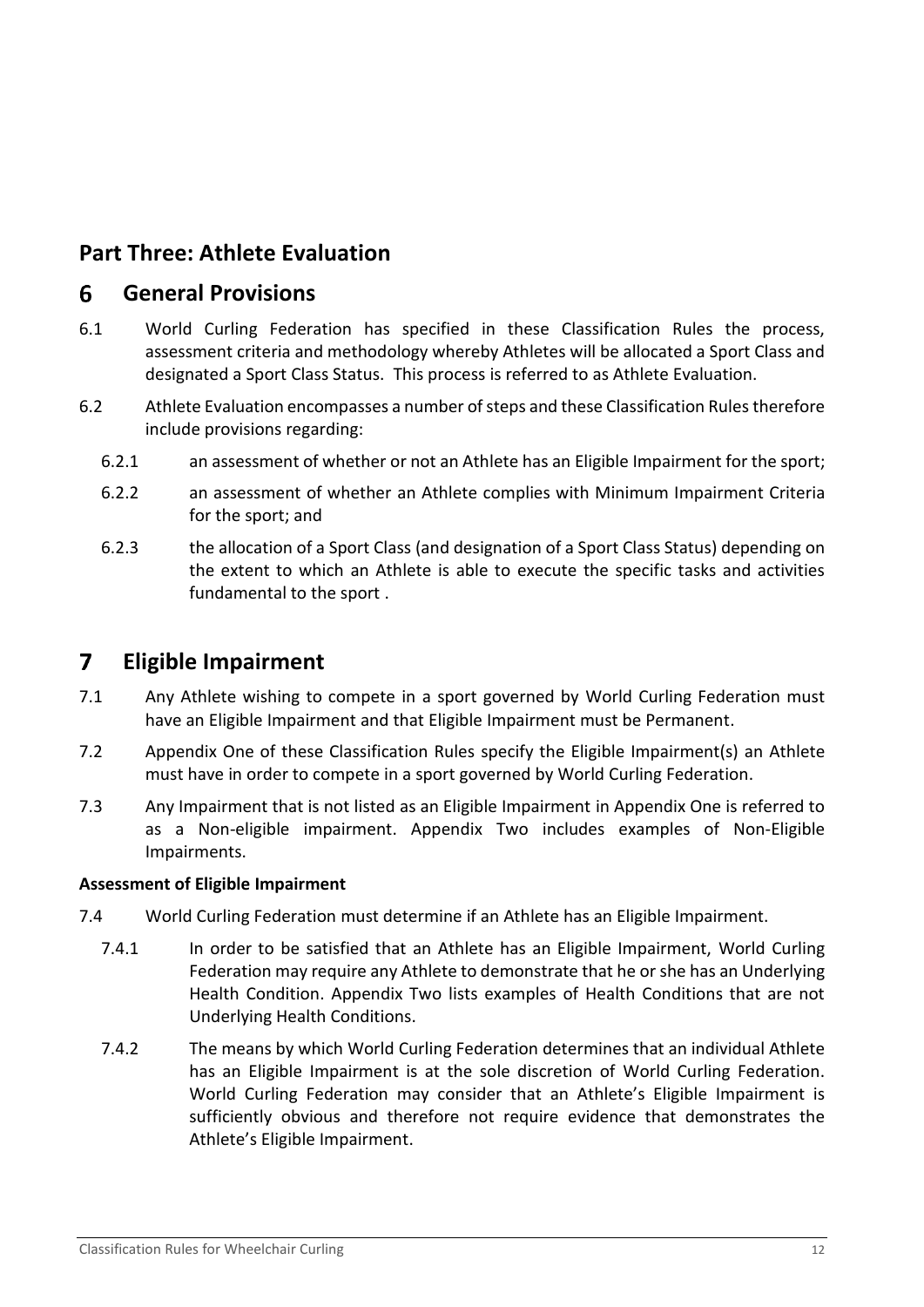- 7.4.3 If in the course of determining if an Athlete has an Eligible Impairment World Curling Federation becomes aware that the Athlete has a Health Condition, and believes that the impact of that Health Condition may be that it is unsafe for that Athlete to compete or there is a risk to the health of the Athlete (or other Athletes) if that Athlete competes, it may designate the Athlete as Classification Not Completed (CNC) in accordance with Article [10](#page-15-0) of these Classification Rules. In such instances World Curling Federation will explain the basis of its designation to the relevant National Body and/or National Paralympic Committee.
- 7.5 An Athlete must (if requested to do so) supply World Curling Federation with Diagnostic Information that must be provided as follows:
	- 7.5.1 The relevant National Body and/or National Paralympic Committee must submit a Medical Diagnostics Form to World Curling Federation, upon completing the registration of an Athlete.
	- 7.5.2 The Medical Diagnostics Form must be completed in English and dated and signed by a certified health care professional.
	- 7.5.3 The Medical Diagnostic Form must be submitted with supportive Diagnostic Information if required by World Curling Federation.
- 7.6 World Curling Federation may require an Athlete to re-submit the Medical Diagnostics Form (with necessary supportive Diagnostic Information) if the World Curling Federation at its sole discretion considers the Medical Diagnostic Form and/or the Diagnostic Information to be incomplete or inconsistent.
- 7.7 If World Curling Federation requires an Athlete to provide Diagnostic Information it may consider the Diagnostic Information itself, and/or may appoint an Eligibility Assessment Committee to do so.
- 7.8 The process by which an Eligibility Assessment Committee is formed and considers Diagnostic Information is as follows:
	- 7.8.1 The Head of Classification will notify the relevant National Body or National Paralympic Committee that Diagnostic Information must be provided on behalf of the Athlete. The Head of Classification will explain what Diagnostic Information is required, and the purposes for which it is required.
	- 7.8.2 The Head of Classification will set timelines for the production of Diagnostic Information.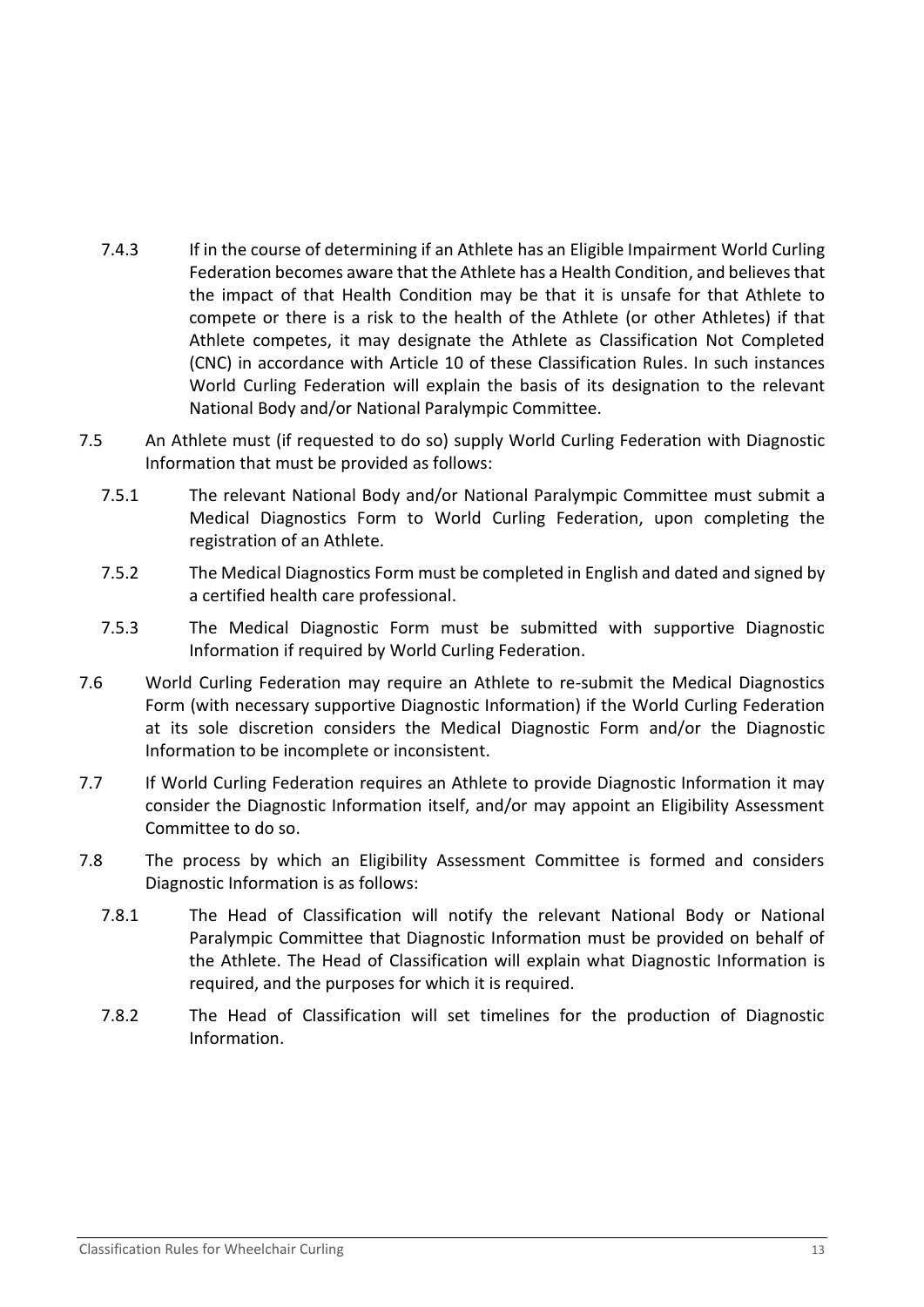- 7.8.3 The Head of Classification will appoint an Eligibility Assessment Committee. The Eligibility Assessment Committee must, if practicable, be comprised of the Head of Classification and at least two other experts with appropriate medical qualifications. All members of the Eligibility Assessment Committee must sign confidentiality undertakings.
- 7.8.4 If the Head of Classification believes that he or she does not hold the necessary competencies to assess the Diagnostic Information, he or she will not participate in the review of the Diagnostic Information, but will assist the Eligibility Assessment Committee.
- 7.8.5 Wherever possible all references to the individual Athlete and the source(s) of the Diagnostic Information should be withheld from the Eligibility Assessment Committee. Each member of the Eligibility Assessment Committee will review the Diagnostic Information and decide whether such information establishes the existence of an Eligible Impairment.
- 7.8.6 If the Eligibility Assessment Committee concludes that the Athlete has an Eligible Impairment the Athlete will be permitted to complete Athlete Evaluation with a Classification Panel.
- 7.8.7 If the Eligibility Assessment Committee is not satisfied that the Athlete has an Eligible Impairment the Head of Classification will provide a decision to this effect in writing to the relevant National Body or National Paralympic Committee. The National Body or National Paralympic Committee will be given an opportunity to comment on the decision and may provide further Diagnostic Information to the Eligibility Assessment Committee for review. If the decision is subsequently revised, the Head of Classification will inform the National Body or National Paralympic Committee.
- 7.8.8 If the decision is not changed, the Head of Classification will issue a final decision letter to the National Body or National Paralympic Committee.
- 7.8.9 The Eligibility Assessment Committee may make its decisions by a majority. If the Head of Classification is part of the Eligibility Assessment Committee, he or she may veto any decision if he or she does not agree that the Diagnostic Information supports the conclusion that the Athlete has an Eligible Impairment.
- 7.9 World Curling Federation may delegate one or more of the functions described above to a Classification Panel.

#### <span id="page-13-0"></span>8 **Minimum Impairment Criteria**

8.1 An Athlete who wishes to compete in a sport must have an Eligible Impairment that complies with the relevant Minimum Impairment Criteria for that sport.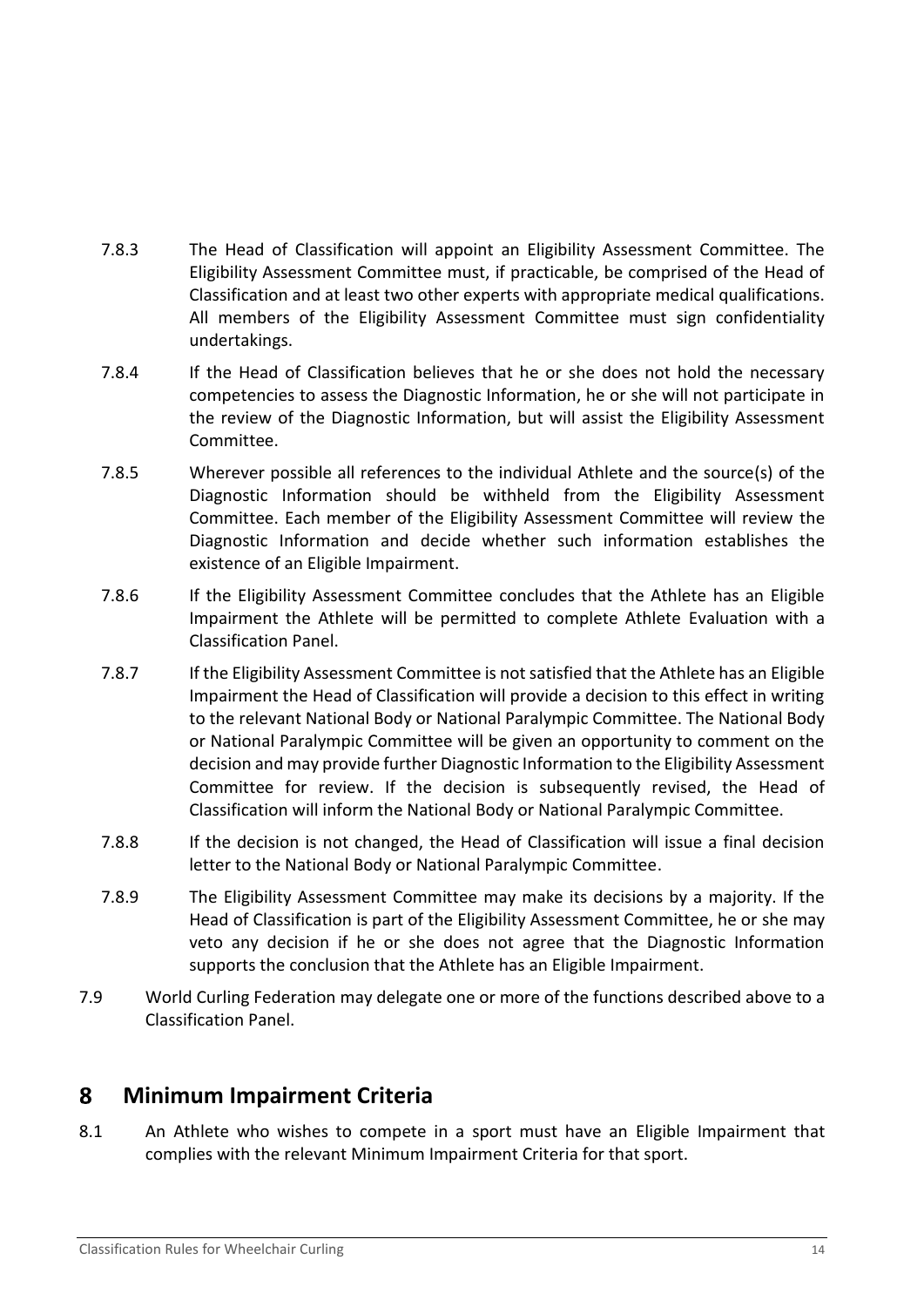- 8.2 World Curling Federation has set Minimum Impairment Criteria to ensure that an Athlete's Eligible Impairment affects the extent to which an Athlete is able to execute the specific tasks and activities fundamental to the sport.
- 8.3 Appendix One, Classification Rules specify the Minimum Impairment Criteria applicable to each sport and the process by which an Athlete's compliance with Minimum Impairment Criteria is to be assessed by a Classification Panel as part of an Evaluation Session.
- 8.4 Any Athlete who does not comply with the Minimum Impairment Criteria for a sport must be allocated Sport Class Not Eligible (NE) for that sport.
- 8.5 A Classification Panel must assess whether or not an Athlete complies with Minimum Impairment Criteria. This will take place as part of an Evaluation Session. Prior to participating in an Evaluation Session, an Athlete must first satisfy the World Curling Federation that he or she has an Eligible Impairment.
- 8.6 In relation to the use of Adaptive Equipment, World Curling Federation has set Minimum Impairment Criteria as follows:
	- 8.6.1 for Eligible Impairments, Minimum Impairment Criteria must *not* consider the extent to which the use of Adaptive Equipment might affect how the Athlete is able to execute the specific tasks and activities fundamental to the sport, rules governing the use of adaptive equipment during play are included in the WCF Rules for Curling and Competition;

#### <span id="page-14-0"></span>9 **Sport Class**

- 9.1 A Sport Class is a category defined by World Curling Federation in these Classification Rules, in which Athletes are grouped by reference to the impact of an Eligible Impairment on their ability to execute the specific tasks and activities fundamental to a sport.
	- 9.1.1 An Athlete who does not have an Eligible Impairment or does not comply with the Minimum Impairment Criteria for a sport must be allocated Sport Class Not Eligible (NE) for that sport in accordance with the provisions of Article [18](#page-21-1) of these Classification Rules.
	- 9.1.2 An Athlete who complies with the Minimum Impairment Criteria for a sport must be allocated a Sport Class (subject to the provisions in these Classification Rules concerning Failure to Attend Athlete Evaluation and Suspension of Athlete Evaluation).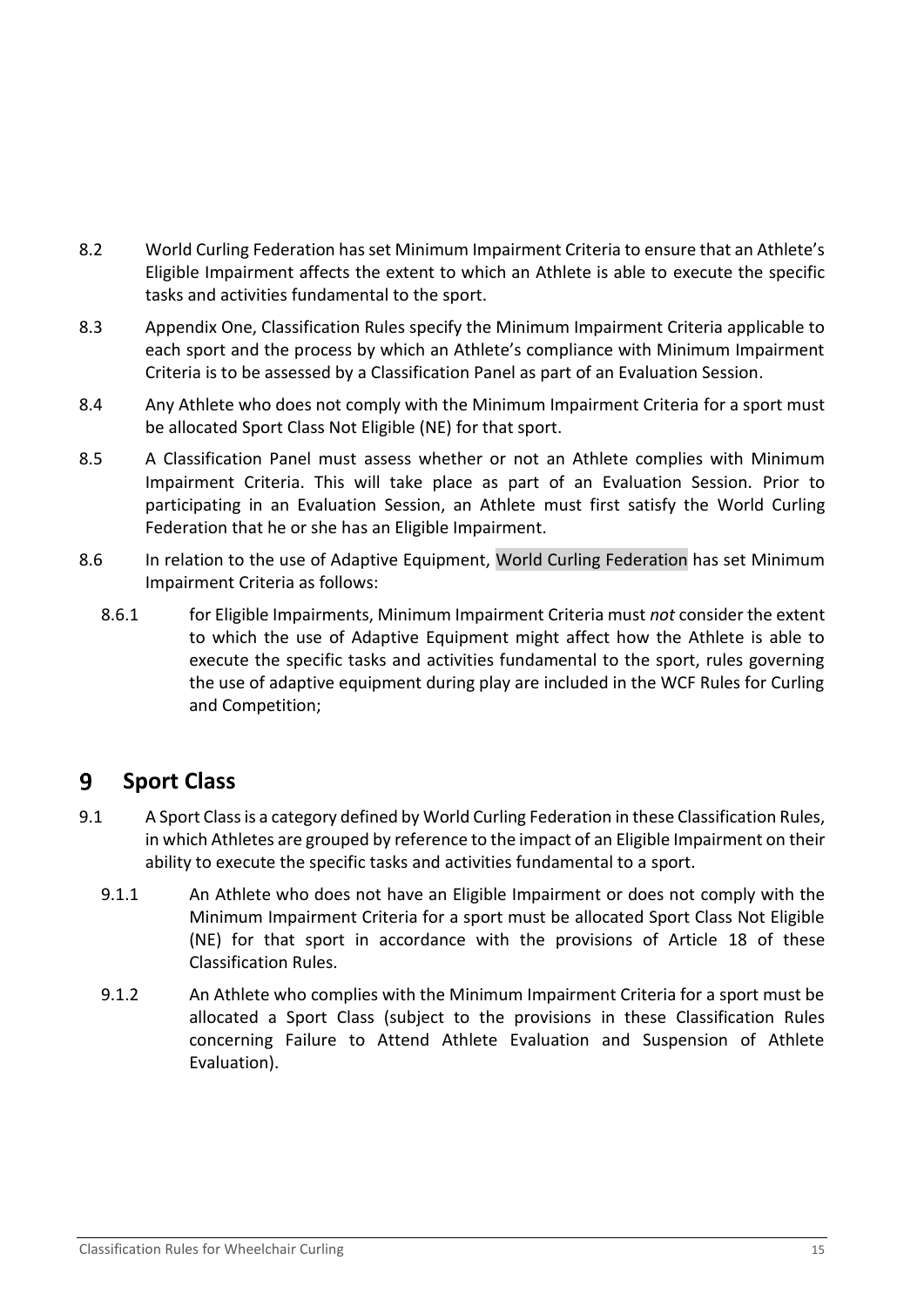- 9.1.3 Except for the allocation of Sport Class Not Eligible (NE) by World Curling Federation (in accordance with Article [18.1\)](#page-21-3), the allocation of a Sport Class must be based solely on an evaluation by a Classification Panel of the extent to which the Athlete's Eligible Impairment affects the specific tasks and activities fundamental to sport. This evaluation must take place in a controlled non-competitive environment, which allows for the repeated observation of key tasks and activities.
- 9.2 Appendix One of these Classification Rules specify the assessment methodology and assessment criteria for the allocation of a Sport Class and the designation of Sport Class Status.

# <span id="page-15-0"></span>**Classification Not Completed**

- 10.1 If at any stage of Athlete Evaluation World Curling Federation or a Classification Panel is unable to allocate a Sport Class to an Athlete, the Head of Classification or the relevant Chief Classifier may designate that Athlete as Classification Not Completed (CNC).
- 10.2 The designation Classification Not Completed (CNC) is not a Sport Class and is not subject to the provisions in these Classification Rules concerning Protests. The designation Classification Not Completed (CNC) will however be recorded for the purpose of the World Curling Federation Classification Master List.
- 10.3 An Athlete who is designated as Classification Not Completed (CNC) may not compete in the sport of Wheelchair Curling.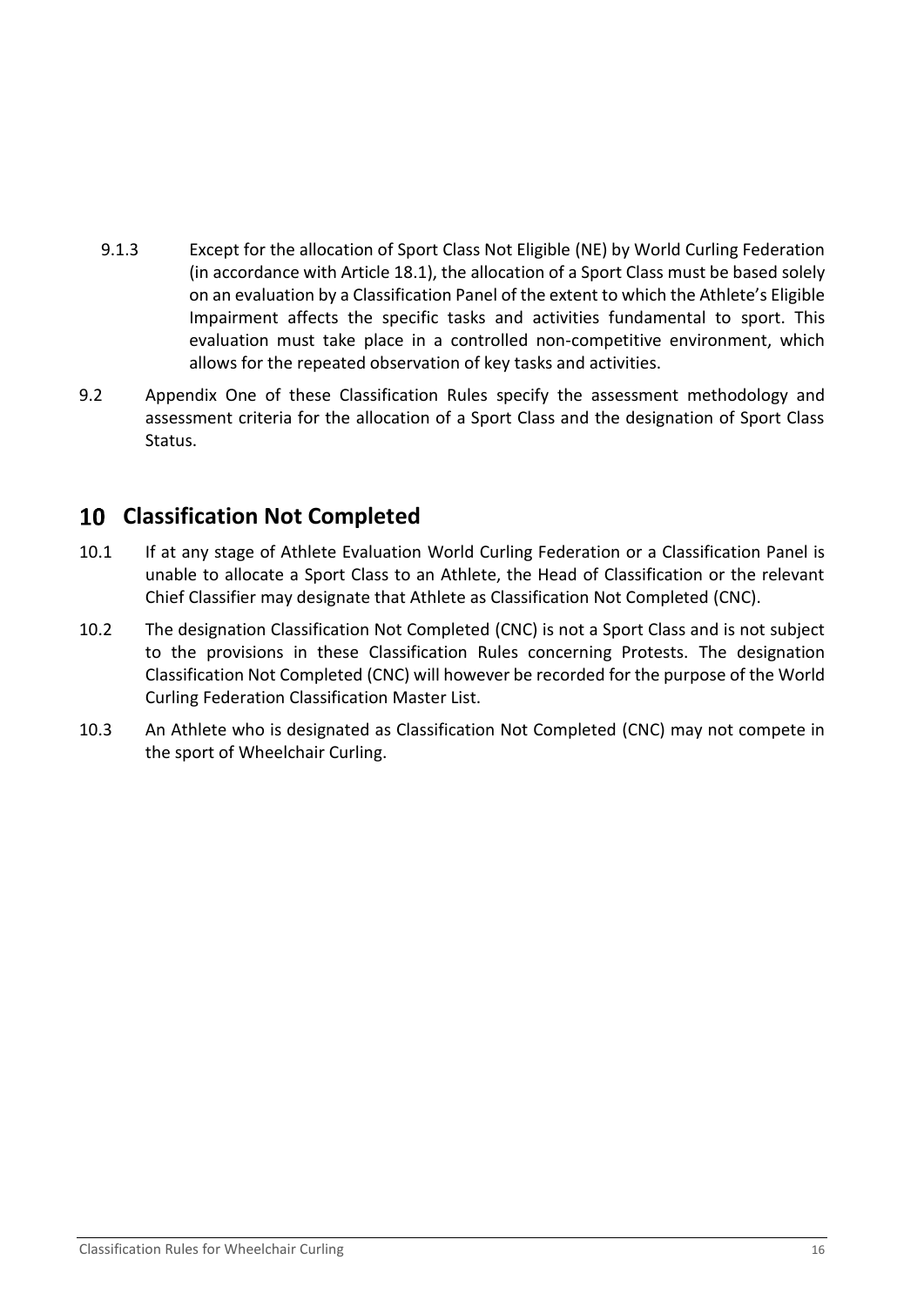# <span id="page-16-0"></span>**Part Four: Athlete Evaluation and the Classification Panel**

### <span id="page-16-1"></span>**The Classification Panel**

11.1 A Classification Panel is a group of Classifiers appointed by World Curling Federation to conduct some or all of the components of Athlete Evaluation including as part of an Evaluation Session.

#### <span id="page-16-2"></span>**General Provisions**

- 11.2 A Classification Panel must be comprised of at least of two certified Classifiers. In exceptional circumstances a Chief Classifier may provide that a Classification Panel comprise only one Classifier.
- 11.3 A Trainee Classifier may be part of a Classification Panel in addition to the required number of certified Classifiers, and may participate in Athlete Evaluation.

### <span id="page-16-3"></span>**Classification Panel Responsibilities**

- 12.1 A Classification Panel is responsible for conducting an Evaluation Session. As part of the Evaluation Session the Classification Panel must:
	- 12.1.1 assess whether an Athlete complies with Minimum Impairment Criteria for the sport;
	- 12.1.2 assess the extent to which an Athlete is able to execute the specific tasks and activities fundamental to the sport; and
- 12.2 Following the Evaluation Session the Classification Panel must allocate a Sport Class and designate a Sport Class Status, or designate Classification Not Completed (CNC).
- 12.3 Prior to the Evaluation Session, the assessment as to whether an Athlete has an Eligible Impairment must be undertaken by World Curling Federation, unless World Curling Federation requests this to be undertaken by a Classification Panel.
- 12.4 The Evaluation Session must take place in a controlled non-competitive environment that allows for the repeated observation of key tasks and activities.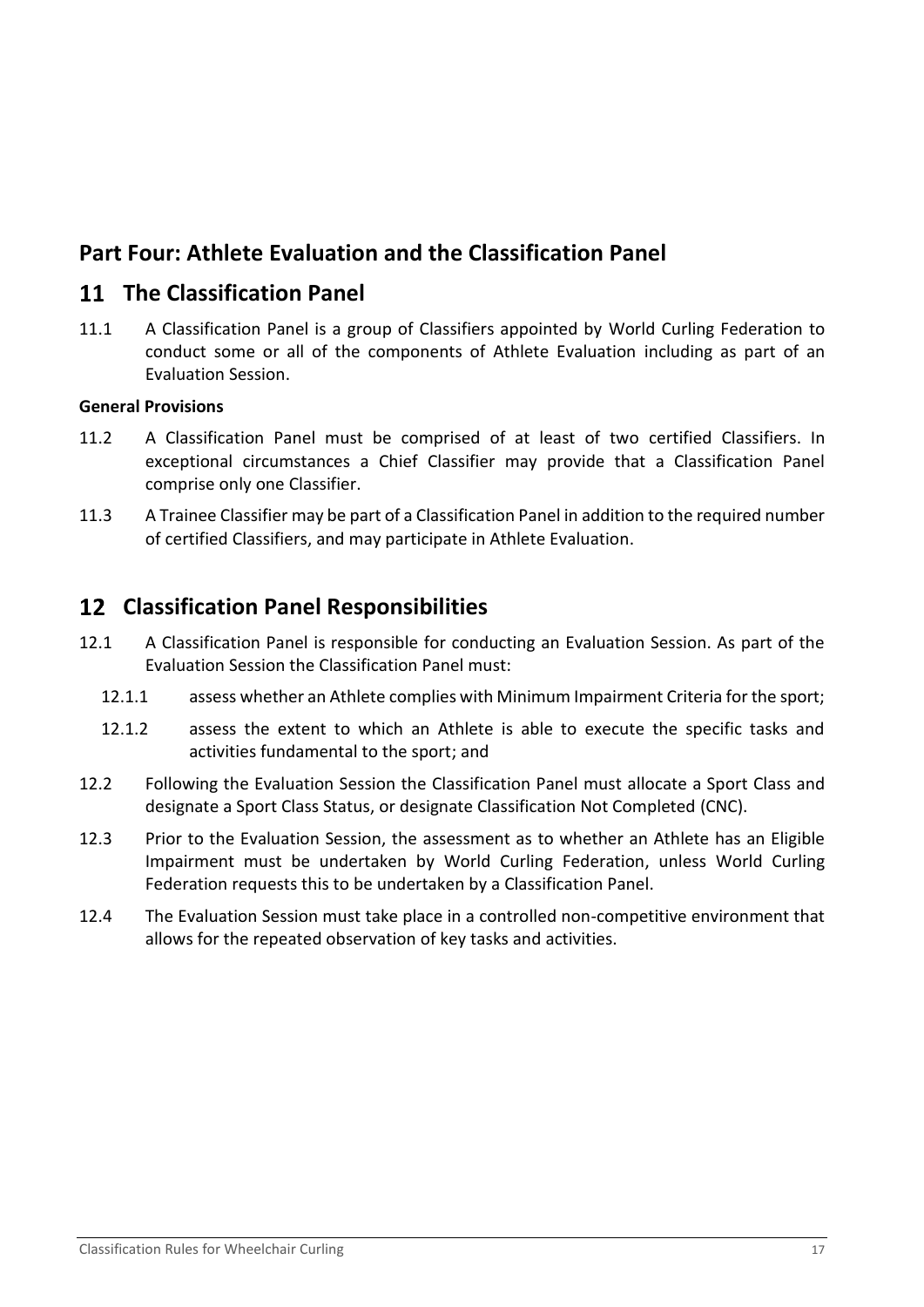- 12.4.1 Although other factors such as low fitness level, poor technical proficiency and aging may also affect the fundamental tasks and activities of the sport, the allocation of Sport Class must not be affected by these factors.
- 12.5 An Athlete who has a Non-Eligible Impairment and an Eligible Impairment may be evaluated by a Classification Panel on the basis of the Eligible Impairment, provided the Non-Eligible Impairment does not affect the Classification Panel's ability to allocate a Sport Class.
- 12.6 The Sport Class allocated to the Athlete will be in accordance with the processes specified in Appendix One.

## <span id="page-17-0"></span>**13 Evaluation Sessions**

- 13.1 This Article applies to all Evaluation Sessions.
- 13.2 The Athlete's National Body or National Paralympic Committee is responsible for ensuring that Athletes comply with their duties in relation to the provisions in this Article.
- <span id="page-17-1"></span>13.3 In respect of Athletes:
	- 13.3.1 Athletes have the right to be accompanied by a member of the Athlete's National Body or National Paralympic Committee when attending an Evaluation Session. The Athlete must be accompanied if the Athlete is a minor or has an Intellectual Impairment.
	- 13.3.2 The person chosen by the Athlete to accompany the Athlete at an Evaluation Session should be familiar with the Athlete's Impairment and sport history.
	- 13.3.3 The Athlete and accompanying person must acknowledge the terms of the Athlete Evaluation Agreement Form as specified by World Curling Federation.
	- 13.3.4 The Athlete must verify his or her identity to the satisfaction of the Classification Panel, by providing a document such as a passport, ID card, World Curling Federation license card or event accreditation.
	- 13.3.5 The Athlete must attend the Evaluation Session with any sports attire or equipment relevant to the sport for which the Athlete wishes to be allocated a Sport Class.
	- 13.3.6 The Athlete must disclose the use of any medication and/or medical device/implant to the Classification Panel.
	- 13.3.7 The Athlete must comply with all reasonable instructions given by a Classification Panel.
- 13.4 In respect of the Classification Panel: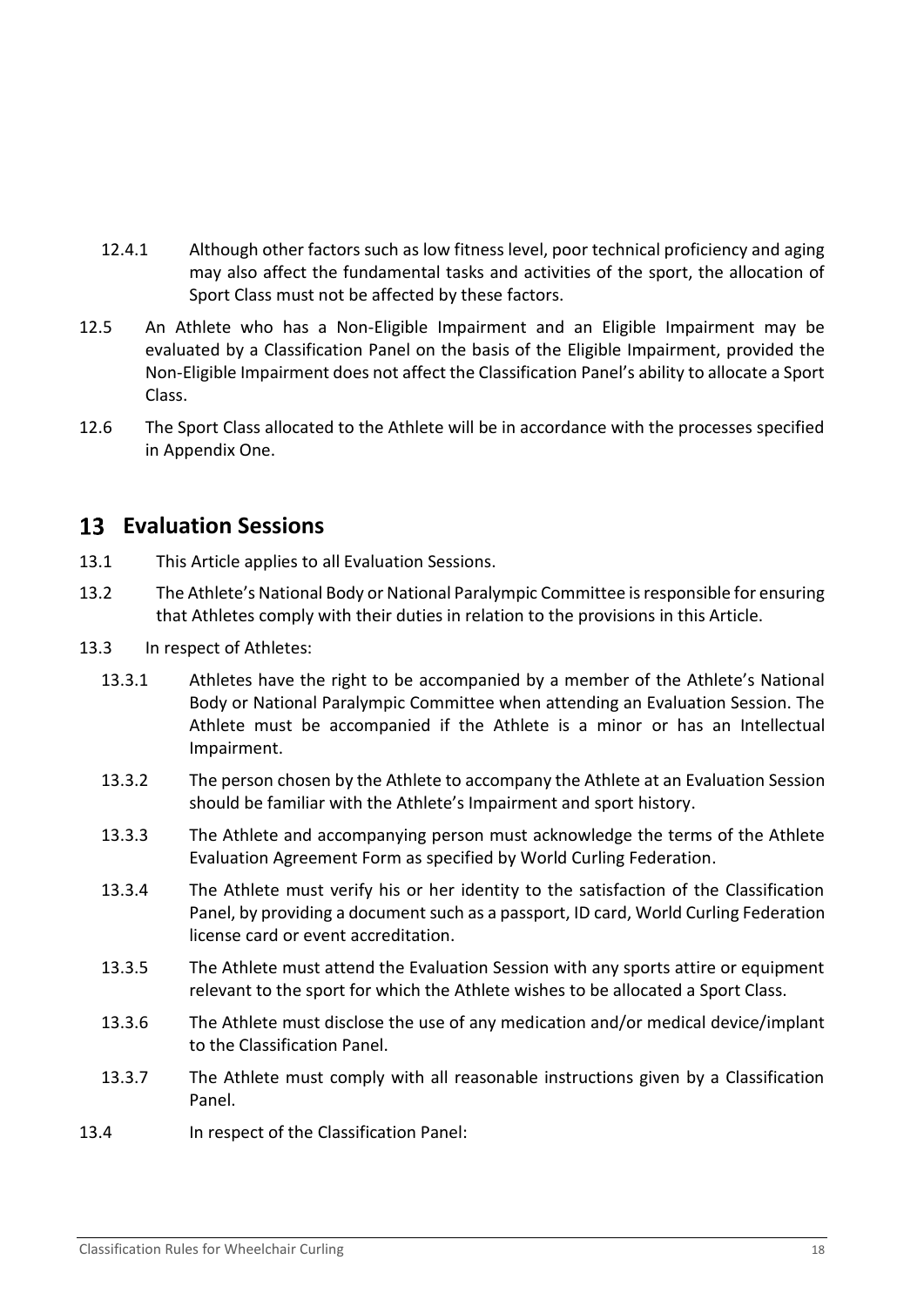- 13.4.1 The Classification Panel may request that an Athlete provide medical documentation relevant to the Athlete's Eligible Impairment if the Classification Panel believes that this will be necessary in order for it to allocate a Sport Class.
- 13.4.2 The Classification Panel will conduct Evaluation Sessions in English unless otherwise stipulated by World Curling Federation. If the Athlete requires an interpreter, a member of the Athlete's National Body or National Paralympic Committee will be responsible for arranging for an interpreter. The interpreter is permitted to attend the Evaluation Session in addition to the person referred to in Article [13.3.1](#page-17-1) above.
- <span id="page-18-2"></span>13.4.3 The Classification Panel may at any stage seek medical, technical or scientific opinion(s), with the agreement of the Head of Classification and/or a Chief Classifier if the Classification Panel feels that such opinion(s) is necessary in order to allocate a Sport Class.
- 13.4.4 In addition to any opinion(s) sought in accordance with Article [13.4.3,](#page-18-2) a Classification Panel may only have regard to evidence supplied to it by the relevant Athlete, National Body, National Paralympic Committee and World Curling Federation (from any source) when allocating a Sport Class.
- 13.4.5 The Classification Panel may make, create or use video footage and/or other records to assist it when allocating a Sport Class.

# <span id="page-18-0"></span>**Unused**

14.1 Article 14 within the IPC Model Rules for Classification is not applicable to Wheelchair Curling, this article numbering is retained for the convenience of numbering and cross referencing of articles.

# <span id="page-18-1"></span>**15 Sport Class Status**

- 15.1 If a Classification Panel allocates a Sport Class to an Athlete, it must also designate a Sport Class Status. Sport Class Status indicates whether or not an Athlete will be required to undertake Athlete Evaluation in the future; and if the Athlete's Sport Class may be subject to Protest.
- 15.2 The Sport Class Status designated to an Athlete by a Classification Panel at the conclusion of an Evaluation Session will be one of the following:
	- Confirmed (C)
	- Review (R)
	- Review with a Fixed Review Date (FRD)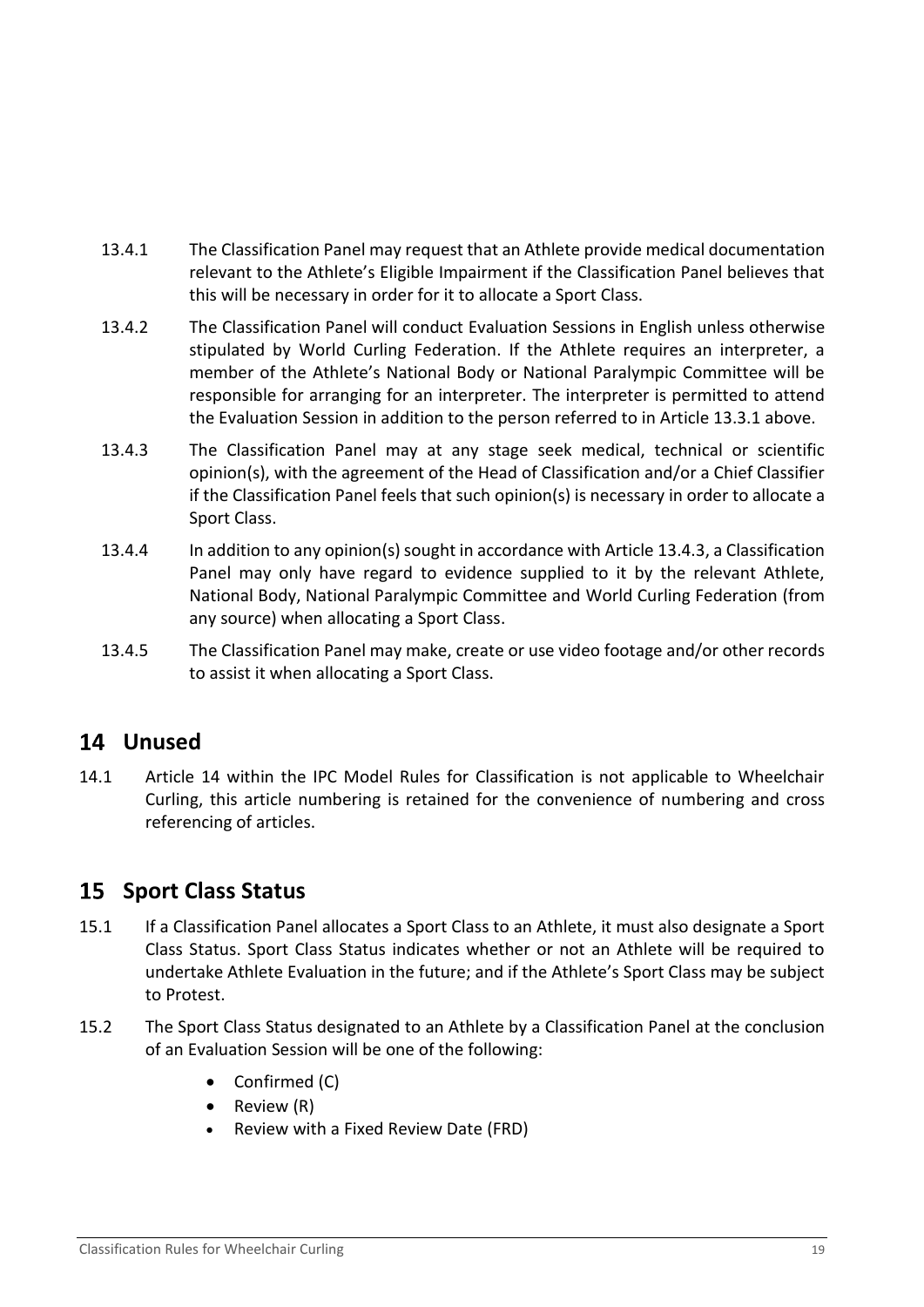#### **Sport Class Status New**

15.3 An Athlete is allocated Sport Class Status New (N) by World Curling Federation prior to attending the Athlete's first Evaluation Session. An Athlete with Sport Class Status New (N) must attend an Evaluation Session prior to competing at any International Competition, unless World Curling Federation specifies otherwise.

#### **Sport Class Status Confirmed**

- 15.4 An Athlete will be designated with Sport Class Status Confirmed (C) if the Classification Panel is satisfied that both the Athlete's Eligible Impairment and the Athlete's ability to execute the specific tasks and activities fundamental to the sport are and will remain stable.
	- 15.4.1 An Athlete with Sport Class Status Confirmed (C) is not required to undergo any further Athlete Evaluation (save pursuant to the provisions in these Classification Rules concerning Protests (Article [19\)](#page-23-2), Medical Review (Article [31\)](#page-29-1) and changes to Sport Class criteria (Article [15.7\)](#page-20-2)).
	- 15.4.2 A Classification Panel that consists of only one Classifier may not designate an Athlete with Sport Class Status Confirmed (C) but must designate the Athlete with Sport Class Status Review (R).

### <span id="page-19-0"></span>**Sport Class Status Review**

- 15.5 An Athlete will be designated Sport Class Status Review (R) if the Classification Panel believes that further Evaluation Sessions will be required.
	- 15.5.1 A Classification Panel may base its belief that further Evaluation Sessions will be required based on a number of factors, including but not limited to situations where the Athlete has only recently entered Competitions sanctioned or recognised by World Curling Federation; has a fluctuating and/or progressive Impairment/Impairments that is/are permanent but not stable; and/or has not yet reached full muscular skeletal or sports maturity.
	- 15.5.2 An Athlete with Sport Class Status Review (R) must complete Athlete Evaluation prior to competing at any subsequent International Competition, unless World Curling Federation specifies otherwise.

#### <span id="page-19-1"></span>**Sport Class Status Review with Fixed Review Date**

15.6 An Athlete may be designated Sport Class Status Review with a Fixed Review Date (FRD) if the Classification Panel believes that further Athlete Evaluation will be required but will not be necessary before a set date, being the Fixed Review Date.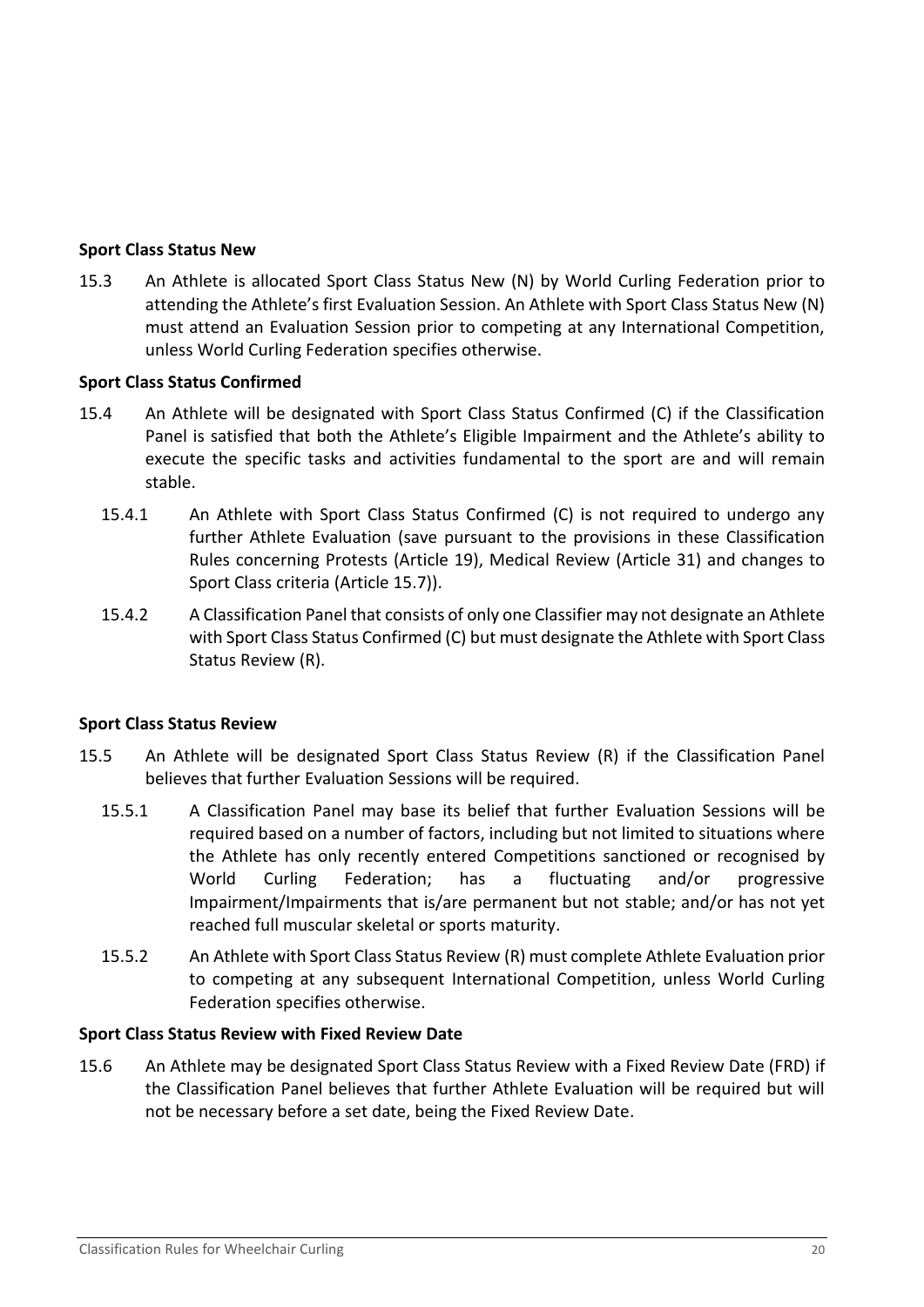- 15.6.1 An Athlete with Sport Class Status Review with a Fixed Review Date (FRD) will be required to attend an Evaluation Session at the first opportunity after the relevant Fixed Review Date.
- 15.6.2 An Athlete who has been allocated Sport Class Status Review with a Fixed Review Date (FRD) may not attend an Evaluation Session prior to the relevant Fixed Review Date save pursuant to a Medical Review Request and/or Protest.
- 15.6.3 A Classification Panel that consists of only one Classifier may not designate an Athlete with Sport Class Status Review with a Fixed Review Date (FRD) but must designate the Athlete with Sport Class Status Review (R).

### **Changes to Sport Class Criteria**

- <span id="page-20-2"></span>15.7 If World Curling Federation changes any Sport Class criteria and/ or assessment methods defined in the Appendices to these Rules, then:
	- 15.7.1 World Curling Federation may re-assign any Athlete who holds Sport Class Status Confirmed (C) with Sport Class Status Review (R) and require that the Athlete attend an Evaluation Session at the earliest available opportunity; or
	- 15.7.2 World Curling Federation may remove the Fixed Review Date for any Athlete and require that the Athlete attend an Evaluation Session at the earliest available opportunity; and
	- 15.7.3 in both instances the relevant National Body or National Paralympic Committee shall be informed as soon as is practicable.

# <span id="page-20-0"></span>**Unused**

16.1 Article 16 within the IPC Model Rules for Classification is not applicable to Wheelchair Curling, this article numbering is retained for the convenience of numbering and cross referencing of articles.

## <span id="page-20-1"></span>**Notification**

- 17.1 The outcome of Athlete Evaluation must be notified to the Athlete and/or National Body or National Paralympic Committee and published as soon as practically possible after completion of Athlete Evaluation.
- 17.2 World Curling Federation must publish the outcome of Athlete Evaluation at the Competition following Athlete Evaluation, and the outcomes must be made available post Competition via the Classification Master List at World Curling Federation website.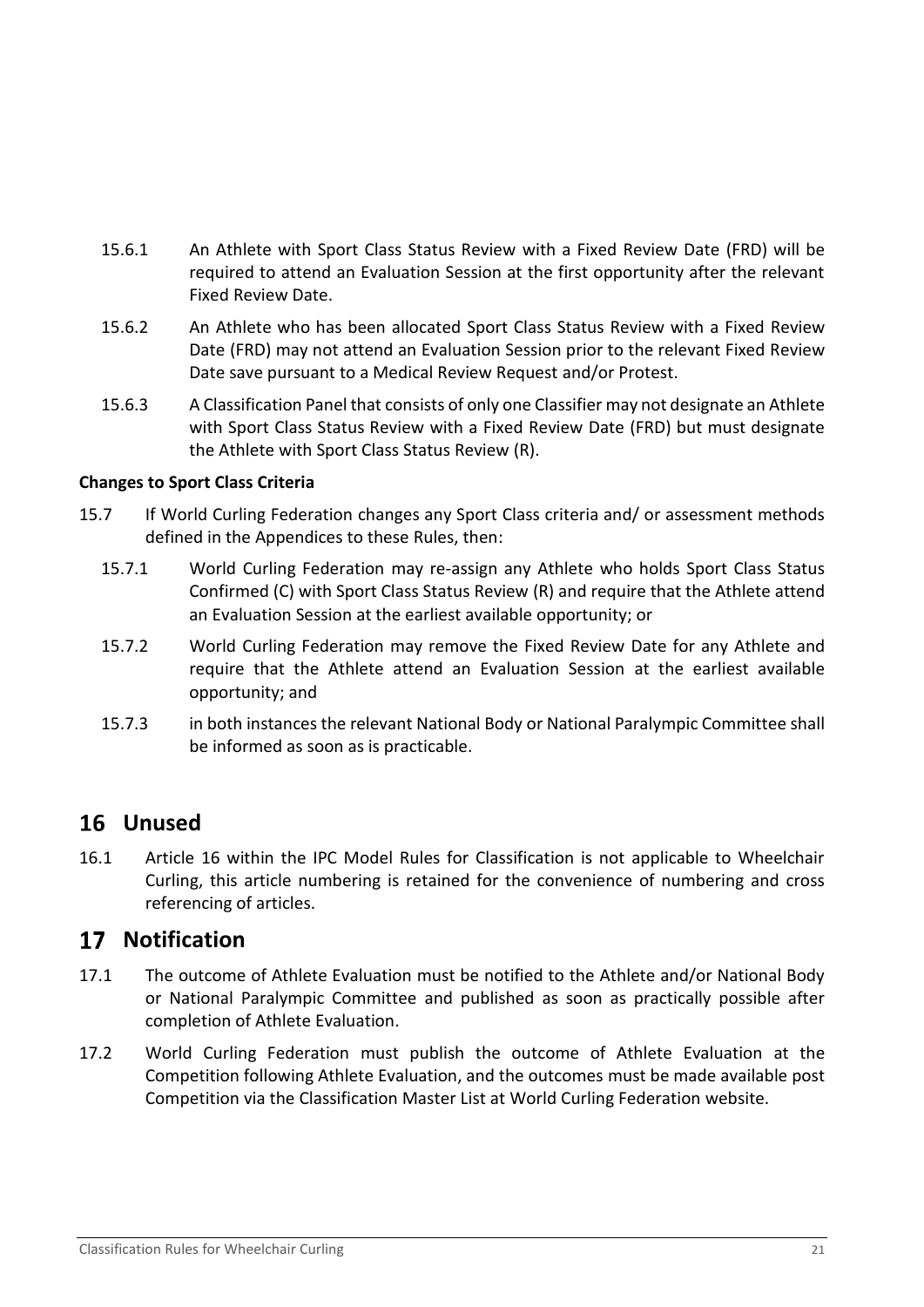# <span id="page-21-0"></span>**Part Five: Sport Class Not Eligible**

# <span id="page-21-1"></span>**18 Sport Class Not Eligible**

### <span id="page-21-2"></span>**General Provisions**

- <span id="page-21-3"></span>18.1 If World Curling Federation determines that an Athlete:
	- 18.1.1 has an Impairment that is not an Eligible Impairment; or
	- 18.1.2 does not have an Underlying Health Condition,

World Curling Federation must allocate that Athlete Sport Class Not Eligible (NE).

18.2 If a Classification Panel determines that an Athlete who has an Eligible Impairment does not comply with Minimum Impairment Criteria for a sport that Athlete must be allocated Sport Class Not Eligible (NE) for that sport.

#### **Absence of Eligible Impairment**

- 18.3 If World Curling Federation determines that an Athlete does not have an Eligible Impairment, that Athlete:
	- 18.3.1 will not be permitted to attend an Evaluation Session; and
	- 18.3.2 will be allocated with Sport Class Not Eligible (NE) and designated with Sport Class Status Confirmed (C) by World Curling Federation.
- 18.4 If another International Sport Federation has allocated an Athlete with Sport Class Not Eligible (NE) because the Athlete does not have an Eligible Impairment World Curling Federation may likewise do so without the need for the process detailed in Article [7](#page-11-2) of these Classification Rules.
- 18.5 An Athlete who is allocated Sport Class Not Eligible (NE) by World Curling Federation or a Classification Panel (if delegated by World Curling Federation) because that Athlete has
	- 18.5.1 an Impairment that is not an Eligible Impairment; or
	- 18.5.2 a Health Condition that is not an Underlying Health Condition;

has no right to request such determination be reviewed by a second Classification Panel and will not be permitted to participate in any sport.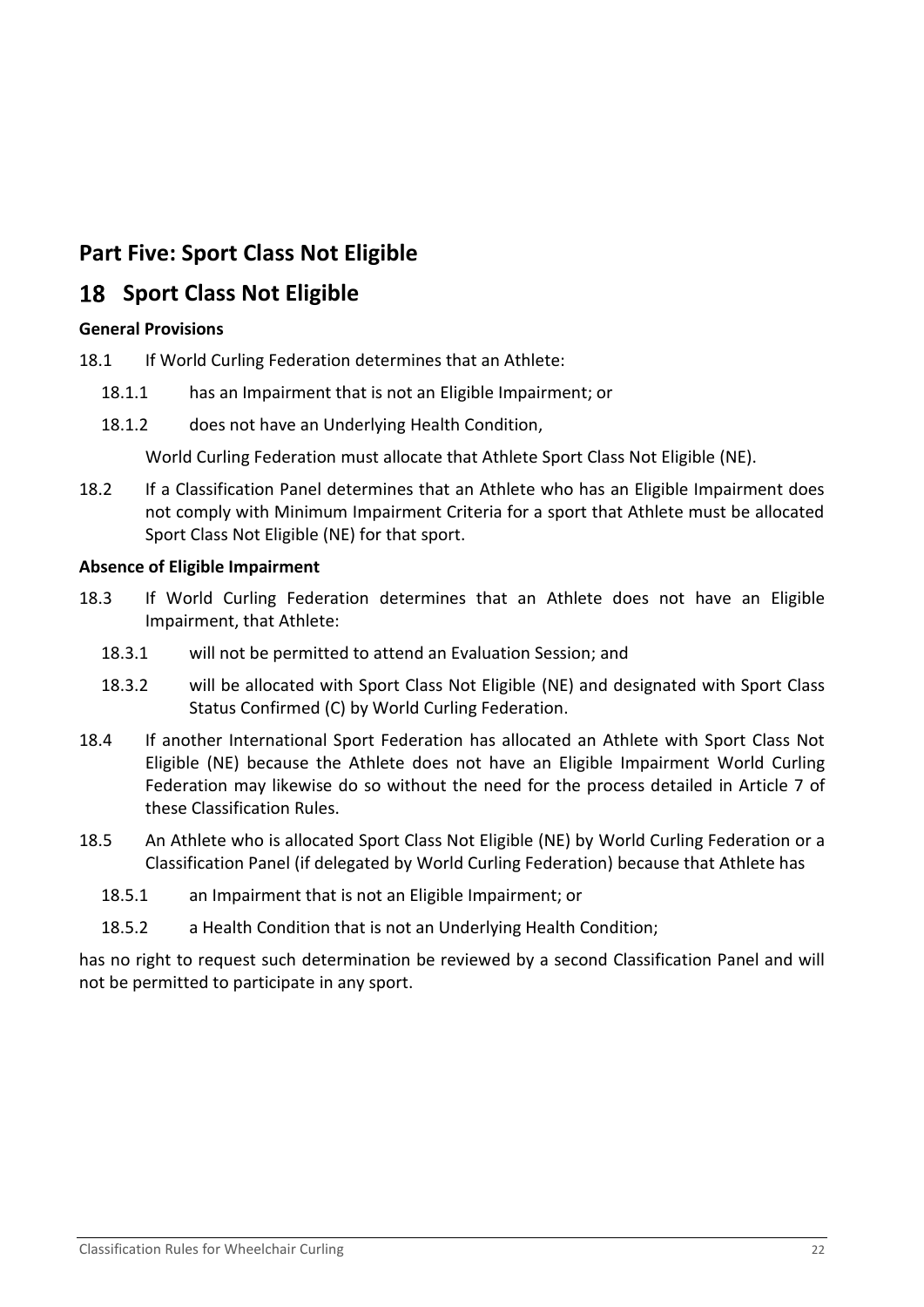#### <span id="page-22-0"></span>**Absence of Compliance with Minimum Impairment Criteria**

- 18.6 A second Classification Panel must review by way of a second Evaluation Session any Athlete who is allocated Sport Class Not Eligible (NE) on the basis that a Classification Panel determines that the Athlete does not comply with Minimum Impairment Criteria. This must take place as soon as is practicable.
	- 18.6.1 Pending the second Evaluation Session the Athlete will be allocated Sport Class Not Eligible (NE) and designated Sport Class Status Review (R). The Athlete will not be permitted to compete before such re-assessment.
	- 18.6.2 If the second Classification Panel determines the Athlete does not comply with Minimum Impairment Criteria (or if the Athlete declines to participate in a second Evaluation Session at the time set by the Chief Classifier); Sport Class Not Eligible (NE) will be allocated and the Athlete designated with Sport Class Status Confirmed (C).
- 18.7 If an Athlete makes (or is subject to) a Protest on a previously allocated Sport Class other than Not Eligible (NE) and is allocated Sport Class Not Eligible (NE) by a Protest Panel, the Athlete must be provided with a further and final Evaluation Session which will review the decision to allocate Sport Class Not Eligible (NE) made by the Protest Panel.
- 18.8 If a Classification Panel allocates Sport Class Not Eligible (NE) on the basis that it has determined that an Athlete does not comply with Minimum Impairment Criteria for a sport the Athlete may be eligible to compete in another sport, subject to Athlete Evaluation for that sport.
- 18.9 If an Athlete is allocated Sport Class Not Eligible (NE), this does not question the presence of a genuine Impairment. It is only a ruling on the eligibility of the Athlete to compete in the sport of World Curling Federation.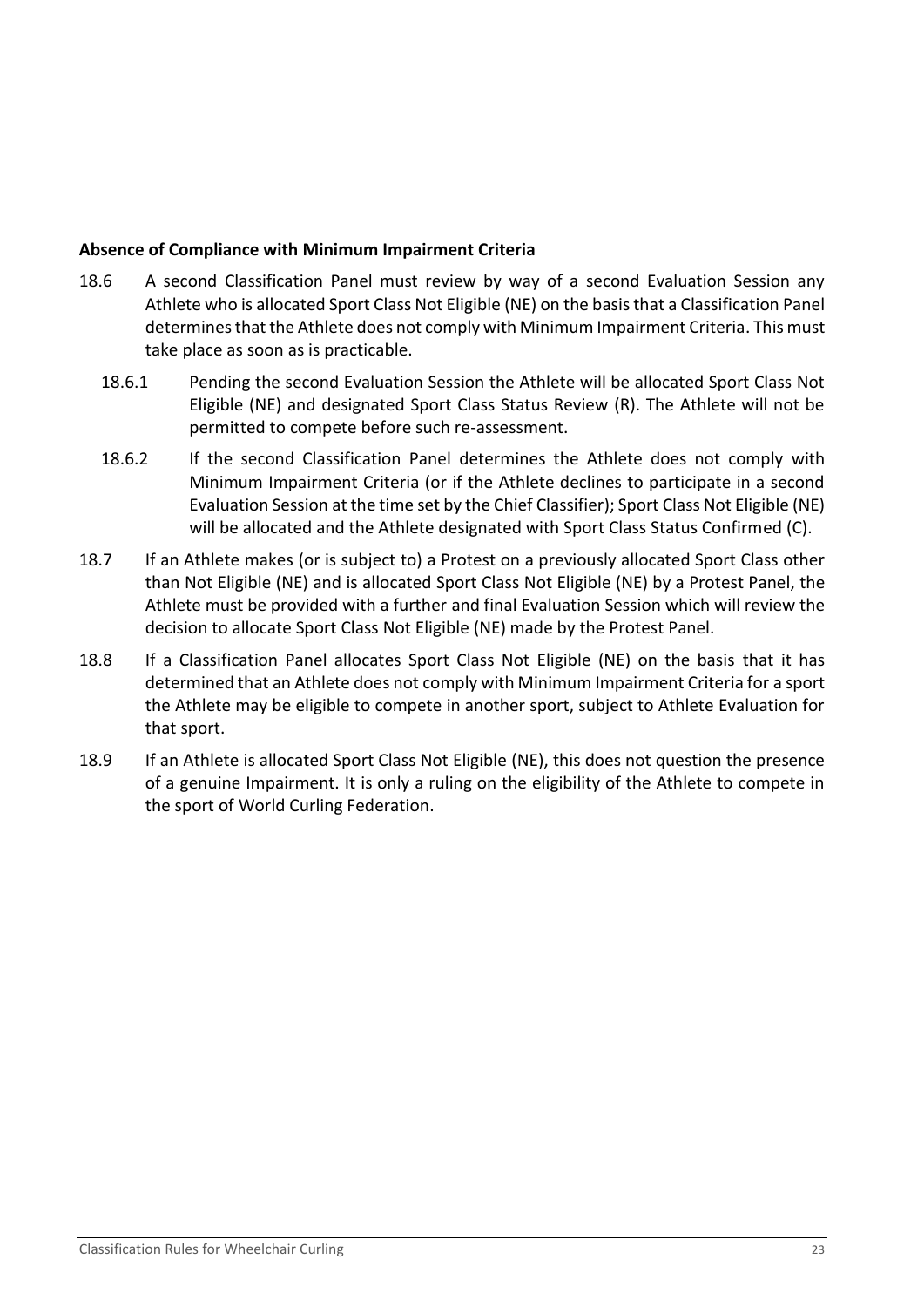## <span id="page-23-0"></span>**Part Six: Protests**

### <span id="page-23-1"></span>**Protests**

### <span id="page-23-2"></span>**19 Scope of a Protest**

- 19.1 A Protest may only be made in respect of an Athlete's Sport Class. A Protest may not be made in respect of an Athlete's Sport Class Status.
- 19.2 A Protest may not be made in respect of an Athlete who has been allocated Sport Class Not Eligible (NE).

## <span id="page-23-3"></span>**20 Parties Permitted to Make a Protest**

A Protest may only be made by one of the following bodies:

- 20.1 a National Body (see Articles [21](#page-23-4)[-22\)](#page-23-5); or
- 20.2 a National Paralympic Committee (see Articles [21-](#page-23-4)[22\)](#page-23-5); or
- 20.3 World Curling Federation (see Articles [23](#page-24-0)[-24\)](#page-25-0).

## <span id="page-23-4"></span>**21 National Protests**

- 21.1 A National Body or a National Paralympic Committee may only make a Protest in respect of an Athlete under its jurisdiction at a Competition or venue set aside for Athlete Evaluation.
- 21.2 If the outcome of Athlete Evaluation is published during a Competition (pursuant to Article [16](#page-20-0) of these Classification Rules) a National Protest must be submitted within one (1) hour of that outcome being published.
- 21.3 If a Protest is made before First Appearance takes place the Athlete must not be permitted to compete until the Protest has been resolved.

## <span id="page-23-5"></span>**22 National Protest Procedure**

- 22.1 To submit a National Protest, a National Body or a National Paralympic Committee must show that the Protest is bona fide with supporting evidence and complete a Protest Form, that must be made available by World Curling Federation at the Competition and via World Curling Federation website, and must include the following:
	- 22.1.1 the name and sport of the Protested Athlete;
	- 22.1.2 the details of the Protested Decision and/or a copy of the Protested Decision;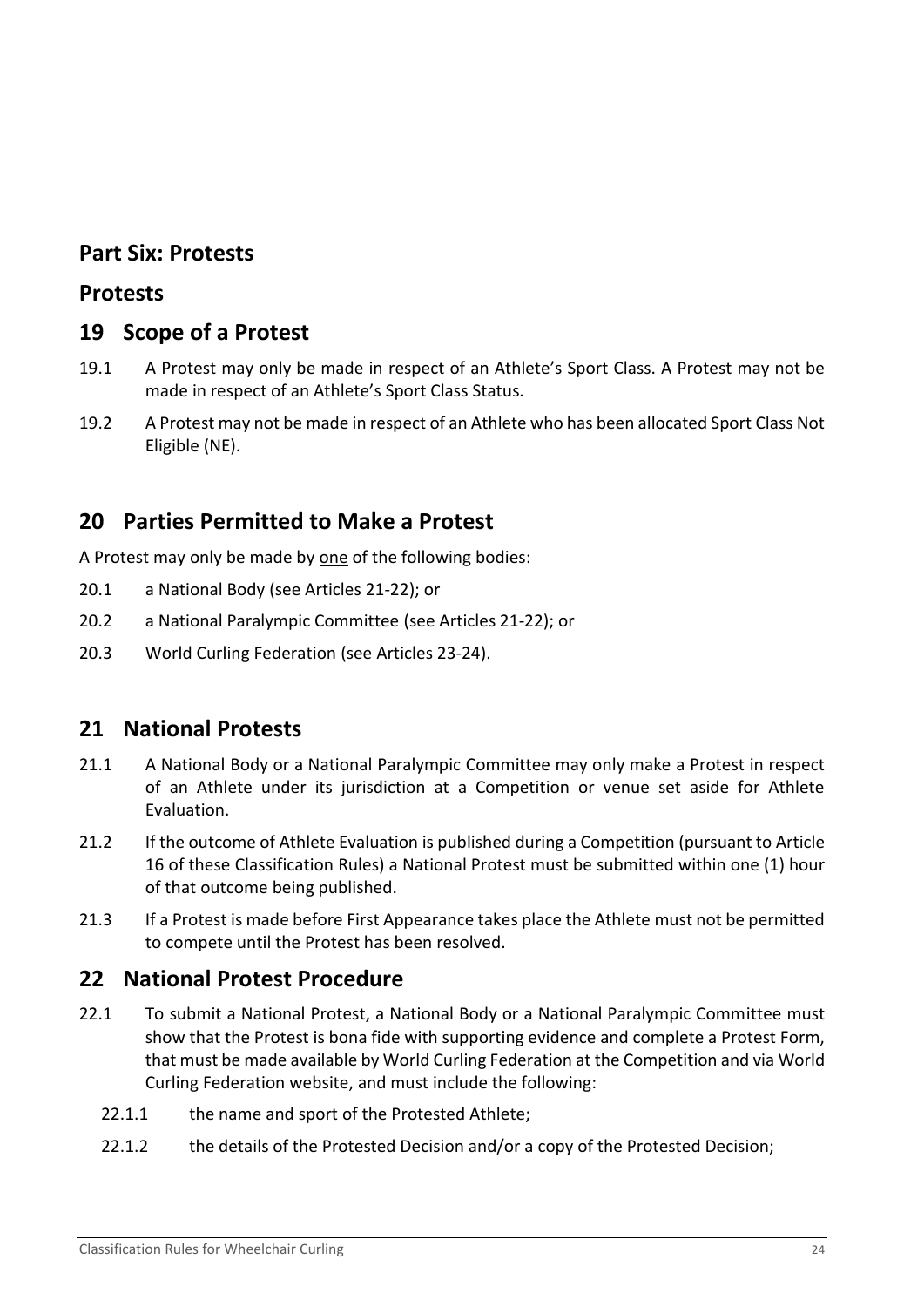- 22.1.3 an explanation as to why the Protest has been made and the basis on which the National Body or National Paralympic Committee believes that the Protested Decision is flawed;
- 22.1.4 reference to the specific rule(s) alleged to have been breached; and
- 22.1.5 the Protest Fee set by World Curling Federation.
- 22.2 The Protest Documents must be submitted to the Chief Classifier of the relevant Competition within the timeframes specified by World Curling Federation. Upon receipt of the Protest Documents the Chief Classifier must conduct a review of the Protest, in consultation with World Curling Federation, of which there are two possible outcomes:
	- 22.2.1 the Chief Classifier may dismiss the Protest if, in the discretion of the Chief Classifier, the Protest does not comply with the Protest requirements in this Article [22;](#page-23-5) or
	- 22.2.2 the Chief Classifier may accept the Protest if, in the discretion of the Chief Classifier, the Protest complies with the Protest requirements in this Article [22.](#page-23-5)
- 22.3 If the Protest is dismissed the Chief Classifier must notify all relevant parties and provide a written explanation to the National Body or National Paralympic Committee as soon as practicable. The Protest Fee will be forfeited.
- 22.4 If the Protest is accepted:
	- 22.4.1 the Protested Athlete's Sport Class must remain unchanged pending the outcome of the Protest but the Protested Athlete's Sport Class Status must immediately be changed to Review (R) unless the Protested Athlete's Sport Class Status is already Review (R);
	- 22.4.2 the Chief Classifier must appoint a Protest Panel to conduct a new Evaluation Session as soon as possible, which must be either at the Competition the Protest was made or at the next Competition; and
	- 22.4.3 World Curling Federation must notify all relevant parties of the time and date the new Evaluation Session is to be conducted by the Protest Panel.

## <span id="page-24-0"></span>**23 World Curling Federation Protests**

- 23.1 World Curling Federation may, in its discretion, make a Protest at any time in respect of an Athlete under its jurisdiction if:
	- 23.1.1 it considers an Athlete may have been allocated an incorrect Sport Class; or
	- 23.1.2 a National Body or National Paralympic Committee makes a documented request to World Curling Federation. The assessment of the validity of the request is at the sole discretion of World Curling Federation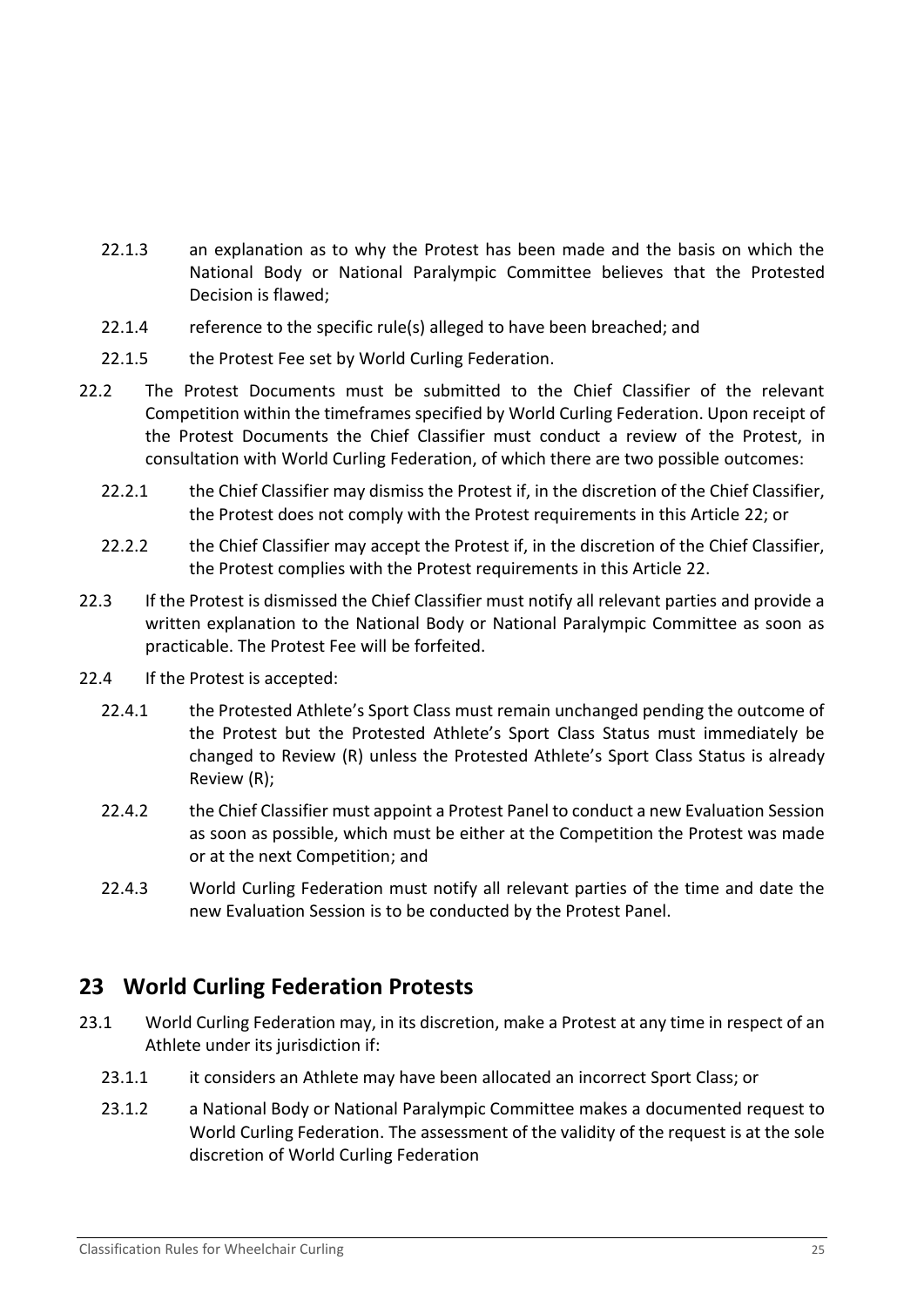# <span id="page-25-0"></span>**24 World Curling Federation Protest Procedure**

- 24.1 If World Curling Federation decides to make a Protest, the Head of Classification must advise the relevant National Body or National Paralympic Committee of the Protest at the earliest possible opportunity.
- 24.2 The Head of Classification must provide the relevant National Body or National Paralympic Committee with a written explanation as to why the Protest has been made and the basis on which the Head of Classification considers it is justified.
- 24.3 If World Curling Federation makes a Protest:
	- 24.3.1 the Protested Athlete's Sport Class must remain unchanged pending the outcome of the Protest;
	- 24.3.2 the Protested Athlete's Sport Class Status must immediately be changed to Review (R) unless the Protested Athlete's Sport Class Status is already Review (R); and
	- 24.3.3 a Protest Panel must be appointed to resolve the Protest as soon as is reasonably possible.

## <span id="page-25-1"></span>**25 Protest Panel**

- 25.1 A Chief Classifier may fulfil one or more of the Head of Classification's obligations in this Article [25](#page-25-1) if authorised to do so by the Head of Classification.
- 25.2 A Protest Panel must be appointed by the Head of Classification in a manner consistent with the provisions for appointing a Classification Panel in these Classification Rules.
- 25.3 A Protest Panel must not include any person who was a member of the Classification Panel that:
	- 25.3.1 made the Protested Decision; or
	- 25.3.2 conducted any component of Athlete Evaluation in respect of the Protested Athlete within a period of 12 months prior to the date of the Protested Decision, unless otherwise agreed by the National Body, National Paralympic Committee or World Curling Federation (whichever is relevant).
- 25.4 The Head of Classification must notify all relevant parties of the time and date for the Evaluation Session that must be conducted by the Protest Panel.
- 25.5 The Protest Panel must conduct the new Evaluation Session in accordance with these Classification Rules. The Protest Panel may refer to the Protest Documents when conducting the new Evaluation Session.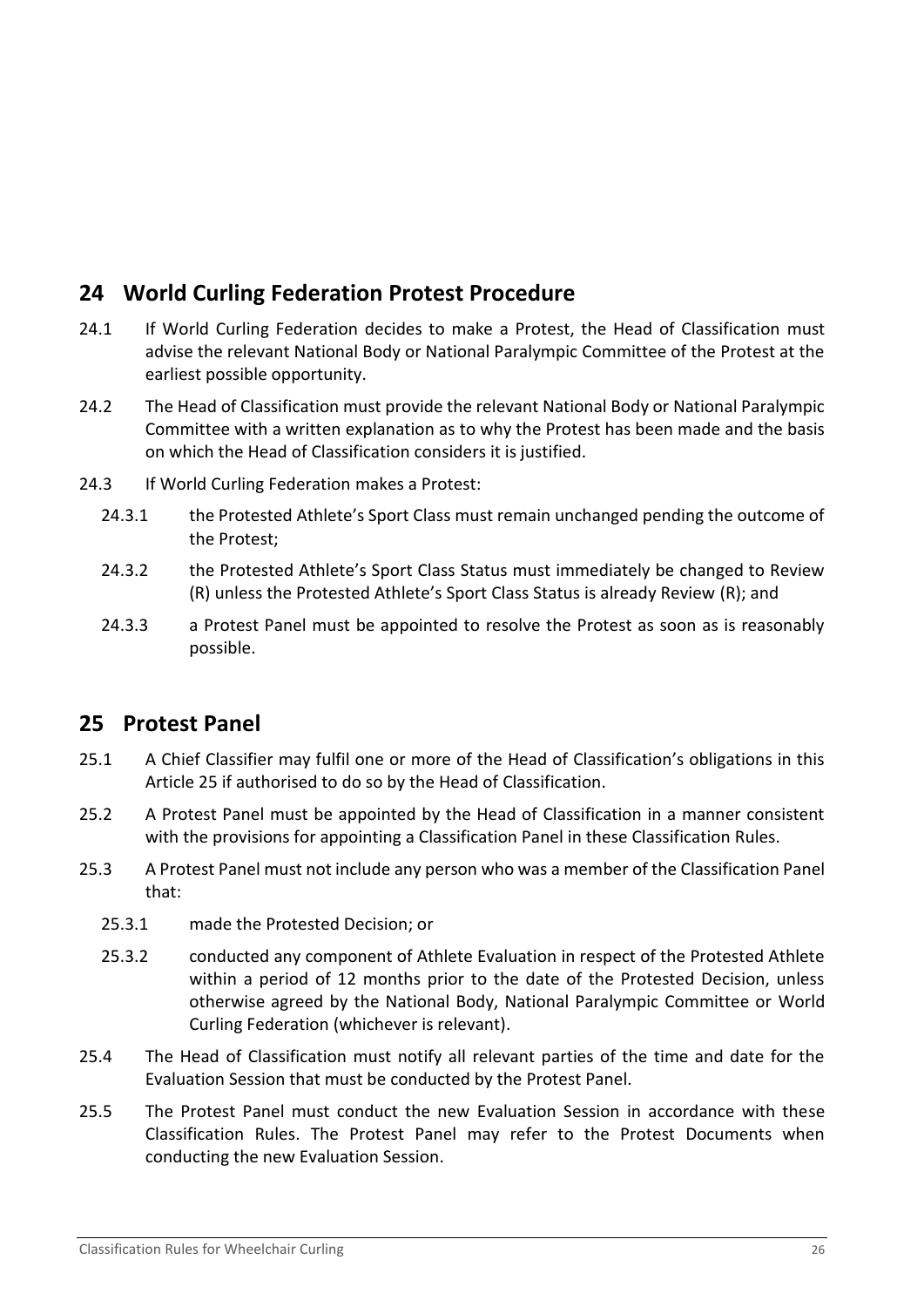- 25.6 The Protest Panel must allocate a Sport Class and designate a Sport Class Status. All relevant parties must be notified of the Protest Panel's decision in a manner consistent with the provisions for notification in these Classification Rules.
- 25.7 The decision of a Protest Panel in relation to both a National Protest and an World Curling Federation Protest is final. A National Body, National Paralympic Committee or World Curling Federation may not make another Protest at the relevant Competition.

## <span id="page-26-0"></span>**26 Provisions Where No Protest Panel is Available**

- 26.1 If a Protest is made at a Competition but there is no opportunity for the Protest to be resolved at that Competition:
	- 26.1.1 the Protested Athlete must be permitted to compete in the Sport Class that is the subject of the Protest with Sport Class Status Review (R), pending the resolution of the Protest; and
	- 26.1.2 all reasonable steps must be taken to ensure that the Protest is resolved at the earliest opportunity.

### <span id="page-26-1"></span>**27 Special Provisions**

27.1 World Curling Federation may make arrangements (subject to the approval of the IPC) for some or all of the components of Athlete Evaluation to be carried out at a place and at a time away from a Competition. If so, World Curling Federation must also implement Protest provisions to enable Protests to take place in respect of any Evaluation Sessions carried out away from a Competition.

# <span id="page-26-2"></span>**Application during Major Competitions**

## <span id="page-26-3"></span>**28 Ad Hoc Provisions Relating to Protests**

28.1 The IPC and/or World Curling Federation may issue special ad hoc provisions to operate during the Paralympic Games or other Competitions.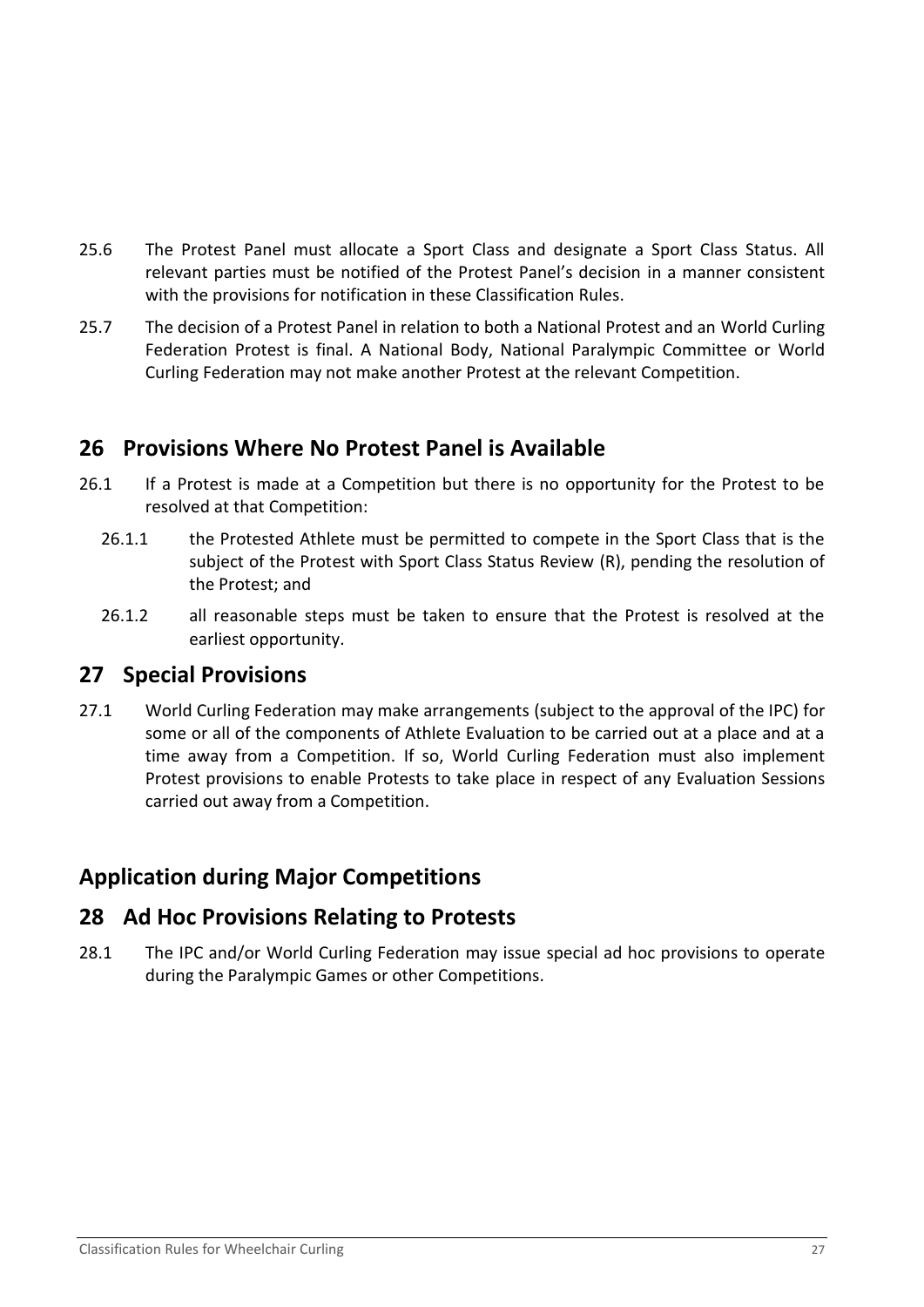# <span id="page-27-0"></span>**Part Seven: Misconduct during Evaluation Session**

## <span id="page-27-1"></span>**Failure to Attend Evaluation Session**

- 29.1 An Athlete is personally responsible for attending an Evaluation Session.
- 29.2 An Athlete's National Body or National Paralympic Committee must take reasonable steps to ensure that the Athlete attends an Evaluation Session.
- 29.3 If an Athlete fails to attend an Evaluation Session, the Classification Panel will report the failure to the Chief Classifier. The Chief Classifier may, if satisfied that a reasonable explanation exists for the failure to attend and subject to the practicalities at a Competition, specify a revised date and time for the Athlete to attend a further Evaluation Session before the Classification Panel.
- 29.4 If the Athlete is unable to provide a reasonable explanation for non-attendance, or if the Athlete fails to attend an Evaluation Session on a second occasion, no Sport Class will be allocated and the Athlete will not be permitted to compete at the relevant Competition.

# <span id="page-27-2"></span>**Suspension of Evaluation Session**

- 30.1 A Classification Panel, in consultation with the Chief Classifier, may suspend an Evaluation Session if it cannot allocate a Sport Class to the Athlete, including but not limited to, in one or more of the following circumstances:
	- 30.1.1 a failure on the part of the Athlete to comply with any part of these Classification Rules;
	- 30.1.2 a failure on the part of the Athlete to provide any medical information that is reasonably required by the Classification Panel;
	- 30.1.3 the Classification Panel believes that the use (or non-use) of any medication and/or medical procedures/device/implant disclosed by the Athlete will affect the ability to conduct its determination in a fair manner;
	- 30.1.4 the Athlete has a Health Condition that may limit or prohibit complying with requests by the Classification Panel during an Evaluation Session, which the Classification Panel considers will affect its ability to conduct the Evaluation Session in a fair manner;
	- 30.1.5 the Athlete is unable to communicate effectively with the Classification Panel;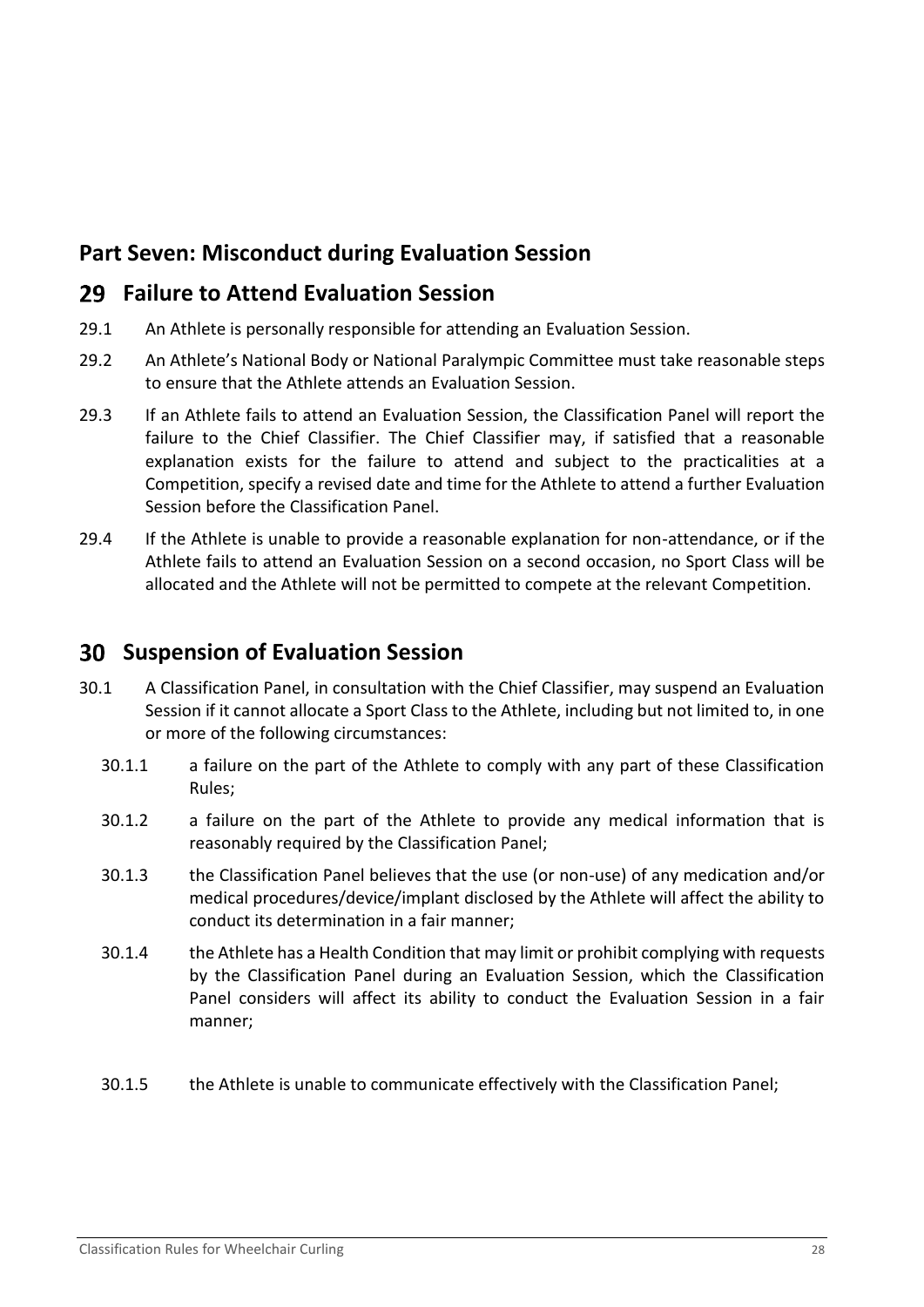- 30.1.6 the Athlete refuses or is unable to comply with any reasonable instructions given by any Classification Personnel to such an extent that the Evaluation Session cannot be conducted in a fair manner; and/or
- 30.1.7 the Athlete's representation of his or her abilities is inconsistent with any information available to the Classification Panel to such an extent that the Evaluation Session cannot be conducted in a fair manner.
- 30.2 If an Evaluation Session is suspended by a Classification Panel, the following steps must be taken:
	- 30.2.1 an explanation for the suspension and details of the remedial action that is required on the part of the Athlete will be provided to the Athlete and/or the relevant National Body or National Paralympic Committee;
	- 30.2.2 if the Athlete takes the remedial action to the satisfaction of the Chief Classifier or Head of Classification, the Evaluation Session will be resumed; and
	- 30.2.3 if the Athlete fails to comply and does not take the remedial action within the timeframe specified, the Evaluation Session will be terminated, and the Athlete must be precluded from competing at any Competition until the determination is completed.
- 30.3 If an Evaluation Session is suspended by a Classification Panel, the Classification Panel may designate the Athlete as Classification Not Completed (CNC) in accordance with Article [10](#page-15-0) of these Classification Rules.
- 30.4 A Suspension of an Evaluation Session may be subject to further investigation into any possible Intentional Misrepresentation.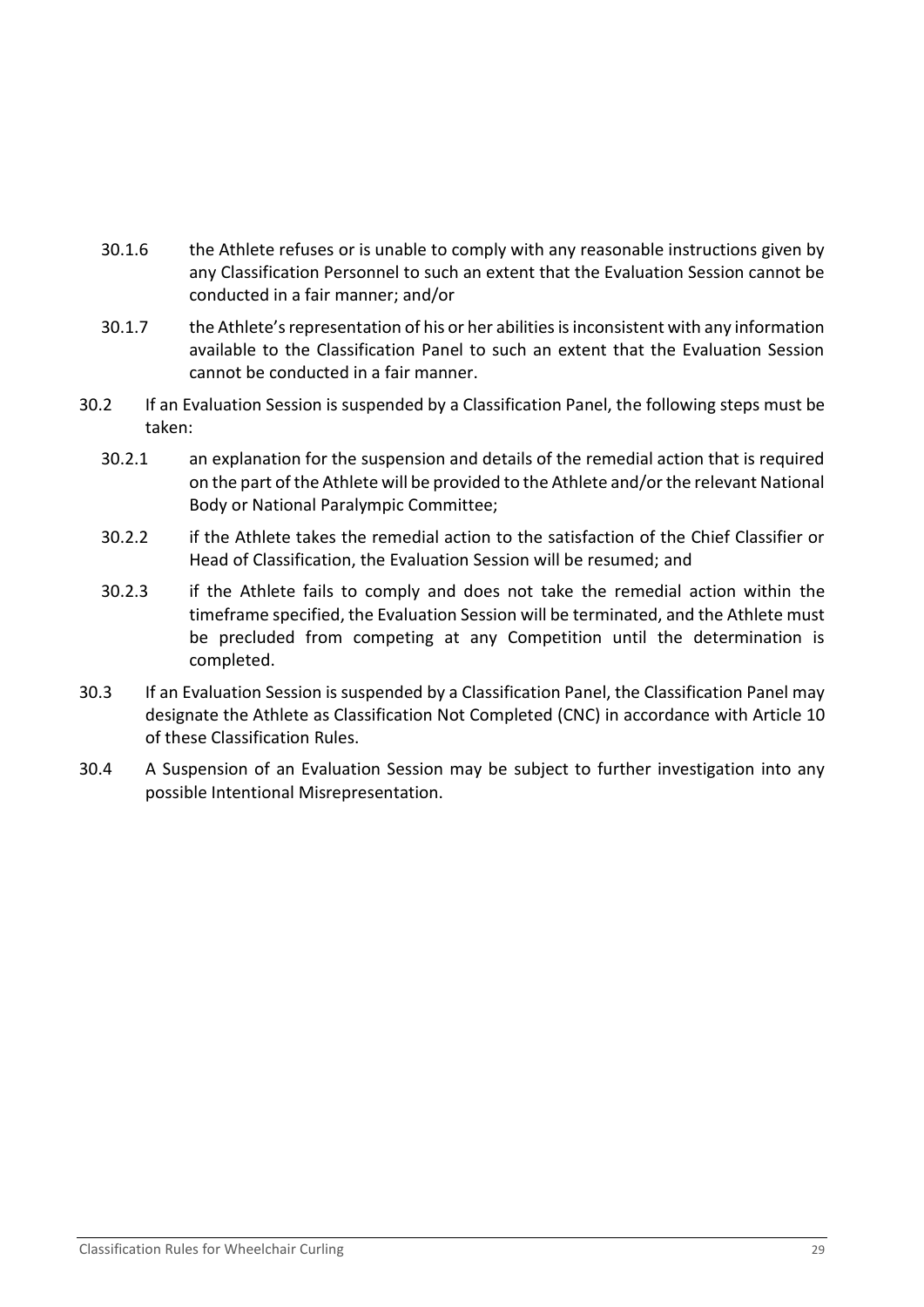# <span id="page-29-0"></span>**Part Eight: Medical Review**

### <span id="page-29-1"></span>**Medical Review**

- 31.1 This Article applies to any Athlete who has been allocated a Sport Class with Sport Class Status Confirmed (C) or Review with Fixed Review Date (FRD).
- <span id="page-29-2"></span>31.2 A Medical Review Request must be made if a change in the nature or degree of an Athlete's Impairment changes the Athlete's ability to execute the specific tasks and activities required by a sport in a manner that is clearly distinguishable from changes attributable to levels of training, fitness and proficiency.
- 31.3 A Medical Review Request must be made by the Athlete's National Body or National Paralympic Committee (together with a US\$100 non-refundable fee and any supporting documentation). The Medical Review Request must explain how and to what extent the Athlete's Impairment has changed and why it is believed that the Athlete's ability to execute the specific tasks and activities required by a sport has changed.
- 31.4 A Medical Review Request must be received by World Curling Federation as soon as reasonably practicable.
- 31.5 The Head of Classification must decide whether or not the Medical Review Request is upheld as soon as is practicable following receipt of the Medical Review Request.
- 31.6 Any Athlete or Athlete Support Personnel who becomes aware of such changes outlined in Article [31.2](#page-29-2) but fails to draw those to the attention of their National Body, National Paralympic Committee or World Curling Federation may be investigated in respect of possible Intentional Misrepresentation.
- 31.7 If a Medical Review Request is accepted, the Athlete's Sport Class Status will be changed to Review (R) with immediate effect.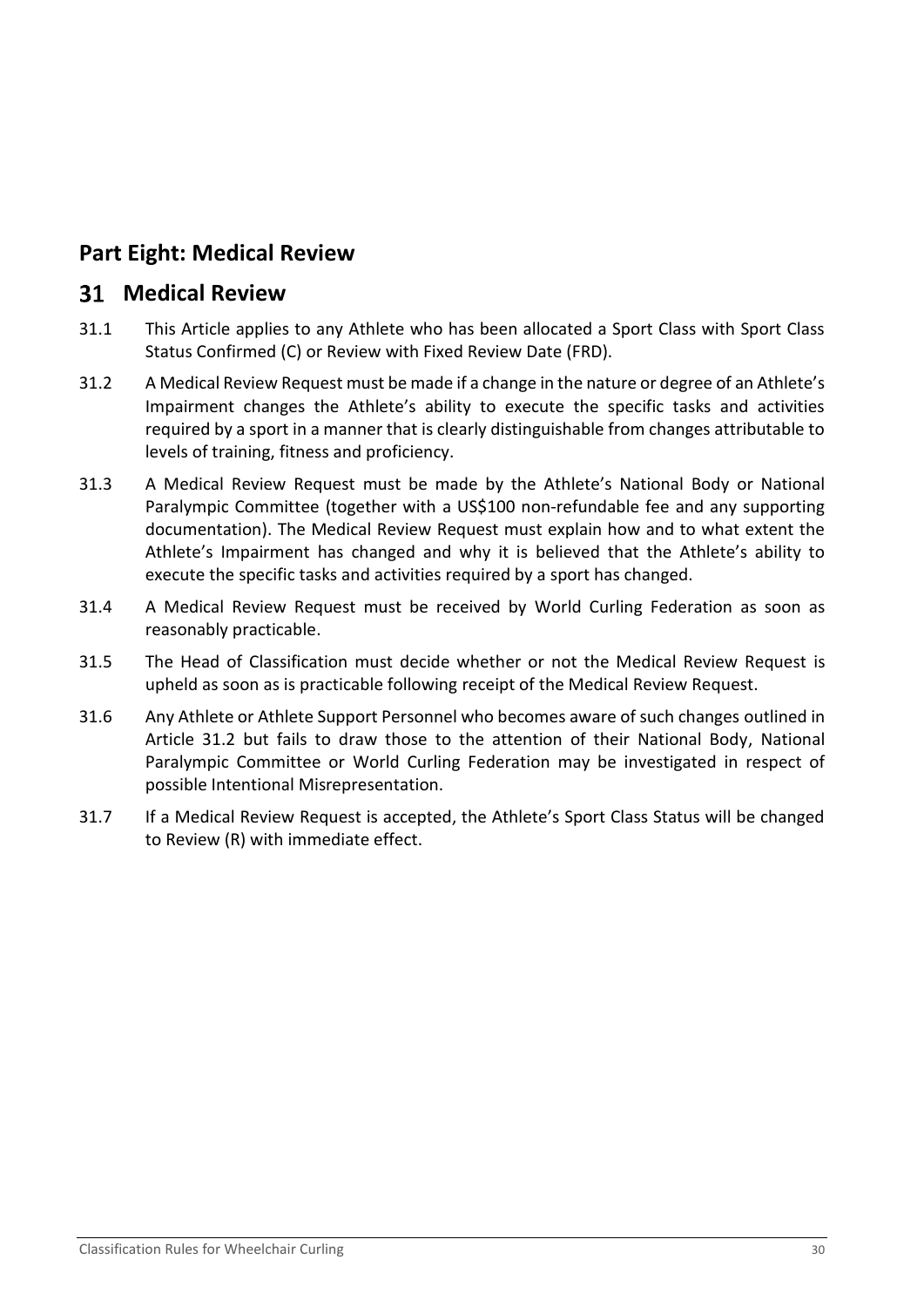# <span id="page-30-0"></span>**Part Nine: Intentional Misrepresentation**

### <span id="page-30-1"></span>**Intentional Misrepresentation**

- 32.1 It is a disciplinary offence for an Athlete to intentionally misrepresent (either by act or omission) his or her skills and/or abilities and/or the degree or nature of Eligible Impairment during Athlete Evaluation and/or at any other point after the allocation of a Sport Class. This disciplinary offence is referred to as 'Intentional Misrepresentation'.
- 32.2 It will be a disciplinary offence for any Athlete or Athlete Support Personnel to assist an Athlete in committing Intentional Misrepresentation or to be in any other way involved in any other type of complicity involving Intentional Misrepresentation, including but not limited to covering up Intentional Misrepresentation or disrupting any part of the Athlete Evaluation process.
- 32.3 In respect of any allegation relating to Intentional Misrepresentation a hearing will be convened by World Curling Federation to determine whether the Athlete or Athlete Support Personnel has committed Intentional Misrepresentation.
- 32.4 The consequences to be applied to an Athlete or Athlete Support Personnel who is found to have been guilty of Intentional Misrepresentation and/or complicity involving Intentional Misrepresentation will be one or more of the following:
	- 32.4.1 disqualification from all events at the Competition at which the Intentional Misrepresentation occurred, and any subsequent Competitions at which the Athlete competed;
	- 32.4.2 being allocated with Sport Class Not Eligible (NE) and designated a Review with Fixed Review Date (FRD) Sport Class Status for a specified period of time ranging from 1 to 4 years;
	- 32.4.3 suspension from participation in Competitions in all sport for a specified period of time ranging from 1 to 4 years; and
	- 32.4.4 publication of their names and suspension period.
- 32.5 Any Athlete who is found to have been guilty of Intentional Misrepresentation and/or complicity involving Intentional Misrepresentation on more than one occasion will be allocated Sport Class Not Eligible with Fixed Review Date Status for a period of time from four years to life.
- 32.6 Any Athlete Support Personnel who is found to have been guilty of Intentional Misrepresentation and/or complicity involving Intentional Misrepresentation on more than one occasion will be suspended from participation in any Competition for a period of time from four years to life.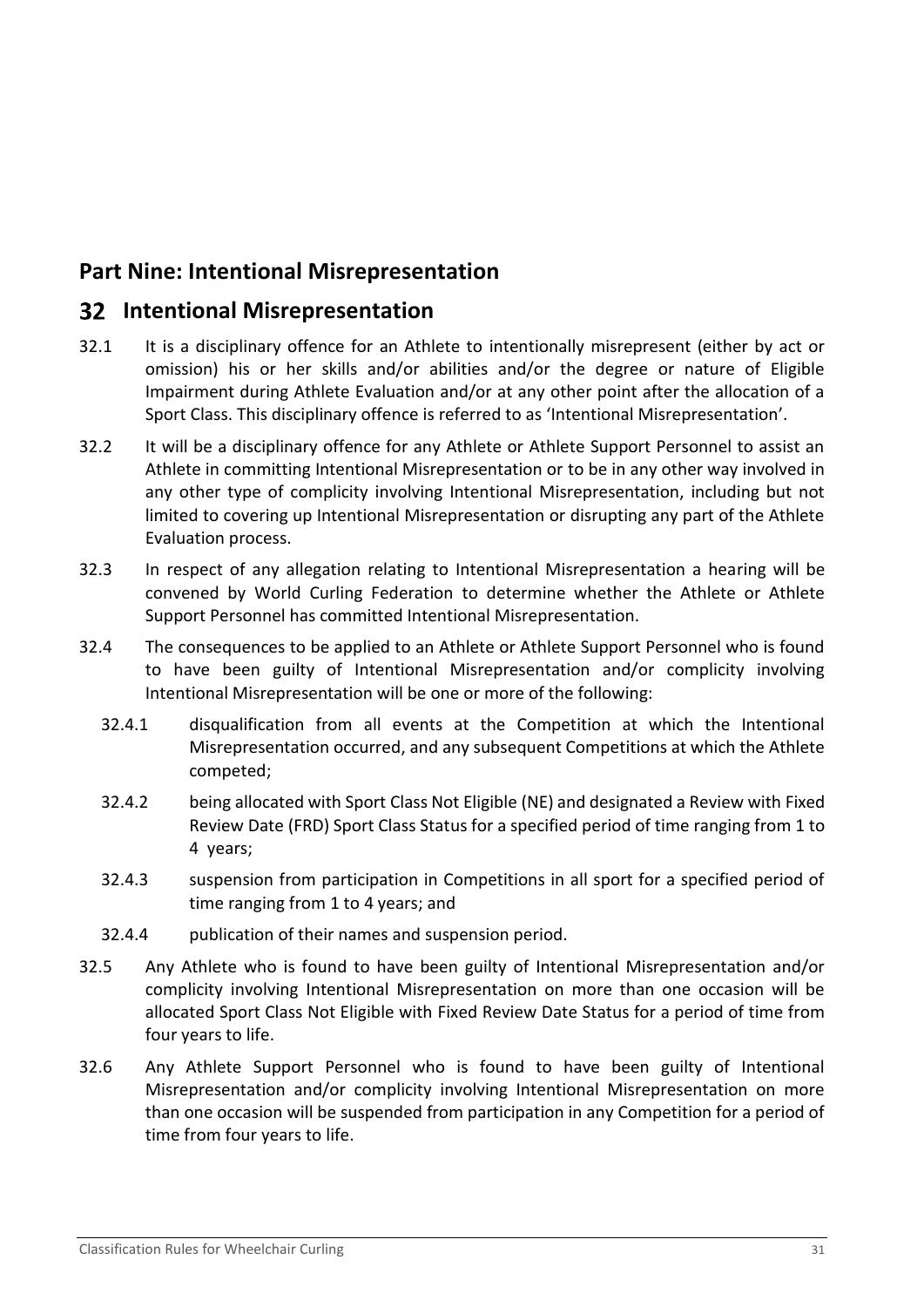- 32.7 If another International Sports Federation brings disciplinary proceedings against an Athlete or Athlete Support Personnel in respect of Intentional Misrepresentation which results in consequences being imposed on that Athlete or Athlete Support Personnel, those consequences will be recognised, respected and enforced by World Curling Federation.
- 32.8 Any consequences to be applied to teams, which include an Athlete or Athlete Support Personnel who is found to have been guilty of Intentional Misrepresentation and/or complicity involving Intentional Misrepresentation, will be at the discretion of World Curling Federation.
- 32.9 Any disciplinary action taken by World Curling Federation pursuant these Classification Rules must be resolved in accordance with the applicable Board of Appeal of Classification Bylaws.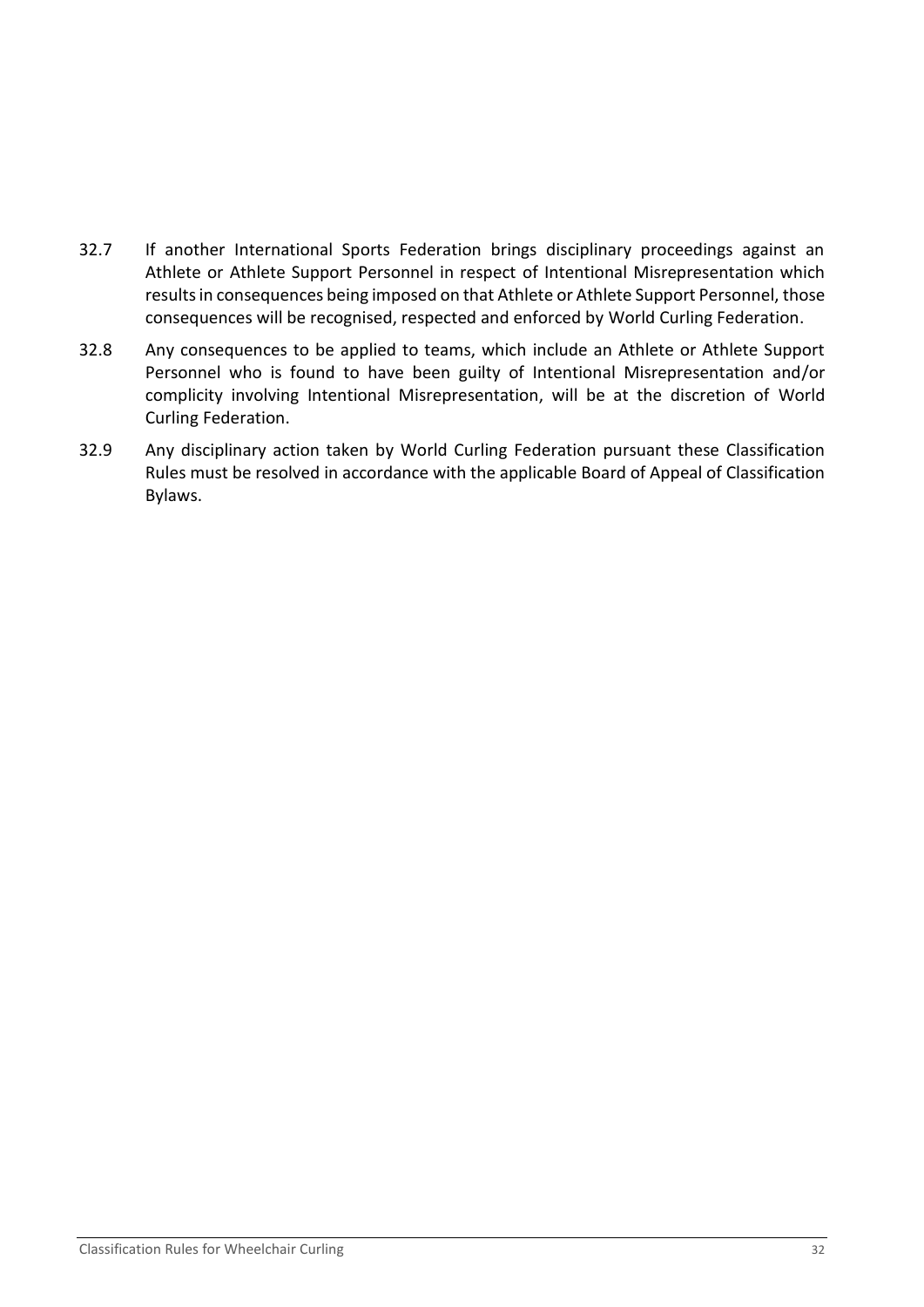# <span id="page-32-0"></span>**Part Ten: Use of Athlete Information**

### <span id="page-32-1"></span>**33 Classification Data**

- 33.1 World Curling Federation may only Process Classification Data if such Classification Data is considered necessary to conduct Classification.
- 33.2 All Classification Data Processed by World Curling Federation must be accurate, complete and kept up-to-date.

## <span id="page-32-2"></span>**34 Consent and Processing**

- 34.1 Subject to Article [34.3,](#page-32-5) World Curling Federation may only Process Classification Data with the consent of the Athlete to whom that Classification Data relates.
- 34.2 If an Athlete cannot provide consent (for example because the Athlete is under age) the legal representative, guardian or other designated representative of that Athlete must give consent on their behalf.
- <span id="page-32-5"></span>34.3 World Curling Federation may only Process Classification Data without consent of the relevant Athlete if permitted to do so in accordance with National Laws.

## <span id="page-32-3"></span>**35 Classification Research**

- 35.1 World Curling Federation may request that an Athlete provide it with Personal Information for Research Purposes.
- 35.2 The use by World Curling Federation of Personal Information for Research Purposes must be consistent with these Classification Rules and all applicable ethical use requirements.
- 35.3 Personal Information that has been provided by an Athlete to World Curling Federation solely and exclusively for Research Purposes must not be used for any other purpose.
- 35.4 World Curling Federation may only use Classification Data for Research Purposes with the express consent of the relevant Athlete. If World Curling Federation wishes to publish any Personal Information provided by an Athlete for Research Purposes, it must obtain consent to do so from that Athlete prior to any publication. This restriction does not apply if the publication is anonymised so that it does not identify any Athlete(s) who consented to the use of their Personal Information.

## <span id="page-32-4"></span>**36 Notification to Athletes**

36.1 World Curling Federation must notify an Athlete who provides Classification Data as to: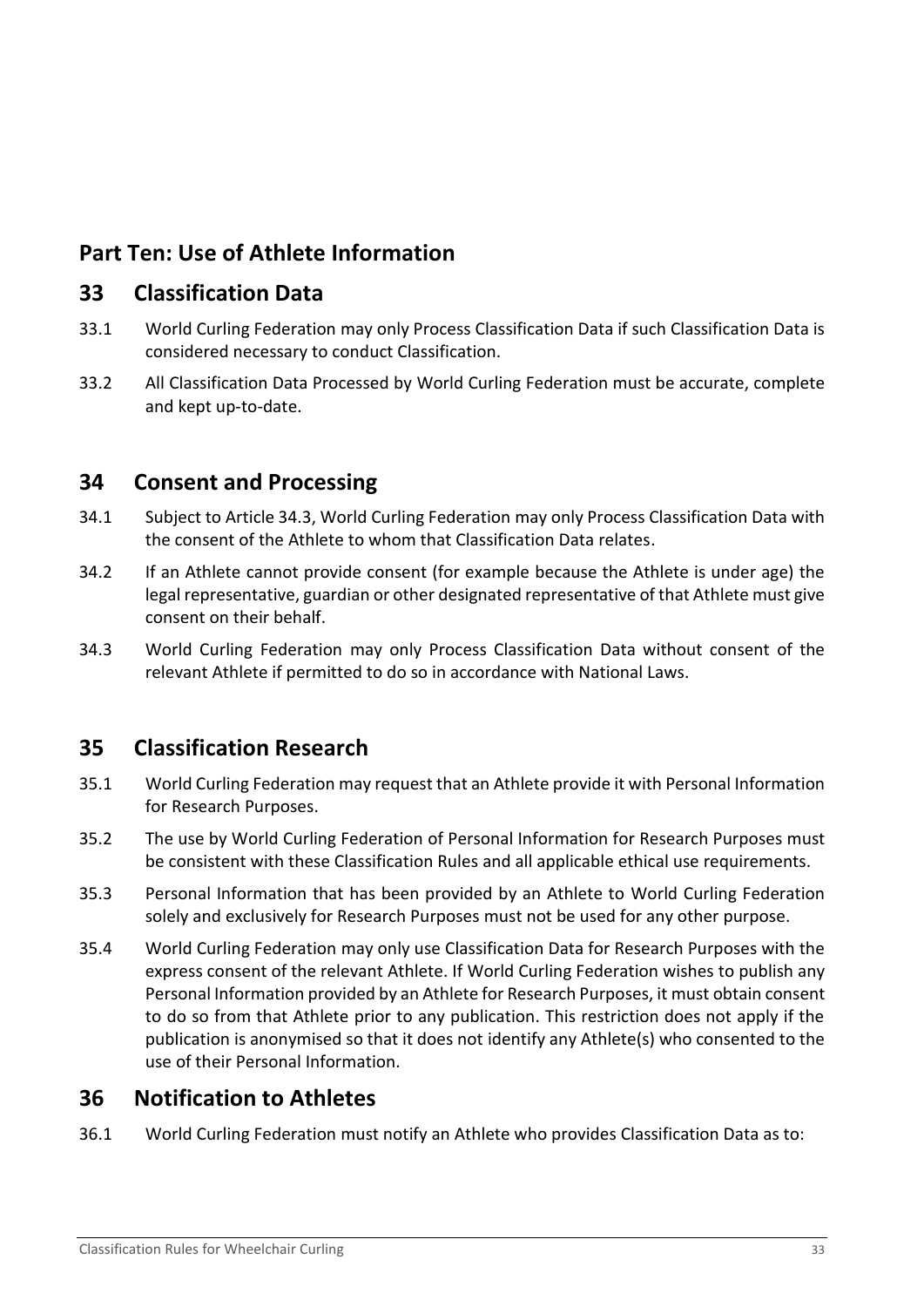- 36.1.1 that fact that World Curling Federation is collecting the Classification Data; and
- 36.1.2 the purpose for the collection of the Classification Data; and
- 36.1.3 the duration that the Classification Data will be retained.

# <span id="page-33-0"></span>**37 Classification Data Security**

- 37.1 World Curling Federation must:
	- 37.1.1 protect Classification Data by applying appropriate security safeguards, including physical, organisational, technical and other measures to prevent the loss, theft or unauthorised access, destruction, use, modification or disclosure of Classification Data; and
	- 37.1.2 take reasonable steps to ensure that any other party provided with Classification Data uses that Classification Data in a manner consistent with these Classification Rules.

# <span id="page-33-1"></span>**38 Disclosures of Classification Data**

- 38.1 World Curling Federation must not disclose Classification Data to other Classification Organisations except where such disclosure is related to Classification conducted by another Classification Organisation and/or the disclosure is consistent with applicable National Laws.
- 38.2 World Curling Federation may disclose Classification Data to other parties only if such disclosure is in accordance with these Classification Rules and permitted by National Laws.

# <span id="page-33-2"></span>**39 Retaining Classification Data**

- 39.1 World Curling Federation must ensure that Classification Data is only retained for as long as it is needed for the purpose it was collected. If Classification Data is no longer necessary for Classification purposes, it must be deleted, destroyed or permanently anonymised.
- 39.2 World Curling Federation must publish guidelines regarding retention times in relation to Classification Data.
- 39.3 World Curling Federation must implement policies and procedures that ensure that Classifiers and Classification Personnel retain Classification Data for only as long as is necessary in order for them to carry out their Classification duties in relation to an Athlete.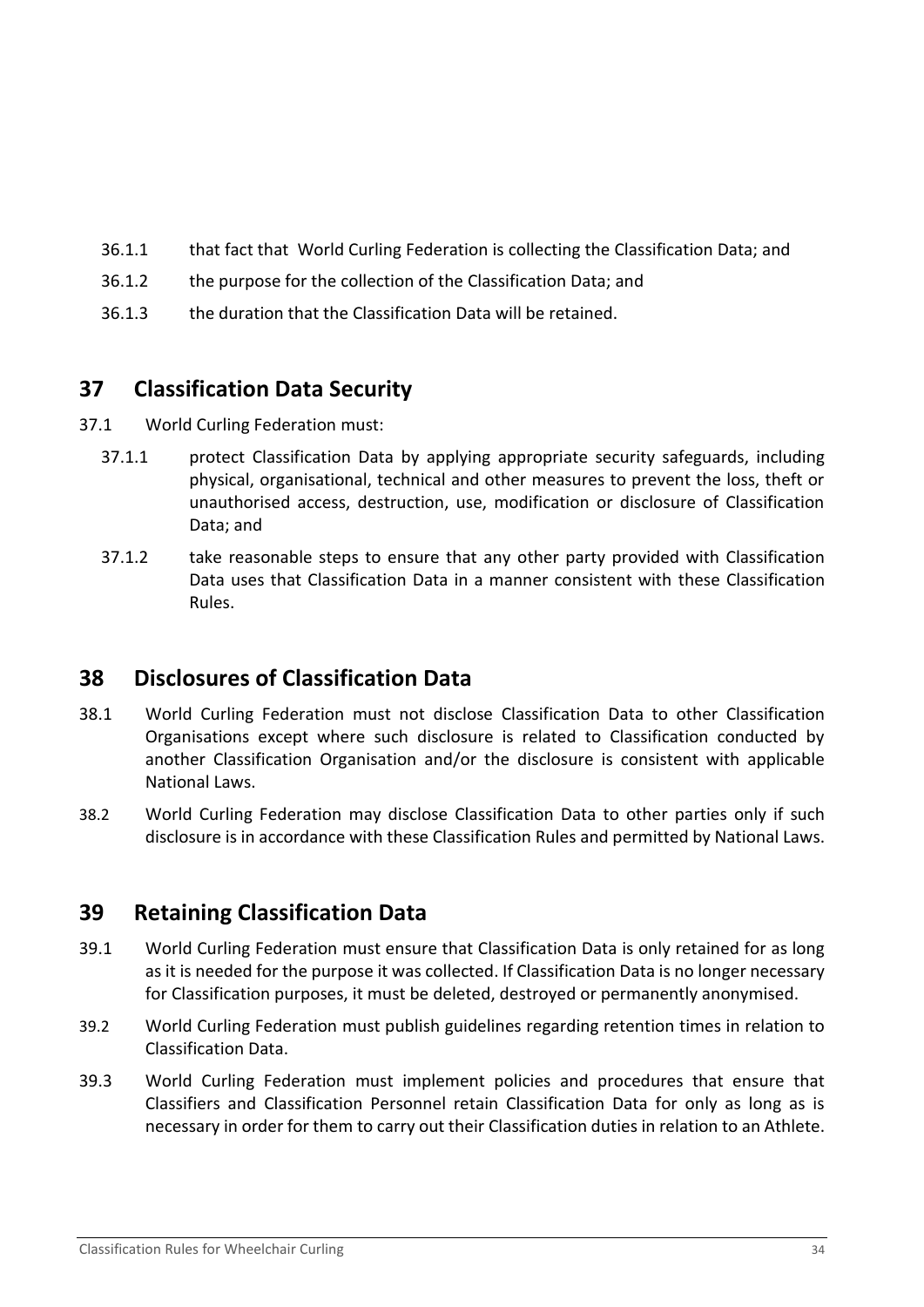# <span id="page-34-0"></span>**40 Access Rights to Classification Data**

- 40.1 Athletes may request from World Curling Federation:
	- 40.1.1 confirmation of whether or not that World Curling Federation Processes Classification Data relating to them personally and a description of the Classification Data that is held;
	- 40.1.2 a copy of the Classification Data held by World Curling Federation; and/or
	- 40.1.3 correction or deletion of the Classification Data held by World Curling Federation.
- 40.2 A request may be made by an Athlete or a National Body or a National Paralympic Committee on an Athlete's behalf and must be complied with within a reasonable period of time.

## <span id="page-34-1"></span>**Classification Master Lists**

- 41.1 World Curling Federation must maintain a Classification Master List of Athletes, which must include the Athlete's name, gender, year of birth, country, Sport Class and Sport Class Status. The Classification Master List must identify Athletes that enter International Competitions.
- 41.2 World Curling Federation must make available the Classification Master List to all relevant National Bodies on the World Curling Federation website.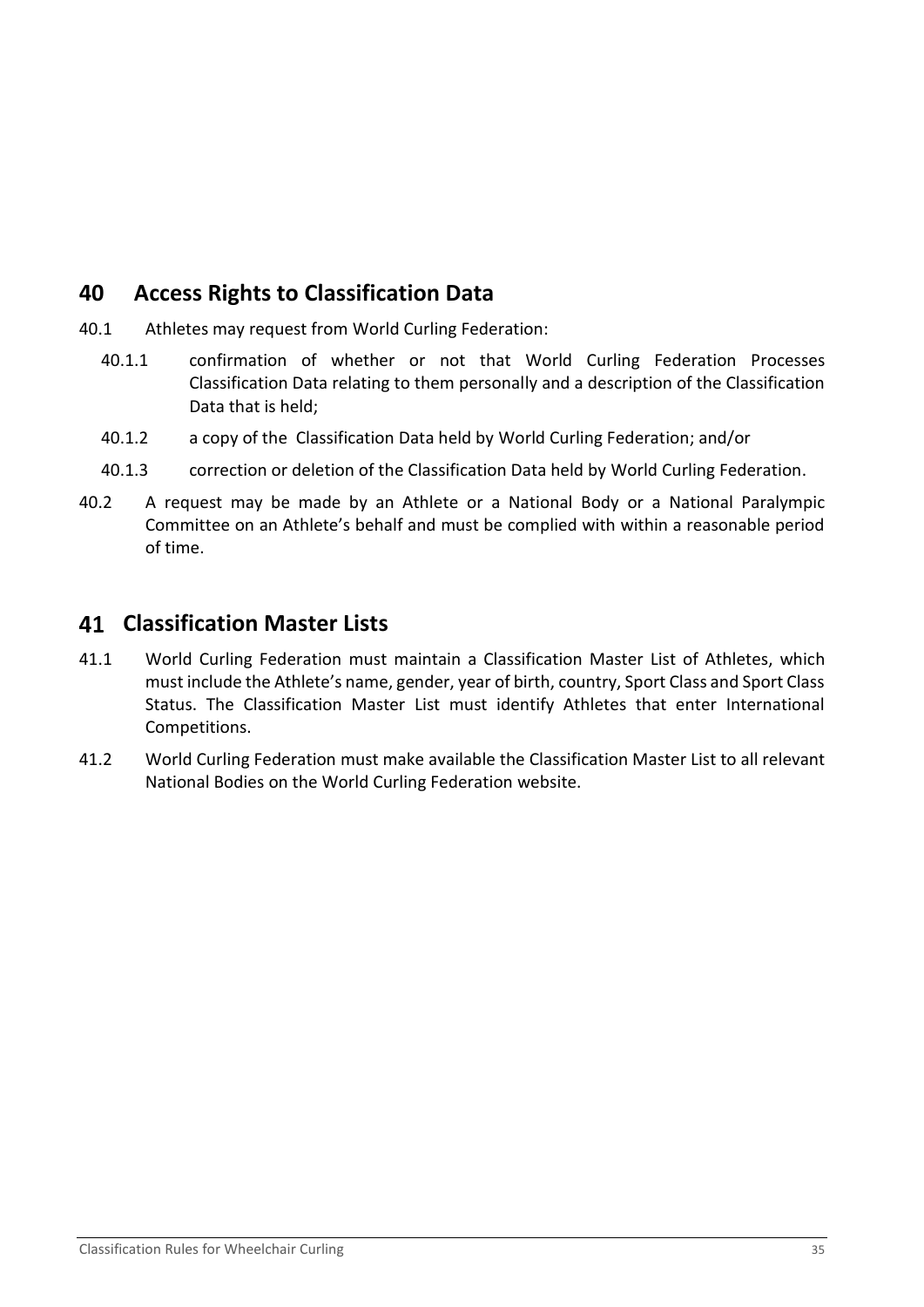# <span id="page-35-0"></span>**Part Eleven: Appeals**

### <span id="page-35-1"></span>**42 Appeal**

42.1 An Appeal is the process by which a formal objection to how Athlete Evaluation and/or Classification procedures have been conducted is submitted and subsequently resolved.

### <span id="page-35-2"></span>**43 Parties Permitted to Make an Appeal**

- 43.1 An Appeal may onl*y* be made by one of the following bodies:
	- 43.1.1 a National Body; or
	- 43.1.2 a National Paralympic Committee.

### <span id="page-35-3"></span>**44 Appeals**

- 44.1 If a National Body or National Paralympic Committee considers there have been procedural errors made in respect of the allocation of a Sport Class and/or Sport Class Status and as a consequence an Athlete has been allocated an incorrect Sport Class or Sport Class Status, it may submit an Appeal.
- 44.2 The Board of Appeal of Classification (BAC) will act as the hearing body for the resolution of Appeals.
- 44.3 An Appeal must be made and resolved in accordance with the applicable BAC Bylaws.

## <span id="page-35-4"></span>**45 Ad Hoc Provisions Relating to Appeals**

45.1 The IPC and/or World Curling Federation may issue special ad hoc provisions to operate during the Paralympic Games or other Competitions.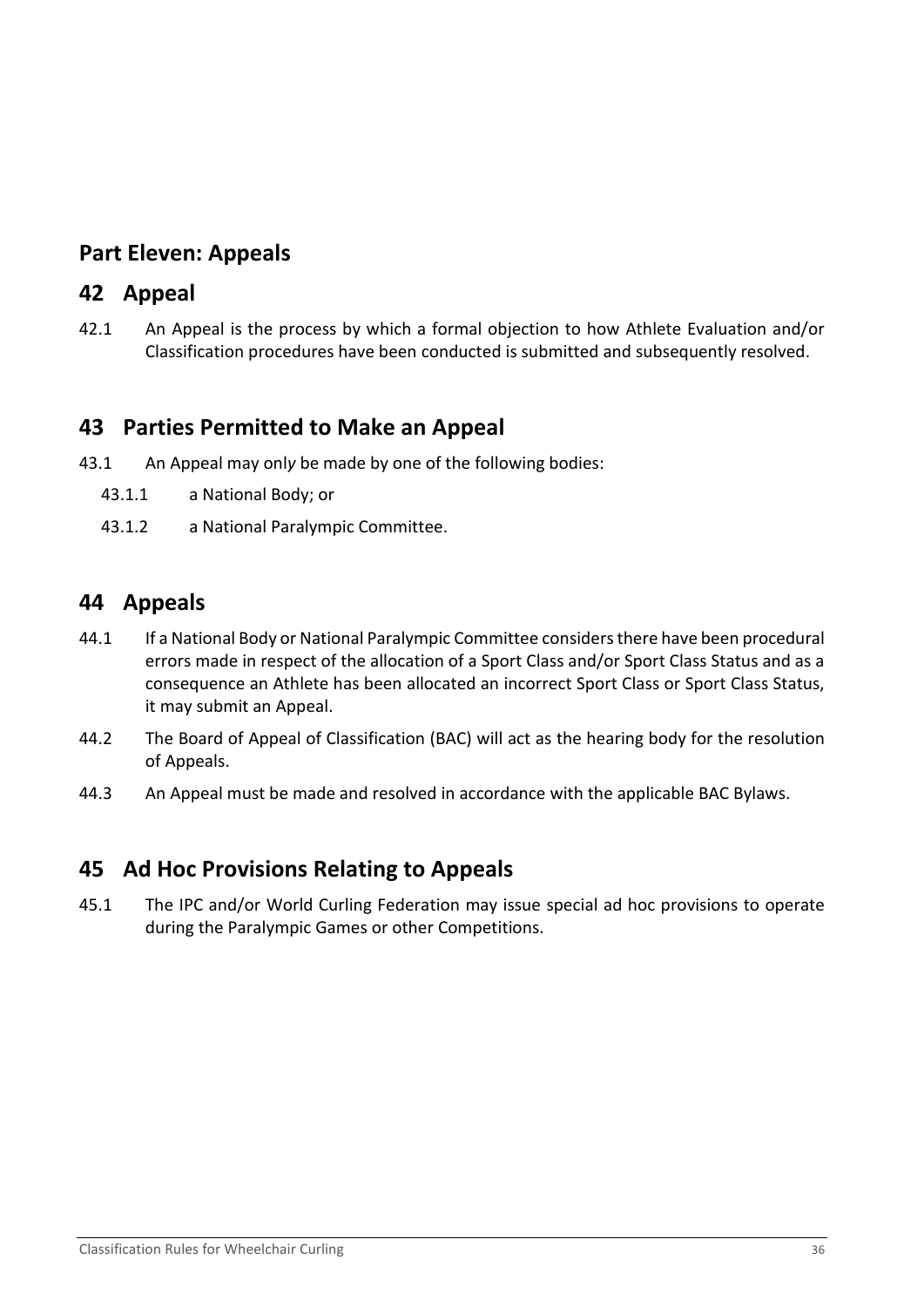# <span id="page-36-0"></span>**Part Twelve: Glossary**

**Adaptive Equipment**: Implements and apparatus adapted to the special needs of Athletes, and used by Athletes during Competition to facilitate participation and/or to achieve results.

**Appeals:** The means by which a complaint that World Curling Federation has made an unfair decision during the Classification process is resolved.

**Athlete:** For purposes of Classification, any person who participates in sport at the international level (as defined by World Curling Federation) or national level (as defined by each National Federation) and any additional person who participates in sport at a lower level if designated by the person's National Federation.

**Athlete Evaluation:** The process by which an Athlete is assessed in accordance with these Classification Rules in order that an Athlete may be allocated a Sport Class and Sport Class Status.

**Athlete Support Personnel:** Any coach, trainer, manager, interpreter, agent, team staff, official, medical or para-medical personnel working with or treating Athletes participating in or preparing for training and/or Competition.

**BAC:** The IPC Board of Appeal of Classification.

**Chief Classifier:** A classifier appointed by World Curling Federation to direct, administer, co-ordinate and implement Classification matters for a specific Competition according to these Classification Rules.

**Classification:** Grouping Athletes into Sport Classes according to how much their Impairment affects fundamental activities in each specific sport or discipline. This is also referred to as Athlete Classification.

**Classification Data:** Personal Information and/or sensitive Personal Information provided by an Athlete and/or a National Body and/or any other person to a Classification Organisation in connection with Classification.

**Classification Intelligence:** Information obtained and used by an International Sport Federation in relation to Classification.

**Classification Master List:** A list made available by the World Curling Federation that identifies Athletes who have been allocated a Sport Class and designated a Sport Class Status.

**Classification Not Completed**: the designation applied to an Athlete who has commenced but not completed Athlete Evaluation to the satisfaction of Para Sport.

**Classification Organisation:** Any organisation that conducts the process of Athlete Evaluation and allocates Sport Classes and/or holds Classification Data.

**Classification Panel:** A group of Classifiers, appointed by World Curling Federation, to determine Sport Class and Sport Class Status in accordance with these Classification Rules.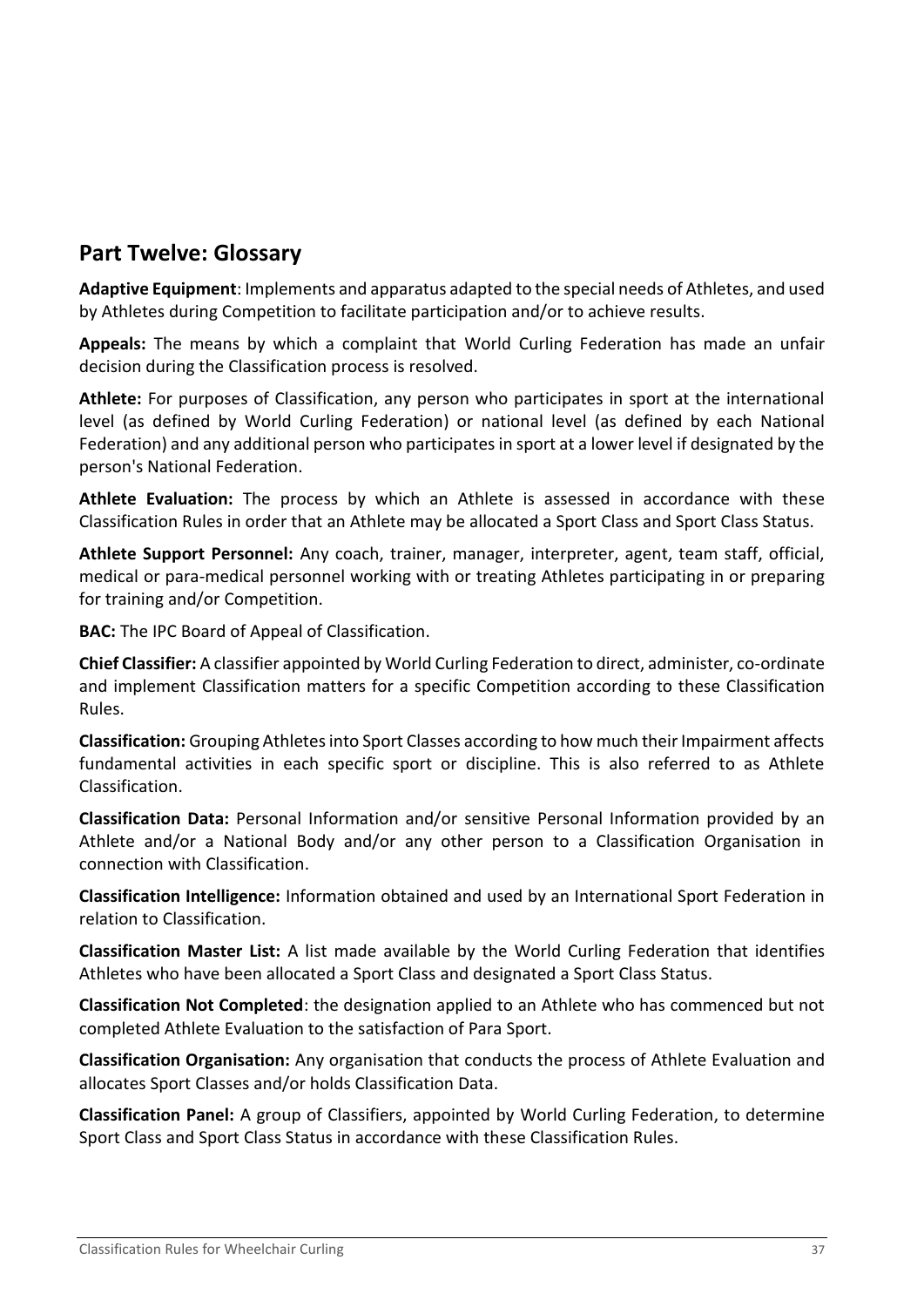**Classification Personnel:** Persons, including Classifiers, acting with the authority of a Classification Organisation in relation to Athlete Evaluation, for example administrative officers.

**Classification Rules:** Also referred to as Classification Rules and Regulations. The policies, procedures, protocols and descriptions adopted by World Curling Federation in connection with Athlete Evaluation.

**Classification System:** The framework used by World Curling Federation to develop and designate Sport Classes within a Para sport.

**Classifier:** A person authorised as an official by World Curling Federation to evaluate Athletes as a member of a Classification Panel.

**Classifier Certification**: The processes by which World Curling Federation must assess that a Classifier has met the specific Classifier Competencies required to obtain and maintain certification or licensure.

**Classifier Competencies**: The qualifications and abilities that World Curling Federation deems necessary for a Classifier to be competent to conduct Athlete Evaluation for sport(s) governed by World Curling Federation.

**Classifier Code of Conduct:** The behavioural and ethical standards for Classifiers specified by World Curling Federation.

**Code:** The Athlete Classification Code 2015 together with the International Standards for: Athlete Evaluation; Eligible Impairments; Protests and Appeals; Classifier Personnel and Training; and Classification Data Protection.

**Competition:** A series of individual events conducted together under one ruling body.

**Compliance:** The implementation of rules, regulations, policies and processes that adhere to the text, spirit and intent of the Code as defined by the IPC. Where terms such as (but not limited to) 'comply', 'conform' and 'in accordance' are used in the Code they shall have the same meaning as 'Compliance.'

**Continuing Education**: The delivery of higher knowledge and practical skills specified by World Curling Federation to preserve and/or advance knowledge and skills as a Classifier in the sport(s) under its governance.

**Diagnostic Information**: Medical records and/or any other documentation that enables World Curling Federation to assess the existence or otherwise of an Eligible Impairment or Underlying Health Condition

**Eligible Impairment:** An Impairment designated as being a prerequisite for competing in Para sport, as detailed in these Classification Rules.

**Eligibility Assessment Committee**: An ad hoc body formed to assess the existence or otherwise of an Eligible Impairment.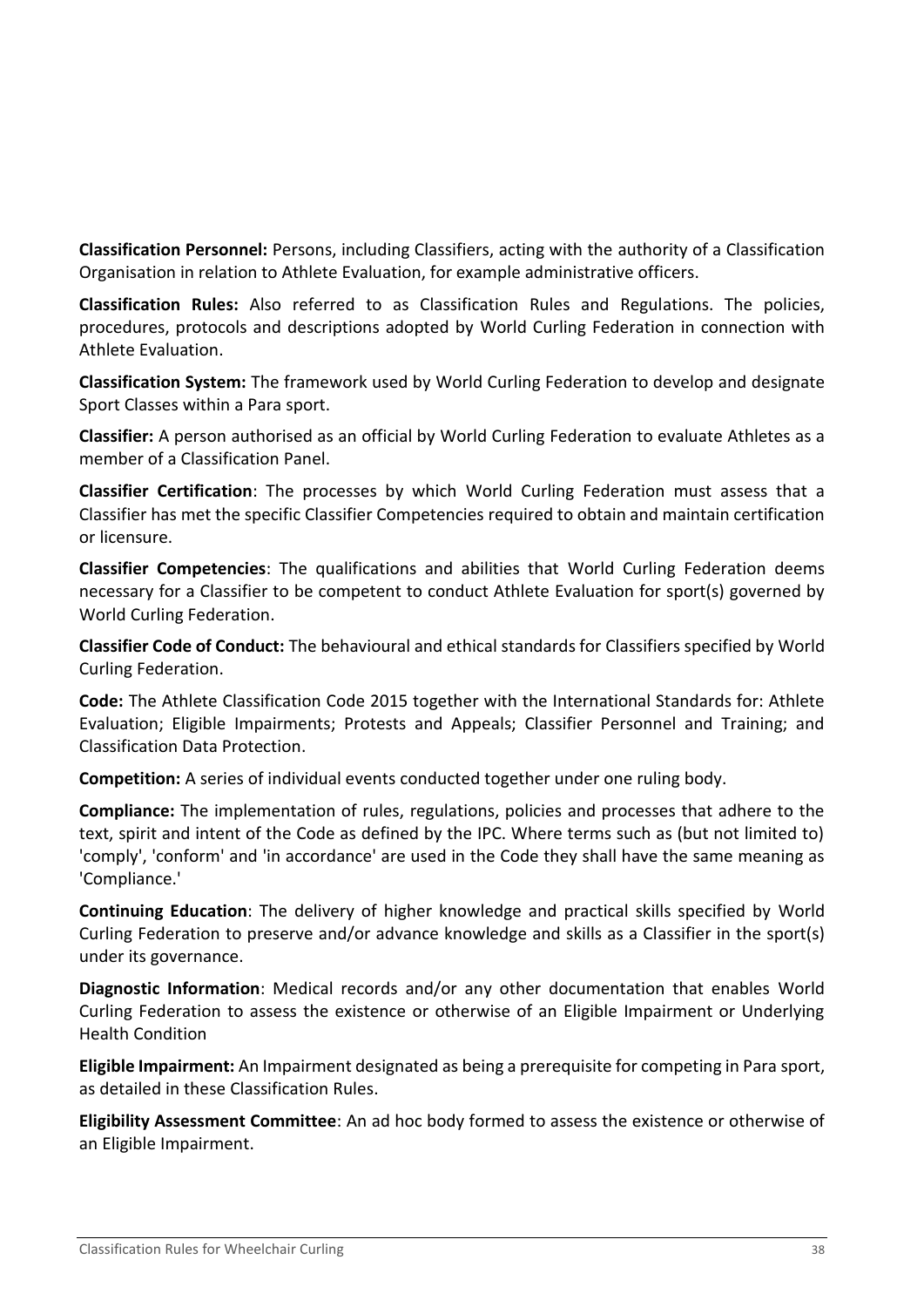**Entry Criteria**: Standards set by World Curling Federation relating to the expertise or experience levels of persons who wish to be Classifiers. This may be, for example, former Athletes or coaches, sports scientists, physical educators and medical professionals, all of whom have the qualifications and abilities relevant to conduct all, or specific parts of, Athlete Evaluation.

**Entry-level Education:** the basic knowledge and practical skills specified by World Curling Federation to begin as a Classifier in the sport(s) under its governance.

**Evaluation Session**: the session an Athlete is required to attend for a Classification Panel to assess that Athlete's compliance with the Minimum Impairment Criteria for a sport; and allocation of a Sport Class and Sport Class Status depending on the extent to which that Athlete is able to execute the specific tasks and activities fundamental to that sport. An Evaluation Session may include Observation in Competition.

**Event**: A single race, match, game or singular sport contest.

**Fixed Review Date:** A date set by a Classification Panel prior to which an Athlete designated with a Sport Class Status Review with a Fixed Review Date will not be required to attend an Evaluation Session save pursuant to a Medical Review Request and/or Protest.

**Head of Classification:** A person appointed by World Curling Federation to direct, administer, coordinate and implement Classification matters for World Curling Federation.

**Health Condition:** A pathology, acute or chronic disease, disorder, injury or trauma.

**Impairment:** A Physical, Vision or Intellectual Impairment.

**Intellectual Impairment**: A limitation in intellectual functioning and adaptive behaviour as expressed in conceptual, social and practical adaptive skills that originates before the age of eighteen (18). In WCF Wheelchair Curling, Intellectual Impairment is not an eligible impairment.

**Intentional Misrepresentation:** A deliberate attempt (either by fact or omission) to mislead an International Sport Federation or National Body as to the existence or extent of skills and/or abilities relevant to a Para sport and/or the degree or nature of Eligible Impairment during Athlete Evaluation and/or at any other point after the allocation of a Sport Class.

**International Competitions:** A Competition where the IPC, an International Sport Federation or a Major Competition Organisation is the governing body for the Competition and/or appoints the technical officials for the Competition.

**International Sport Federation:** A sport federation recognised by the IPC as the sole world-wide representative of a sport for Athletes with an Impairment that has been granted the status as a Para sport by the IPC. The IPC and the International Organisations of Sports for the Disabled act as an International Sport Federation for certain sports.

**International Standards:** A document complementing the Code and providing additional technical and operational requirements for Classification.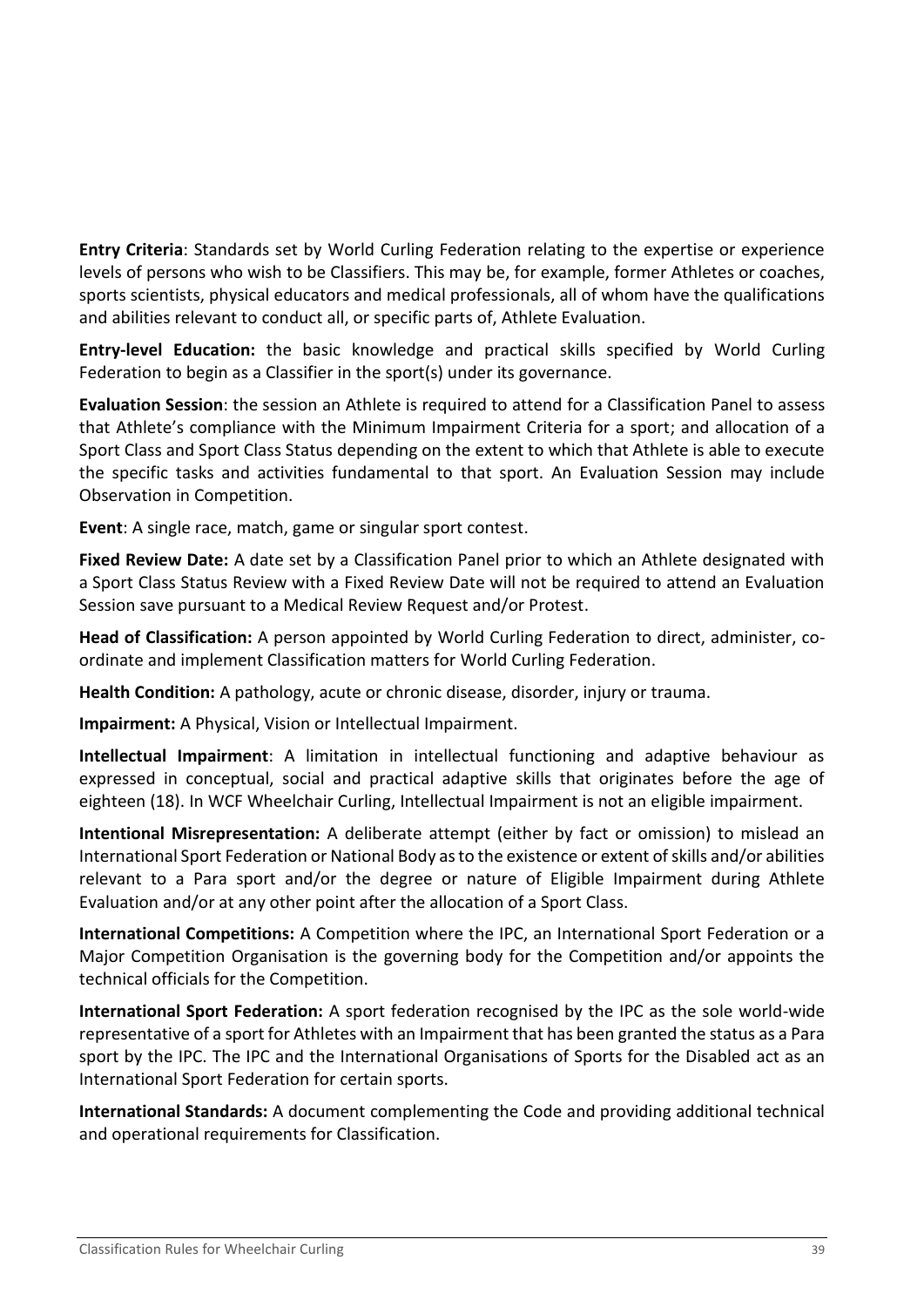**IPC:** International Paralympic Committee.

**Maintaining Certification**: The advanced training, education and practice necessary for continued competency as a Classifier.

**Major Competition Organiser:** An organisation that functions as the ruling body for an International Competition.

**Medical Diagnostics Form:** a form that a National Body or National Paralympic Committee must submit in order for an Athlete to undergo Athlete Evaluation, identifying the Athlete's Health Condition if so required.

**Medical Review:** The process by which World Curling Federation identifies if a change in the nature or degree of an Athlete's Impairment means that some or all of the components of Athlete Evaluation are required to be undertaken in order to ensure that any Sport Class allocated to that Athlete is correct.

**Medical Review Request:** A request made by a National Body or National Paralympic Committee for Medical Review, made on behalf of an Athlete.

**Models of Best Practice:** An ad hoc guidance document prepared by the IPC to assist in the implementation of the Code and International Standards.

**National Body:** Refers to the national member of an International Sport Federation.

**National Laws:** The national data protection and privacy laws, regulations and policies applicable to a Classification Organisation.

**National Paralympic Committees:** The national member of the IPC who is the sole representative of Athletes with an Impairment in that country or territory. These are the national members of the IPC.

**National Protest:** A Protest made by a National Body or a National Paralympic Committee in respect of an Athlete under its jurisdiction.

**Non-Competition Venue:** Any place or location (outside of a Competition) designated by World Curling Federation as being a place or location where Athlete Evaluation is made available to Athletes in order that they may be allocated a Sport Class and designated with a Sport Class Status.

**Paralympic Games:** Umbrella term for both Paralympic Games and Paralympic Winter Games.

**Permanent:** The term Permanent as used in the Code and Standards describes an Impairment that is unlikely to be resolved meaning the principle effects are lifelong.

**Personal Information:** Any information that refers to, or relates directly to, an Athlete.

**Physical Impairment:** an Impairment that affects an Athlete's biomechanical execution of sporting activities, comprising Ataxia, Athetosis, Hypertonia, Impaired Muscle Power, Impaired Passive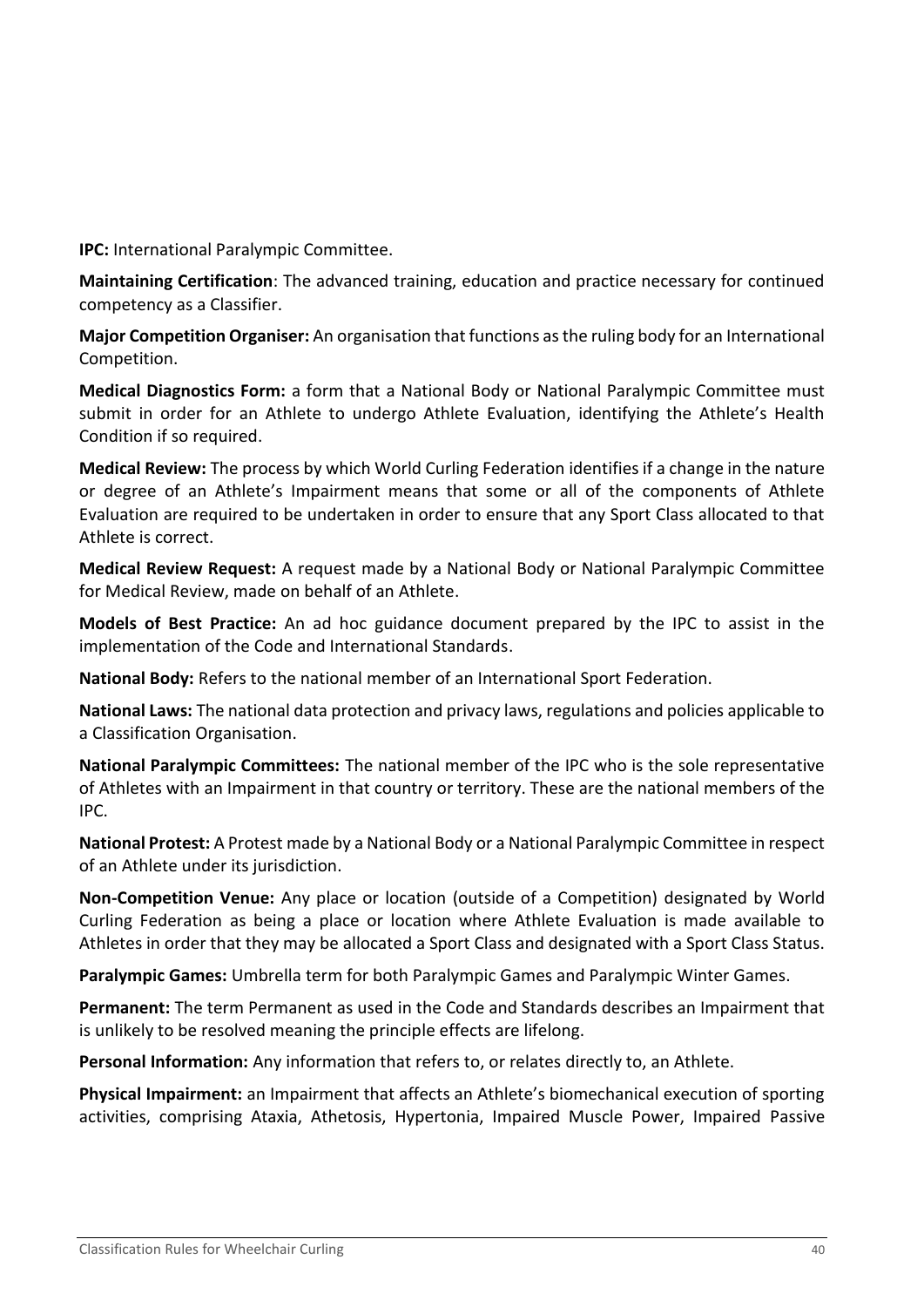Range of Motion, Limb Deficiency. In WCF Wheelchair Curling, Leg Length Difference or Short Stature are not an eligible impairment.

**Process/Processing:** The collection, recording, storage, use or disclosure of Personal Information and/or sensitive Personal Information.

**Protested Athlete:** An Athlete whose Sport Class is being challenged.

**Protested Decision:** The Sport Class decision being challenged.

**Protest Documents:** The information provided in the Protest Form together with the Protest Fee.

**Protest Fee:** The fee prescribed by World Curling Federation, payable by the National Body or National Paralympic Committee when submitting a Protest.

**Protest Form:** The form on which a National Protest must be submitted.

**Protest:** The procedure by which a reasoned objection to an Athlete's Sport Class is submitted and subsequently resolved.

**Protest Panel:** A Classification Panel appointed by the Chief Classifier to conduct an Evaluation Session as a result of a Protest

**Re-certification**: The process by which World Curling Federation must assess that a Classifier has maintained specific Classifier Competencies.

**Recognised Competition**: a Competition that is sanctioned or approved by World Curling Federation.

**Research Purposes:** Research into matters pertaining to the development of sports within the Paralympic Movement, including the impact of Impairment on the fundamental activities in each specific sport and the impact of assistive technology on such activities.

**Signatories:** Any organisation that accepts the Code and commits to implement it and the International Standards by way of its Classification Rules.

**Sport Class:** A category for Competition defined by World Curling Federation by reference to the extent to which an Athlete can perform the specific tasks and activities required by a sport.

**Sport Class Status:** A designation applied to a Sport Class to indicate the extent to which an Athlete may be required to undertake Athlete Evaluation and/or be subject to a Protest.

**Team Sport**: a sport in which substitution of players is permitted during a Competition.

**Underlying Health Condition:** a Health Condition that may lead to an Eligible Impairment.

**Vision Impairment**: an Impairment of the eye structure, optical nerves or optical pathways, or visual cortex of the central brain that adversely affects an Athlete's vision. In WCF Wheelchair Curling, vision Impairment is not an eligible impairment.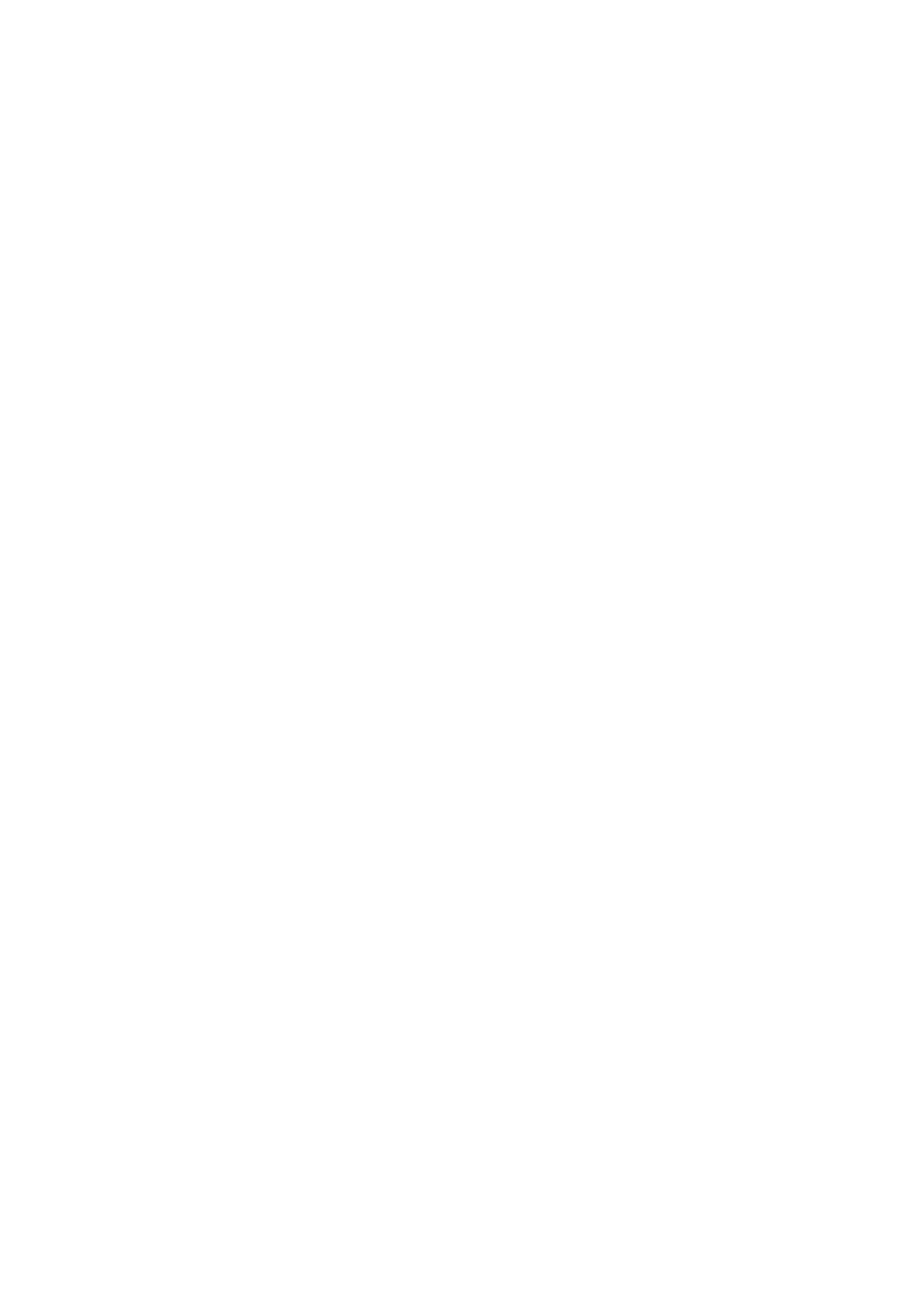# <span id="page-42-0"></span>**Appendix One**

# <span id="page-42-1"></span>**Athletes with Physical Impairment**

# <span id="page-42-2"></span>**1 Eligible Impairment Types**

| <b>Eligible Impairment</b>                                                                                                                                                                        | <b>Examples of Heath Conditions</b>                                                                                                                                                                                                              |  |
|---------------------------------------------------------------------------------------------------------------------------------------------------------------------------------------------------|--------------------------------------------------------------------------------------------------------------------------------------------------------------------------------------------------------------------------------------------------|--|
| <b>Impaired Muscle Power</b>                                                                                                                                                                      |                                                                                                                                                                                                                                                  |  |
| Athletes with Impaired Muscle Power have a<br>Health Condition that either reduces or eliminates<br>their ability to voluntarily contract their muscles<br>in order to move or to generate force. | Examples of an Underlying Health Condition that can<br>lead to Impaired Muscle Power include spinal cord<br>injury (complete or incomplete, tetra-or paraplegia or<br>paraparesis), muscular dystrophy, post-polio syndrome<br>and spina bifida. |  |
| <b>Limb Deficiency</b>                                                                                                                                                                            |                                                                                                                                                                                                                                                  |  |
| Athletes with Limb Deficiency have total or partial<br>absence of bones or joints as a consequence of<br>trauma.                                                                                  | Examples of an Underlying Health Condition that can<br>lead to Limb Deficiency include: traumatic amputation,<br>illness (for example amputation due to bone cancer) or<br>congenital limb deficiency (for example dysmelia).                    |  |
| Hypertonia                                                                                                                                                                                        |                                                                                                                                                                                                                                                  |  |
| Athletes with hypertonia have an increase in<br>muscle tension and a reduced ability of a muscle<br>to stretch caused by damage to the central<br>nervous system.                                 | Examples of an Underlying Health Condition that can<br>lead to Hypertonia include cerebral palsy, traumatic<br>brain injury and stroke.                                                                                                          |  |
| <b>Ataxia</b>                                                                                                                                                                                     |                                                                                                                                                                                                                                                  |  |
| Athletes<br>Ataxia<br>uncoordinated<br>with<br>have<br>movements caused by damage to the central<br>nervous system.                                                                               | Examples of an Underlying Health Condition that can<br>lead to Ataxia include: cerebral palsy, traumatic brain<br>injury, stroke and multiple sclerosis.                                                                                         |  |
| <b>Athetosis</b>                                                                                                                                                                                  |                                                                                                                                                                                                                                                  |  |
| Athletes with Athetosis have continual slow<br>involuntary movements.                                                                                                                             | Examples of an Underlying Health Condition that can<br>lead to Athetosis include: cerebral palsy, traumatic<br>brain injury and stroke.                                                                                                          |  |
| <b>Impaired Passive Range of Motion</b>                                                                                                                                                           |                                                                                                                                                                                                                                                  |  |
| Athletes with Impaired Passive Range of Motion<br>have a restriction or a lack of passive motion in<br>one or more joints.                                                                        | Examples of an Underlying Health Condition that can<br>lead to Impaired Passive Range of Motion include<br>athrogryposis and contracture resulting from chronic<br>joint immobilisation or trauma affecting a joint.                             |  |

#### <span id="page-42-3"></span>**Minimum Impairment Criteria**  $2<sup>1</sup>$

2.1 Not all athletes with an eligible type of impairment (presented above) are permitted to compete in Wheelchair Curling. To be eligible, an athlete's impairment must also meet the minimum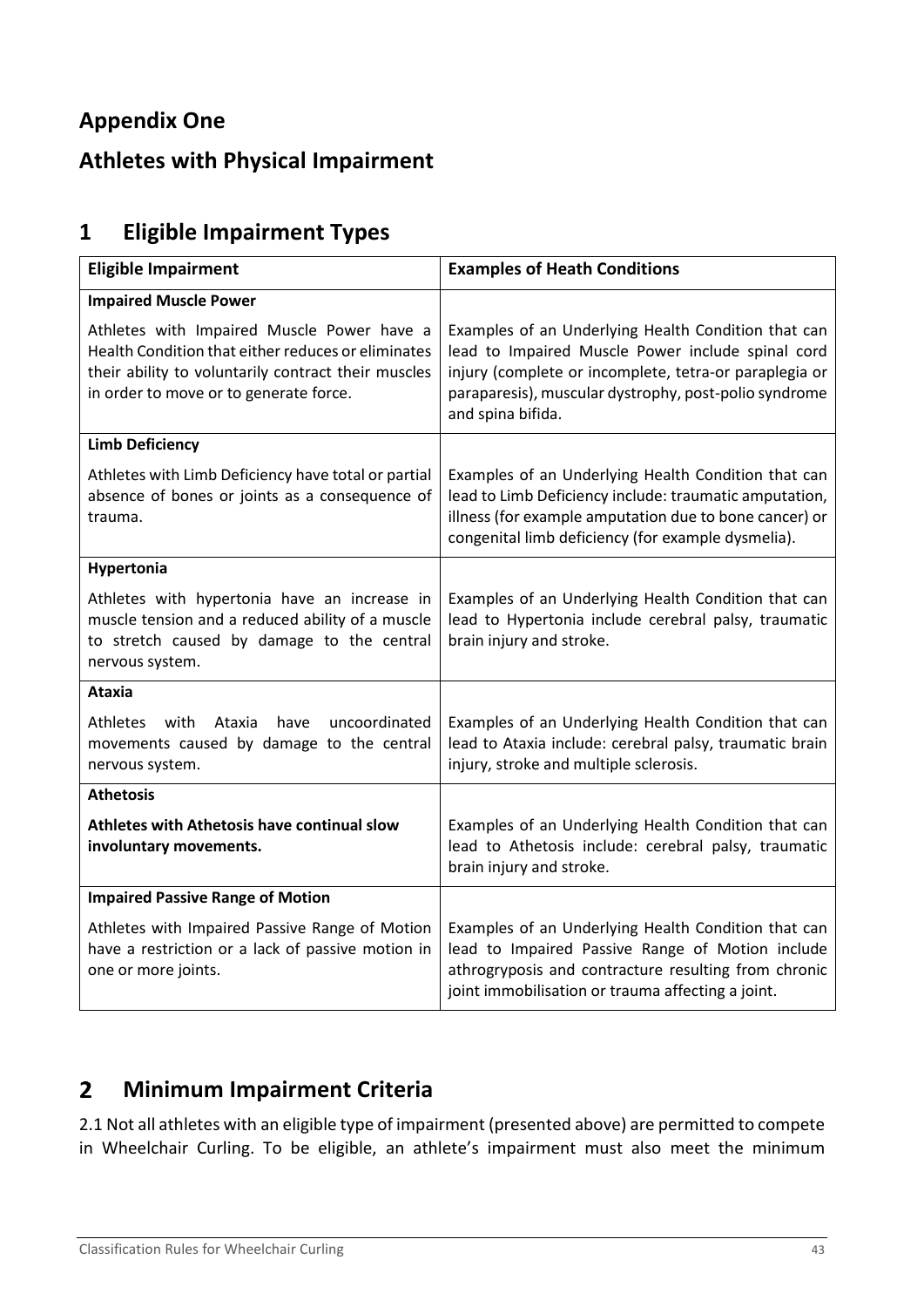impairment criteria below, each of which will be likely to cause significant activity limitation in walking on ice and will also have a significant adverse effect on performance in curling.

2.2 Wheelchair Curling currently has one Sport Class, which is defined by the Minimum Impairment Criteria in this Article.

2.3 For Wheelchair Curling, only Eligible Impairments defined in Appendix One article 1 that affect the lower limbs are considered in Athlete Evaluation.

2.4 Athletes must meet at least one of the following Minimum Impairment Criteria:

| Impairment type                  | Minimum Impairment Criteria                                                                                                                                                                                                    |
|----------------------------------|--------------------------------------------------------------------------------------------------------------------------------------------------------------------------------------------------------------------------------|
| Limb deficiency                  | Bilateral below knee / trans-tibial amputation : through ankle<br>amputation (Symes amputation) is not eligible.                                                                                                               |
|                                  | Unilateral hip disarticulation                                                                                                                                                                                                 |
|                                  | Bilateral congenital Dysmelia equivalent to bilateral<br>trans-tibial amputation                                                                                                                                               |
| <b>Impaired Muscle Power</b>     | Loss of power in the lower limbs so that any residual power<br>in the legs is less than a total of 40 in the manual muscle<br>testing described in Article 3.1.2 of (score for a leg with<br>unimpaired muscle power $= 80$ ). |
| Impaired Passive Range of Motion | Permanent loss of joint range of 50% or more across 2 or<br>more of the large joints (hip, knee, ankle) in each leg.                                                                                                           |
| Hypertonia                       | Hypertonia in the both lower limbs graded using the<br>modified Ashworth Scale at grade 3 or grade 4 across 2 or<br>more of the large joints (hip, knee, ankle) in each leg, or<br>all 3 joint in one leg.                     |
| Ataxia, Athetosis                | Score of 2 or less (normal = $6$ ) on the coordination tests<br>defined in Article 3.2 Appendix One                                                                                                                            |

2.5 Multiple Sub-minimal impairments

In addition to the criteria outlined in 2.4 the following combination of impairments would be accepted as meeting the requirements of the Minimum Impairment Criteria:

2.5.1 Unilateral above knee amputation and muscle strength in the other leg of less than 25/40 defined as above

#### <span id="page-43-0"></span> $\overline{\mathbf{3}}$ **Assessment Methodology**

### 3.1 Manual Muscle Testing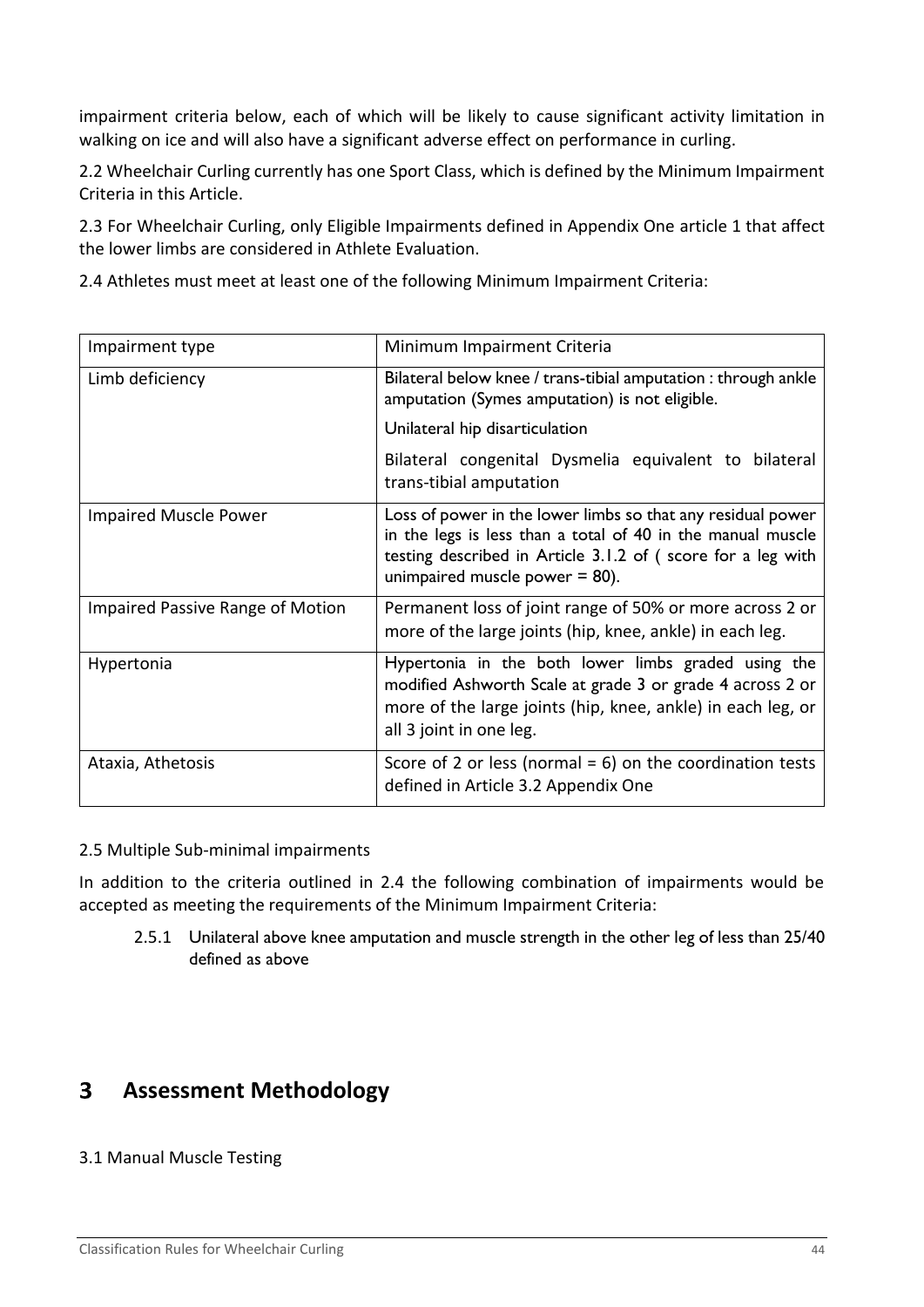3.1.1. The following movements must be tested by the Classifiers when conducting manual muscle testing:

Hip flexion and extension, right and left

Hip abduction and adduction, right and left

Knee flexion and extension, right and left

Ankle dorsiflexion and plantar flexion, right and left

3.1.2 Athletes will be subject to the muscle tests described in this article. The muscle testing techniques of manual examination by Daniels and Worthingham (9th edition) must be used with one modification; the scores 0, 1 and 2 of the Daniel and Worthingham scale are all captured as a score of 0.

| 3.1.2.1 Hip flexion                                                                                                                    |  |
|----------------------------------------------------------------------------------------------------------------------------------------|--|
| Position: Athlete sits with thighs fully supported on<br>table, with the legs hanging over edge. Athlete may use<br>hands for support. |  |
| Classifier: Standing next to the Athlete with hand on<br>distal knee.                                                                  |  |
| Test: Flex hip to end of range, holding against Classifier's<br>resistance.                                                            |  |
| Instruction: Lift your leg off table and do not let me push<br>it down.<br>Scoring:                                                    |  |
| Grade 5 = Thigh clears table, athlete tolerates maximum<br>resistance.                                                                 |  |
| Grade 4 = Hip flexion holds against strong to moderate<br>resistance, there may be some "give" at the end<br>position.                 |  |
| Grade $3$ = Athlete completes test range and holds the<br>position without resistance.                                                 |  |
| 3.1.2.2 Hip extension:                                                                                                                 |  |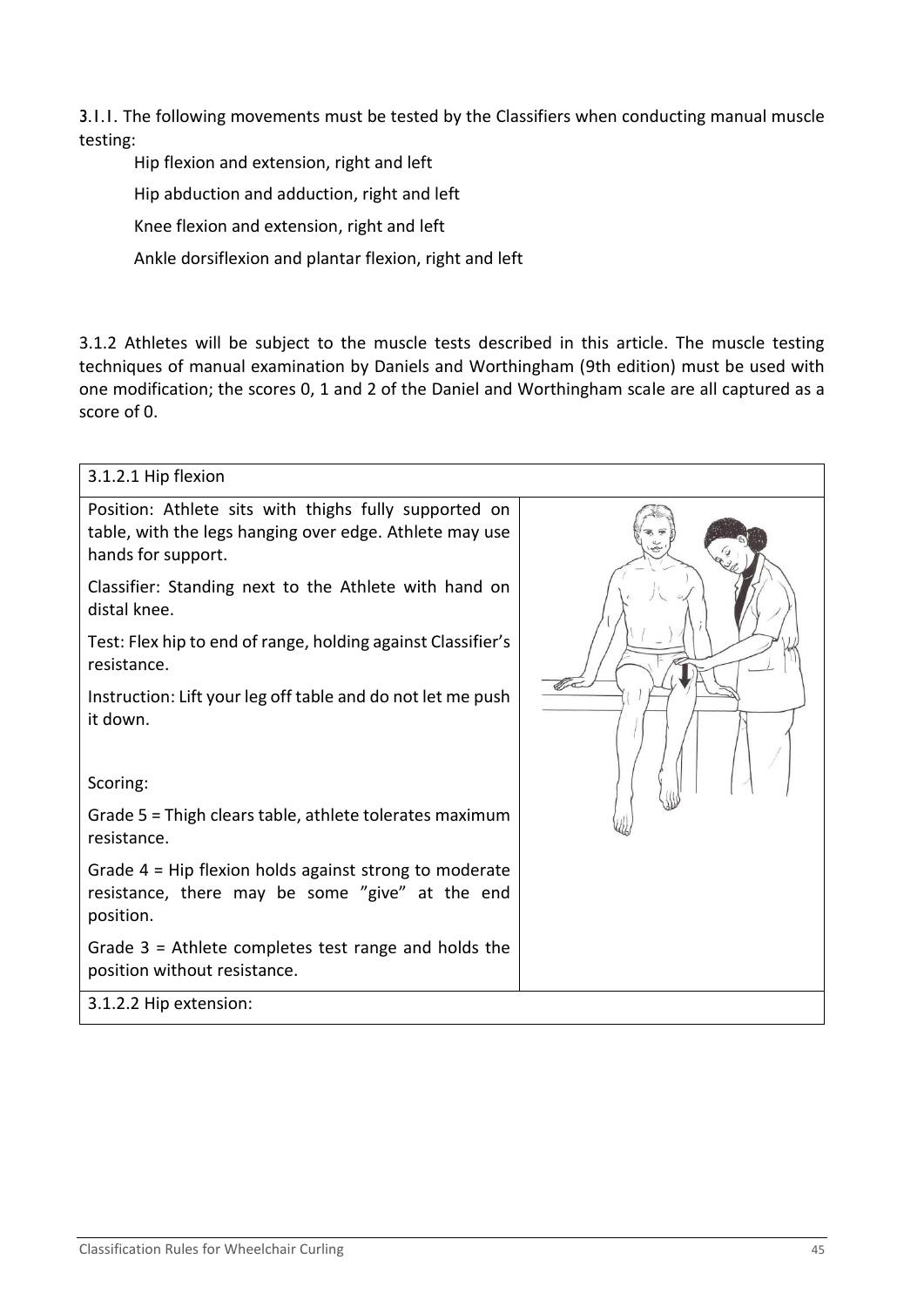Position: Athlete prone; if hip flexion contracture exist, then the modified test should be performed

Classifier: Standing at side of limb, opposite side. Hand providing resistance on the post leg just above the ankle.

Test: Athlete extends hip through entire available range of motion. Resistance is given straight down towards the floor.

Instruction: Lift the leg of the table as high as you can without bending the knee.

### Scoring:

Grade 5 = Athlete completes available range and holds test position against maximum resistance.

Grade 4 = Athlete completes available range against strong to moderate resistance.

Grade 3 = Completes range and holds the position without resistance.

3.1.2.3 Modified hip extension test for hip flexion contracture

Position: Athlete stands with hips flexed and places torso prone on the table.

Classifier: Standing at side of limb on opposite side. Hand placed over posterior thigh just above the knee, the opposite hand stabilizes the pelvis laterally to maintain posture.

Test: Athlete extends hip through available range, which is less with bent knee (tension in rectur femoris).

Instruction: Lift your foot of the floor as high as you can.

Scoring:

Grade 5 = Completes available range of hip ext, holds against max resistance.

Grade 4 = Completes available range of hip ext. Limb position can be held towards heavy to moderate resistance.

Grade 3 = Completes available range and holds end position without resistance.

3.1.2.4 Hip Abduction:

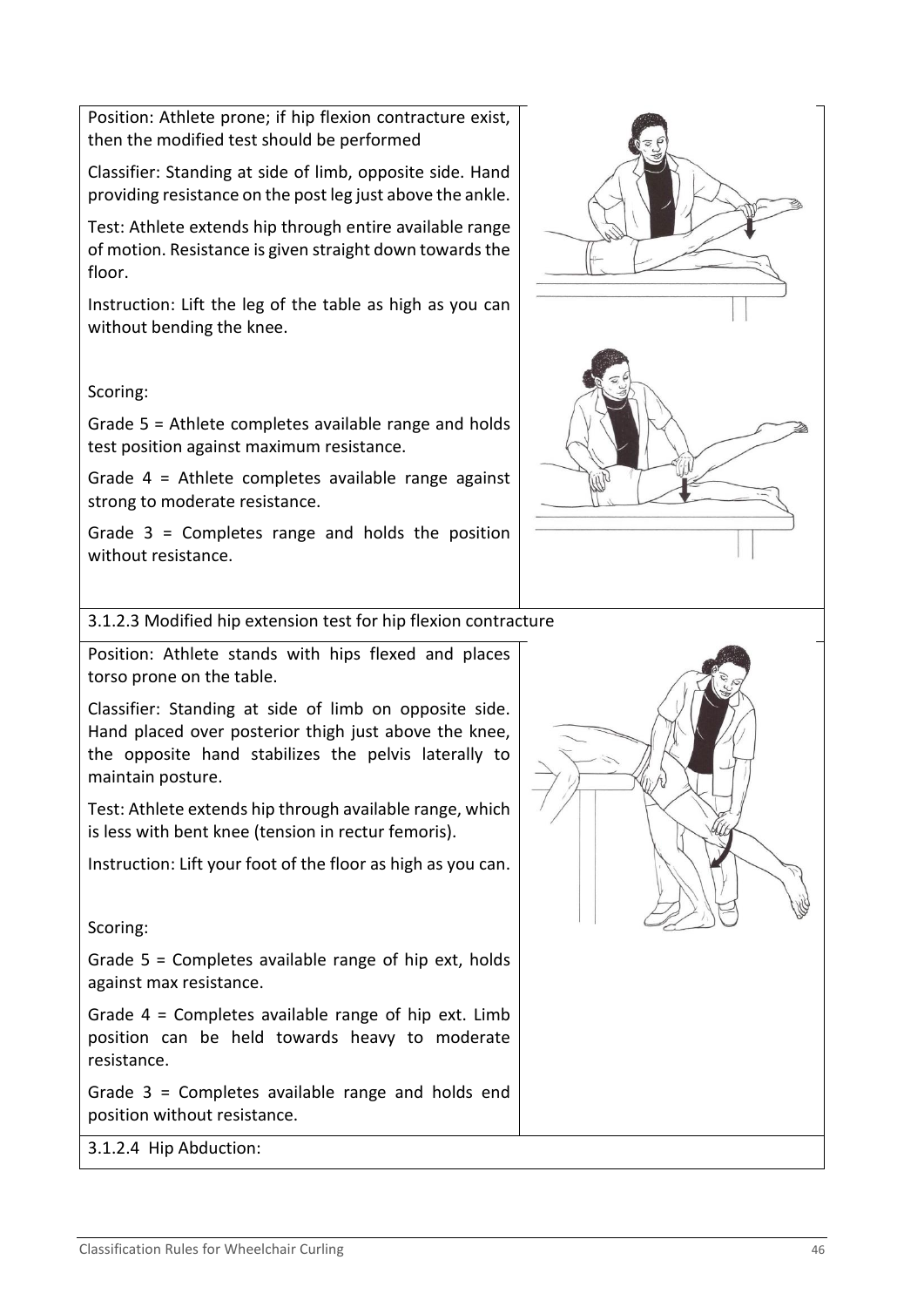Position: Side lying with test leg uppermost. Slightly extended with pelvis rotated slightly forward, lower leg bent for stability.

Classifier: Standing behind Athlete, hand contoured across the lateral surface of knee. The other hand just proximal to the greater trochanter.

Test: Abduction through available range of motion without flexion or rotation of hip in either direction.

Instruction: Lift your leg and do not let me push it down.

### Scoring:

Grade 5 = Completes available range of motion and holds against maximal resistance.

Grade 4 = Completes available range of motion and holds against heavy to moderate resistance.

Grade 3 = Completes range of motion and holds end position without resistance.

### 3.1.2.5 Hip Adduction:

Position: Side lying with test limb lower most resting on the table. Upper leg in 25 degrees of abduction, supported by the Classifier.

Classifier: Standing behind Athlete at knee level, the hand giving resistance to the test limb (lower most) is placed on the medial surface of the distal femur, just proximal to the knee joint. Resistance directed straight downward to the table.

Test: Adducts hip until the lower limb contacts the upper one.

Instruction: Lift your bottom leg towards the upper one and do not let it drop.

Scoring:

Grade 5= Completes full range, holds against full resistance.

Grade 4 resistance.= Holds against strong to moderate



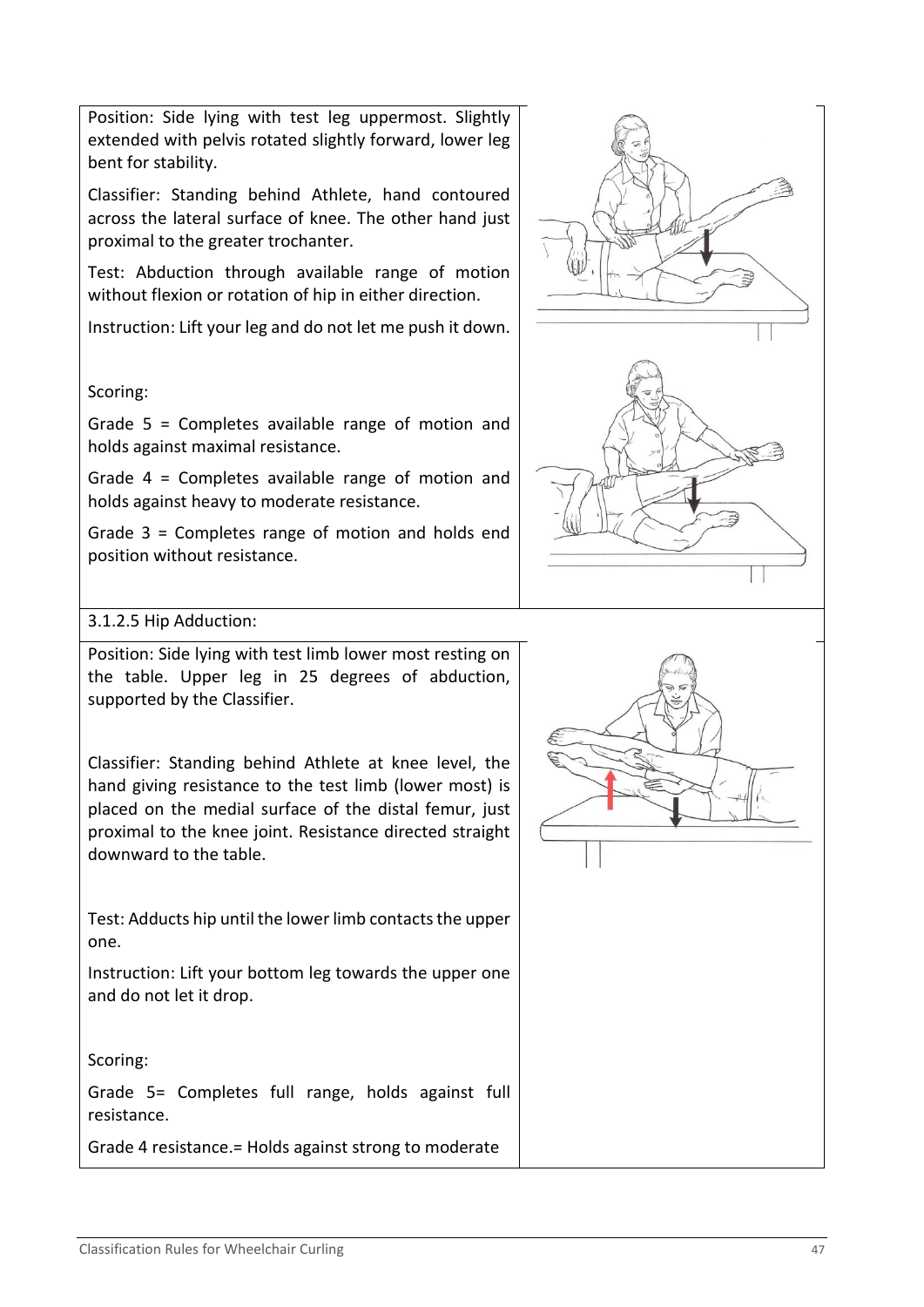| Knee Extension:                                                                                                                                      |  |
|------------------------------------------------------------------------------------------------------------------------------------------------------|--|
| n: Short sitting, hand supporting under knee,<br>and on ankle, do not hyperextend knee.                                                              |  |
| er: Standing at side of limb to be tested,<br>e over ankle in a downward direction.                                                                  |  |
| tend through available range of motion but not<br>0 degrees.                                                                                         |  |
| tion: Straighten your knee and do not let me                                                                                                         |  |
| 5 = Holds end position against max resistance.<br>1 = Against strong to moderate resistance<br>3 = Completes range and holds position without<br>າce |  |
| Knee flexion:                                                                                                                                        |  |
| n: Prone with limbs straight and toes hanging<br>e edge of the table.                                                                                |  |
| er: Standing next to limb to be tested, hand<br>red around the posterior surface of the leg just<br>the ankle, the other hand over the hamstring     |  |
| hlete flexes knee while maintaining leg in neutral<br>٦.                                                                                             |  |
| tion: Bend your knee, hold it and do not let me                                                                                                      |  |

Scoring:

Grade 5 = Resistance maximal and the end knee flexion position cannot be broken.

Grade 4 = End position holds against strong to moderate resistance.

Grade 3 = Holds end range position but tolerate no resistance.

# Grade 3 = Completes range of motion but takes no resistance

 $3.1.2.6$ 

Position other ha

Classifie pressur

Test: Ext beyond

Instruct bend it.

Scoring:

Grade 5 Grade 4 Grade 3 resistan

 $3.1.2.7$ 

Position over the

Classifie contour above the ankle, the other hand over the hamstring tendon.

Test: At rotation

Instruct straighten it.





P

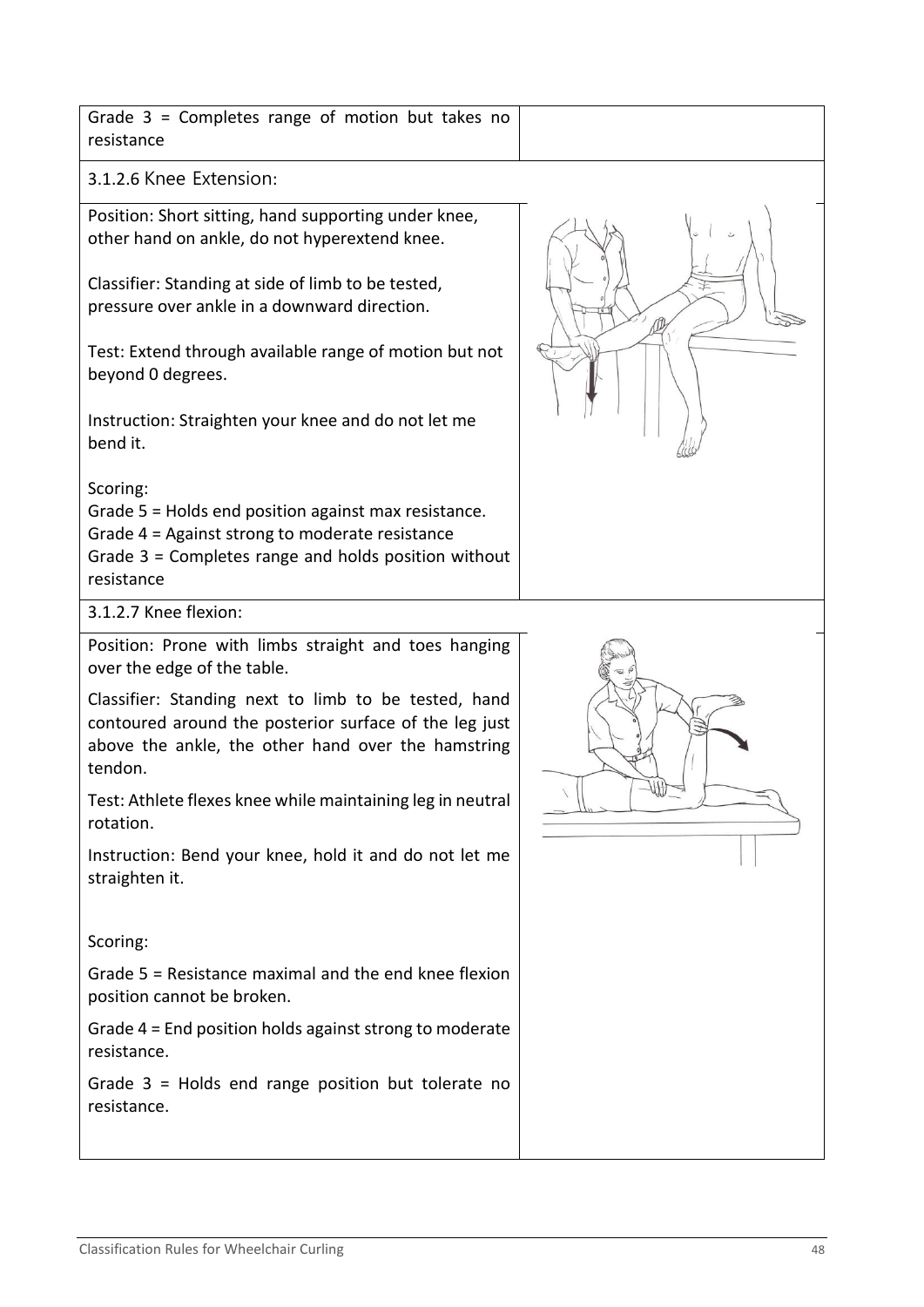3.1.2.8 Ankle dorsiflexion Position: Short sitting with foot in examiners knee. Classifier: Hand supporting around ankle and the other cupped over dorsomedial aspect of foot. Test: Athlete dorsiflexes ankle and inverts foot, keeping toes relaxed. Instruction: Bring your foot up and in, hold it, and do not let me push it down. Scoring: Grade 5 = Full range of motion towards max resistance. Grade 4 = Against strong to moderate resistance. Grade 3 = Completes full range of motion and holds without resistance. 3.1.2.9 Ankle plantar flexion Position: Stand on limb to be tested with knee extended, not more than 2 fingers for support on table. Classifier: Standing or sitting with lateral view. Test: Heel raises from floor through full range of motion. Instruction: Go up and down on your tiptoes. Scoring: Grade 5 = Minimum of 25 raises. Grade 4 = Between 24-10 raises. Grade 3 = Between 9-1 raises.

\* Muscle Power Measurement Table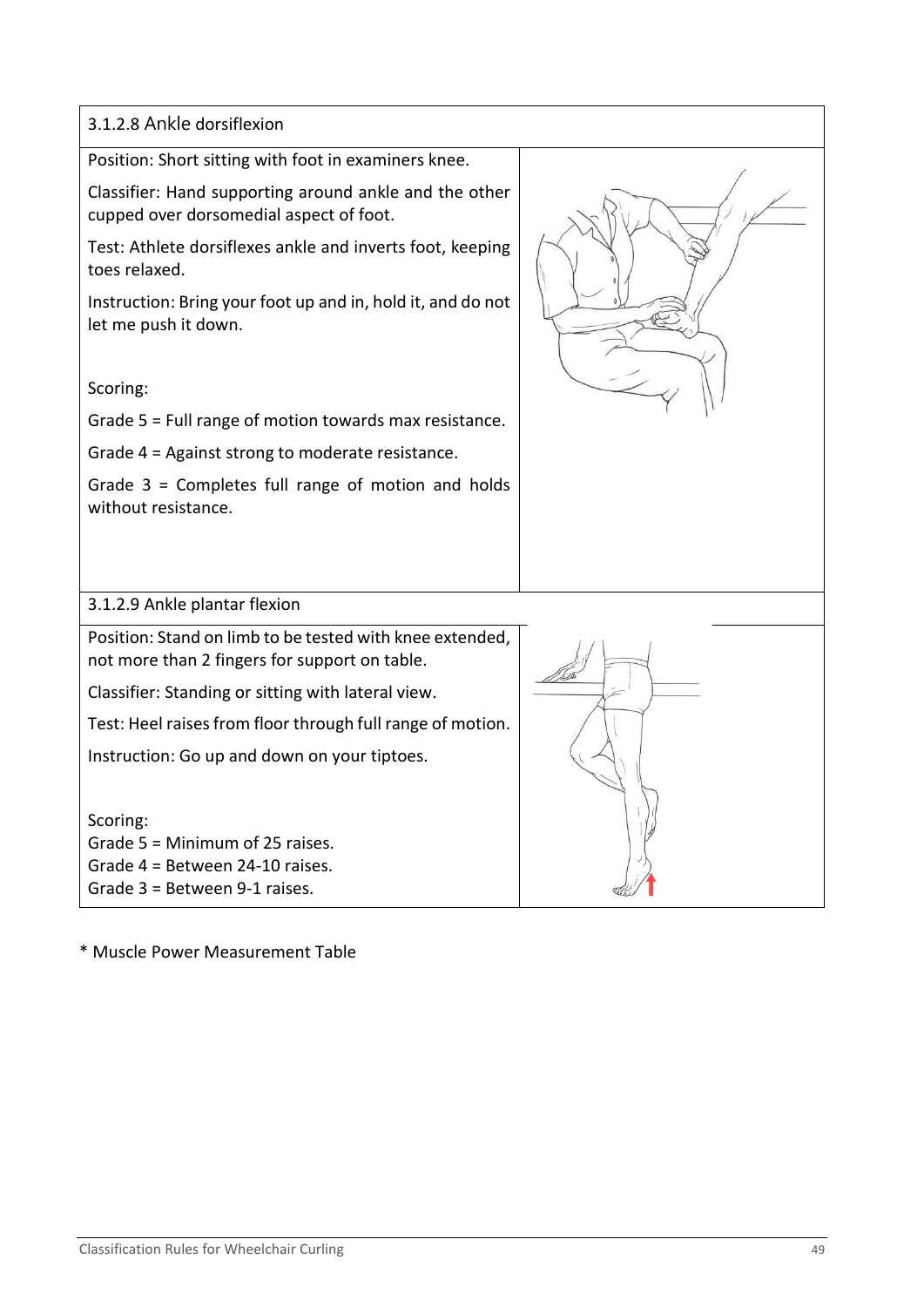| Muscle Power(Record All Grade 0~5) | Right          | Left |                   |                                           |
|------------------------------------|----------------|------|-------------------|-------------------------------------------|
|                                    | <b>Flexion</b> |      |                   |                                           |
| <b>Hip</b>                         | Extension      |      |                   |                                           |
|                                    | Adduction      |      |                   | Loss of power in<br>the lower limbs so    |
|                                    | Abduction      |      |                   | that any residual<br>power in the legs is |
| Knee                               | <b>Flexion</b> |      |                   | less than a total of                      |
|                                    | Extension      |      |                   | 40 out of 80<br>points.                   |
| Ankle                              | Dorsiflexion   |      |                   |                                           |
|                                    | Plantarflexion |      |                   |                                           |
|                                    |                |      | Count 3 to 5 only |                                           |

# 3.2 Assessment Methods of Passive Range of Motion

Range is measured with universal goniometer.

| Joint | Motion                         | Methods                                                                                                                                                                                                                                           | Normal Range   |
|-------|--------------------------------|---------------------------------------------------------------------------------------------------------------------------------------------------------------------------------------------------------------------------------------------------|----------------|
| Hip   | Flexion<br>(with Knee Flexion) | 120°<br>Goniometer placement: axis centered<br>over greater trochanter, stationary arm is<br>parallel to and below a line on patient<br>drawn through both anterior superior<br>iliac spines, movement arm remains<br>parallel to anterior femur. | $0^{\sim}$ 120 |
| Knee  | Flexion                        | $135^\circ$<br>Goniometer placement: axis on lateral<br>knee joint, stationary arm remains at<br>Odegrees, movement<br>remains<br>arm<br>parallel to fibular laterally.                                                                           | $0^{\sim}135$  |
| Ankle | Dorsiflexion                   |                                                                                                                                                                                                                                                   | $0^{\sim}20$   |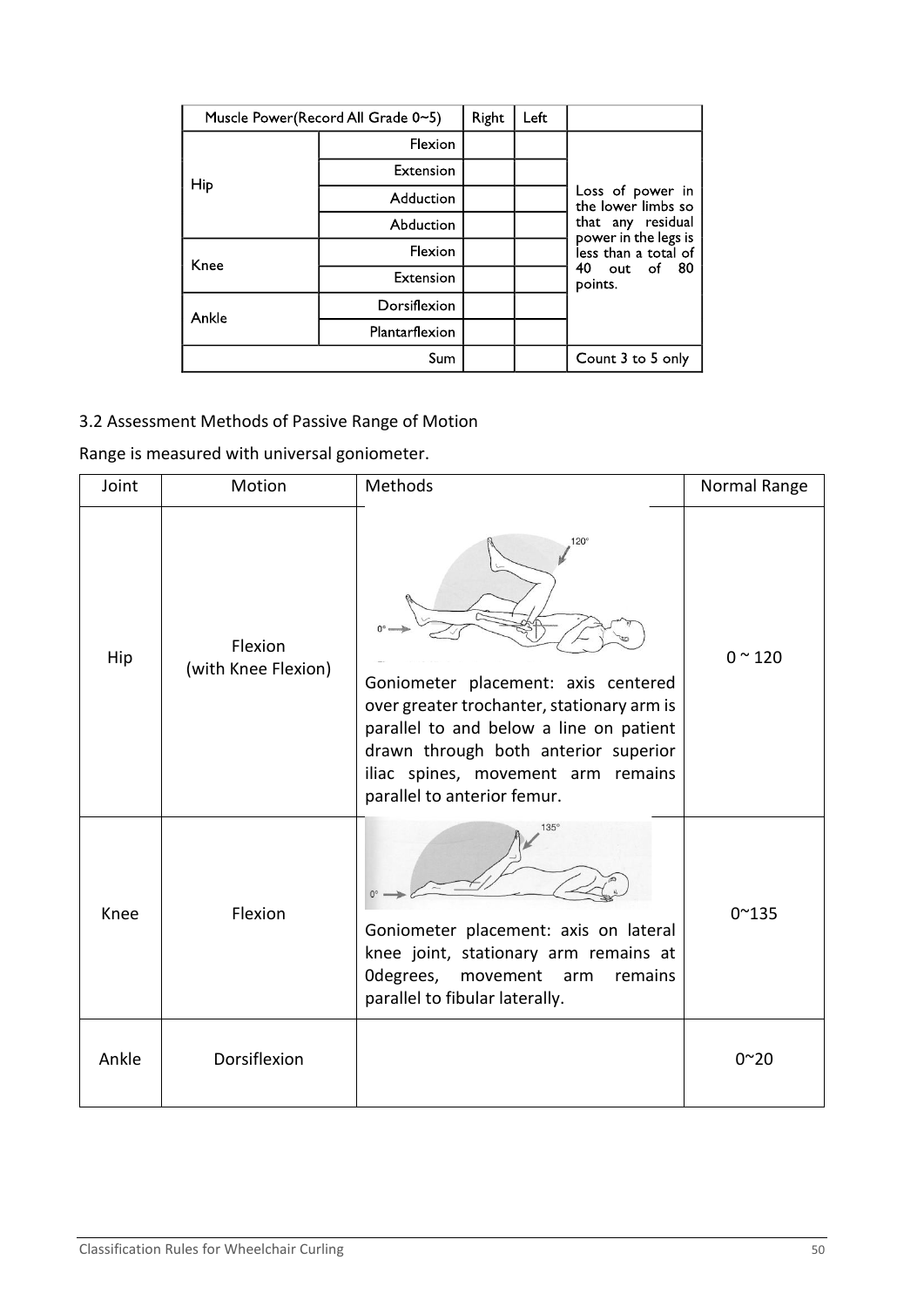

Ref R. Braddom, Physical Medicine and Rehabilitation, 4<sup>th</sup> ed, Saunders

#### 3.3 Assessment of hypertonia

3.3.1 The modified Ashworth scale purpose is to grade muscle spasticity. The scale is as follows:

0: No increase in muscle tone

1: Slight increase in muscle tone, with a catch and release or minimal resistance at the end of the range of motion when an affected part(s) is moved in flexion or extension

1+: Slight increase in muscle tone, manifested as a catch, followed by minimal resistance through the remainder (less than half) of the range of motion

2: A marked increase in muscle tone throughout most of the range of motion, but affected part(s) are still easily moved

3: Considerable increase in muscle tone, passive movement difficult

4: Affected part(s) rigid in flexion or extension

Ref R. Braddom, Physical Medicine and Rehabilitation, 4th ed, Saunders

3.3.2 The following muscles must be tested

Hip joint: flexor and adductor, right and left

Knee joint: flexor and extensor, right and left

Ankle joint: plantar flexor, right and left

### 3.3 Assessment Methods for Athletes with Ataxia and Athetosis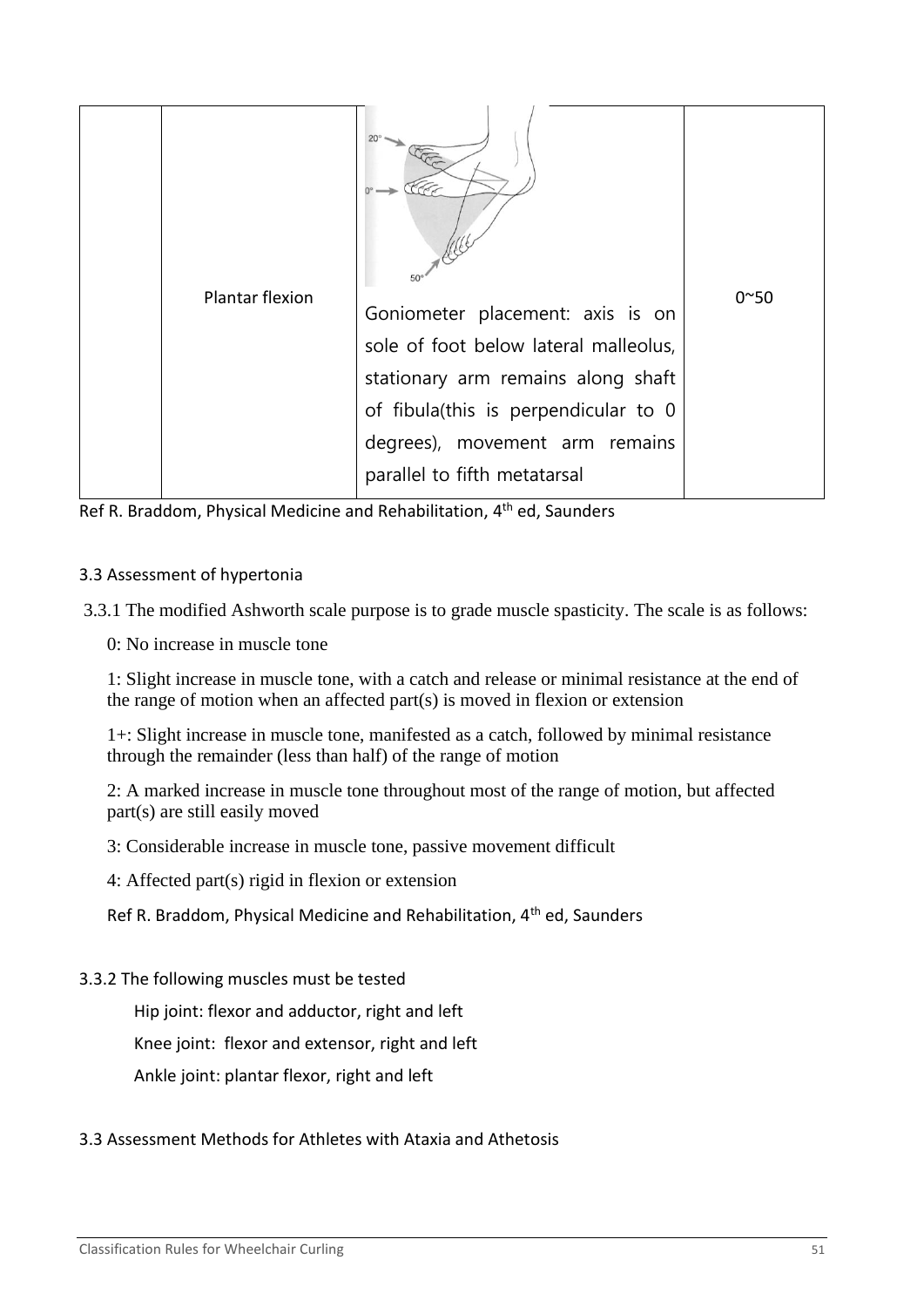| University of<br>Utah test             | <b>Activity Description</b>                                                                                                                                                                     | Abnormal<br>$(Score = 0)$                                                                                                                                                                      | Normal<br>$(Score = 1)$                                                                                                                           |
|----------------------------------------|-------------------------------------------------------------------------------------------------------------------------------------------------------------------------------------------------|------------------------------------------------------------------------------------------------------------------------------------------------------------------------------------------------|---------------------------------------------------------------------------------------------------------------------------------------------------|
| Foot Rapid<br>Alternating<br>Movements | The Athlete is in a seated<br>position and taps her/his<br>toes up and down on the<br>Classifier's hand or the<br>floor as quickly as he/she<br>can.                                            | Movements are slow<br>and irregular with<br>imprecise timing of<br>agonist and antagonist<br>muscle action.                                                                                    | Responses will be<br>quick and remain<br>consistently quick<br>with regular timing.<br>As many as 30<br>repetitions may be<br>done in 15 seconds. |
| Heel to shin                           | The Athlete is in the<br>seated position and<br>places her/his heel on<br>the opposite knee, then<br>runs the heel down the<br>shin to the ankle and<br>repeats knee to ankle<br>slide quickly. | Athletes will<br>demonstrate<br>decreased speed of<br>movement and lack of<br>control.                                                                                                         | Responses may show<br>50 repetitions<br>possible in 30<br>seconds.                                                                                |
| Toe to<br>Finger                       | The Athlete is in a seated<br>position and touches the<br>Classifier's finger with<br>his/her toe repetitively<br>as the Classifier moves<br>their finger to all four<br>quadrants.             | Athletes will<br>demonstrate<br>undershooting and/or<br>overshooting of the<br>target and the<br>decomposition of<br>movement with<br>irregular and impaired<br>timing and muscle<br>activity. | Responses will be<br>quick, repetitively<br>correct and accurate<br>and will not<br>demonstrate<br>movement<br>decomposition.                     |

| University of       |                                                                                                                                                                        | Abnormal                                                                                                                                        | Normal                                                                                      |
|---------------------|------------------------------------------------------------------------------------------------------------------------------------------------------------------------|-------------------------------------------------------------------------------------------------------------------------------------------------|---------------------------------------------------------------------------------------------|
| Utah test           | <b>Activity Description</b>                                                                                                                                            | $(Score = 0)$                                                                                                                                   | $(Score = 1)$                                                                               |
| Tandem<br>Gait      | The Athlete is asked to<br>walk heel-to-toe along a<br>line. This requires a<br>narrow base of support<br>and the Athlete to<br>maintain balance over a<br>12cm width. | Athletes with midline<br>ataxias have a difficult<br>time with maintaining<br>balance with tandem<br>gait due to the narrow<br>base of support. | Normal tandem gait<br>is quick, steady and<br>stable over the<br>narrow base of<br>support. |
| Jogging<br>Straight | The Athlete jogs straight<br>ahead for 15-20m.                                                                                                                         | Athletes with ataxia<br>will deviate from a<br>narrow base of<br>support and may<br>wobble.                                                     | Normal jogging has a<br>regular, steady quick<br>movement without<br>decomposition.         |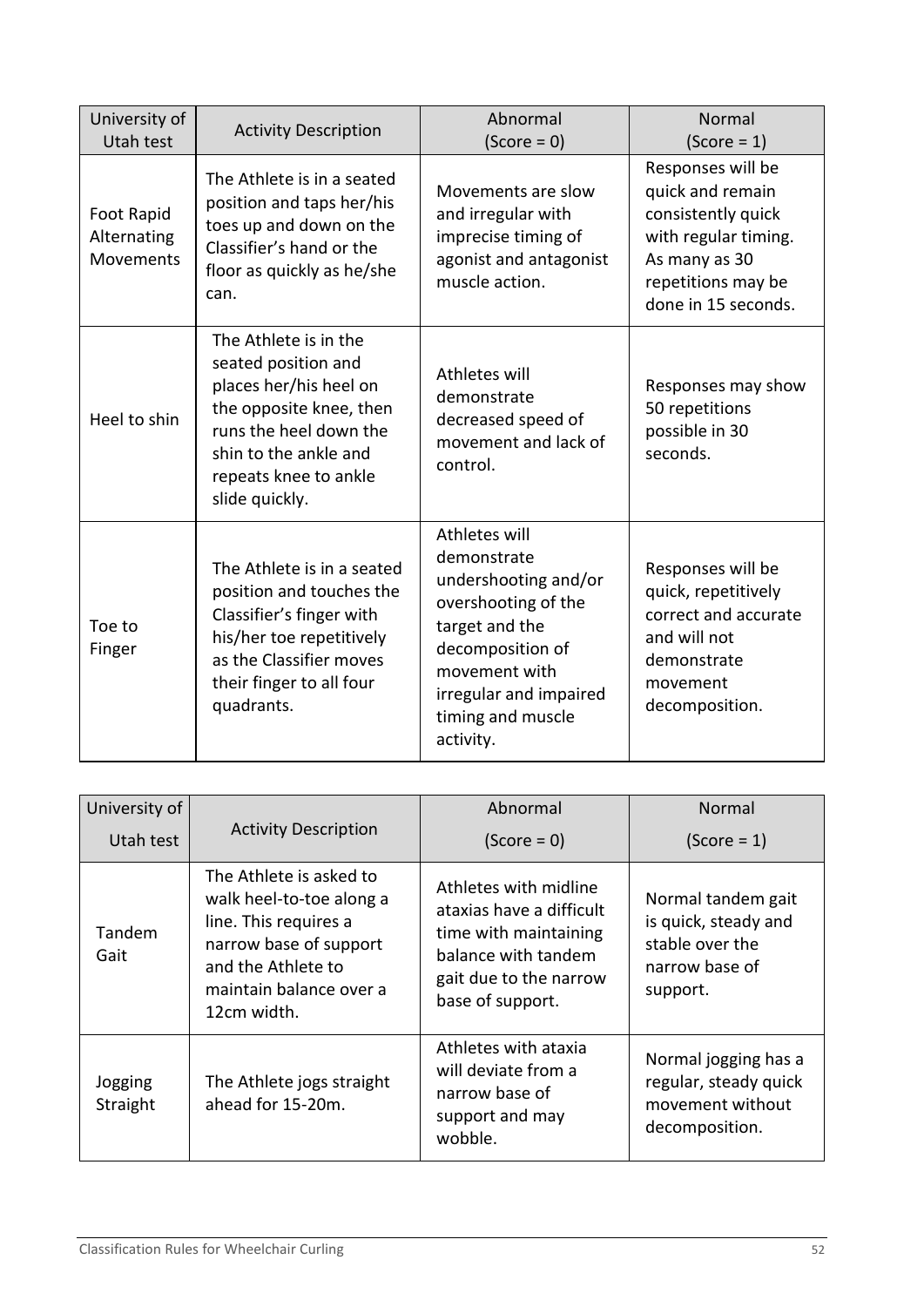| Jogging<br>Sideways | The Athlete jogs sideways<br>and may skip and then do<br>the jog with<br>a) crossover in the front<br>and behind the lead leg<br>called | Athletes with ataxia<br>will have decreased<br>speed of movement<br>and difficulty crossing<br>over legs in front and<br>back. | Normal sideways<br>motion<br>demonstrates<br>stability along a line,<br>crossover motion<br>that is regular and<br>quick without loss of |
|---------------------|-----------------------------------------------------------------------------------------------------------------------------------------|--------------------------------------------------------------------------------------------------------------------------------|------------------------------------------------------------------------------------------------------------------------------------------|
|                     | b) carioca for 15-20m.                                                                                                                  |                                                                                                                                | balance.                                                                                                                                 |

Reference: University of Utah Test description available at: https://neurologicexam.med.utah.edu/adult/html/home\_exam.html

# <span id="page-52-0"></span>**Appendix Two**

# <span id="page-52-1"></span>**1. Non-Eligible Impairment Types for all Athletes**

Examples of Non-Eligible Impairments include, but are not limited to the following:

- Pain;
- Hearing impairment;
- Low muscle tone;
- Hypermobility of joints;
- Joint instability, such as unstable shoulder joint, recurrent dislocation of a joint;
- Impaired muscle endurance;
- Impaired motor reflex functions;
- Impaired cardiovascular functions;
- Impaired respiratory functions;
- Impairment metabolic functions; and
- Tics and mannerisms, stereotypes and motor perseveration.

Following Impairment are Non-Eligible in Wheelchair Curling, although they may be eligible in other Para sports

- Intellectual impairment
- Vision impairment
- Physical impairment due to short stature or leg length discrepancy